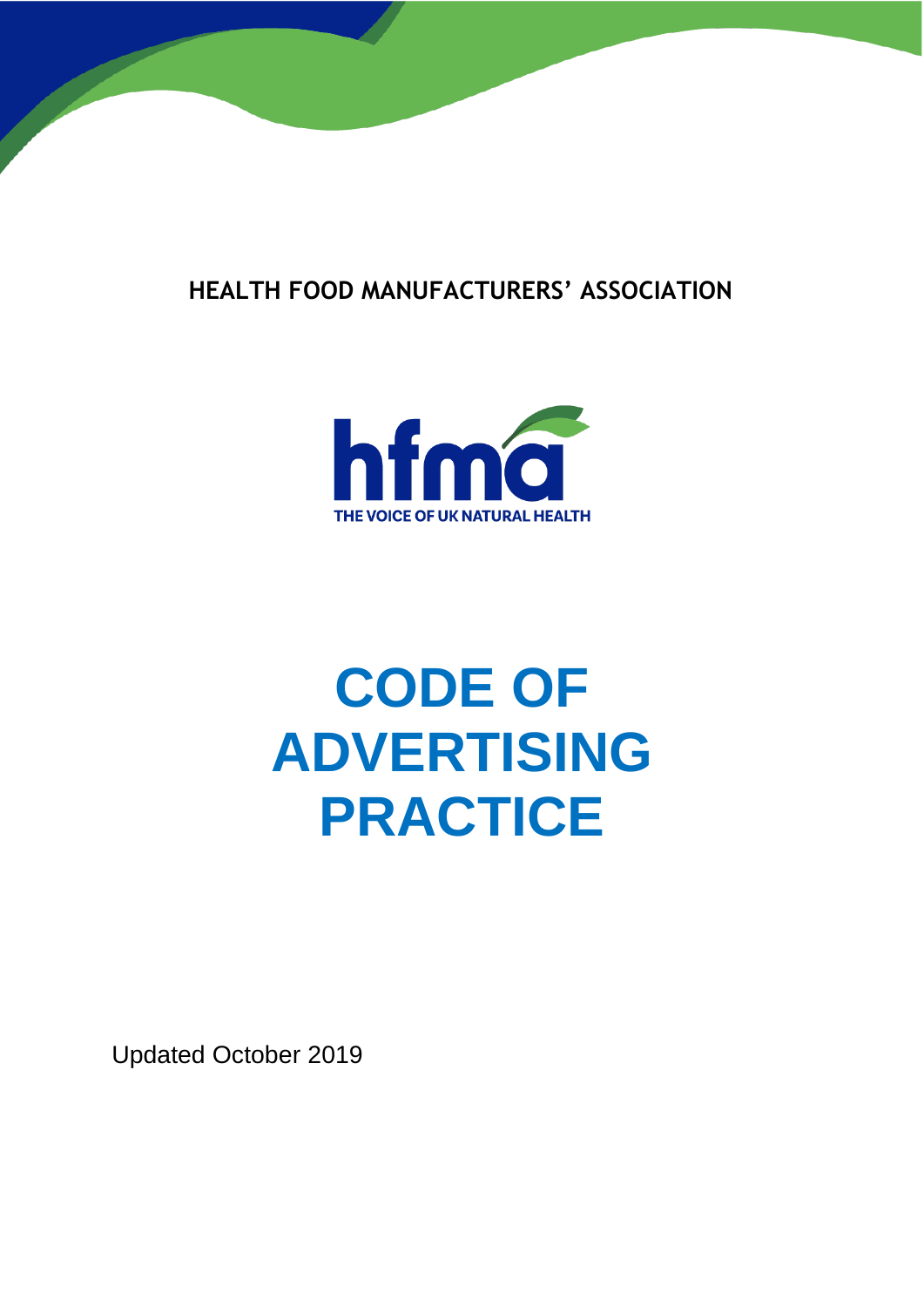# **Buckinghamshire&Surrey**<br>trading standards

# PRIMARY AUTHORITY ADVICE

Buckinghamshire and Surrey Trading Standards have assessed the HFMA 'Code of Advertising Practice' who have demonstrated that their activities are organised in such a way as to ensure that it provides a high level of quality in its compliance services which include the labelling and advertising of food supplements, foods and cosmetic products in the UK.

If HFMA members follow this Primary Authority Advice, we are of the opinion that their quality systems in relation to the 'Code of Advertising Practice' would be appropriate for maintaining compliance with regards to labelling and advertising of food supplements, foods and cosmetic products in the UK and therefore should be respected by local authority officers within trading standards.

Buckinghamshire & Surrey Trading Standards have not assessed the part of the Code of Advertising Practice that covers medicinal and homeopathic products and further 'advertising controls covered by specific bodies ASA, UK Advertising Codes, UK Code of Non-broadcasting advertising & UK Code of Broadcast advertising.

Buckinghamshire and Surrey Trading Standards will not support enforcement authorities within England & Wales who pursue enforcement action relating to the aspects of the 'Code of Advertising Practice' that we have approved.

# **HFMA Code of Advertising Practice October 2019 Edition**



**The Health Food Manufacturers' Association (HFMA)** 1 Wolsey Road East Molesey Surrey KT8 9EL Tel: 020 8481 7100 E-mail: [hfma@hfma.co.uk](mailto:hfma@hfma.co.uk) Website: [www.hfma.co.uk](http://www.hfma.co.uk/)

**HFMA CLEAR CHECK®** Tel: 020 8481 7100

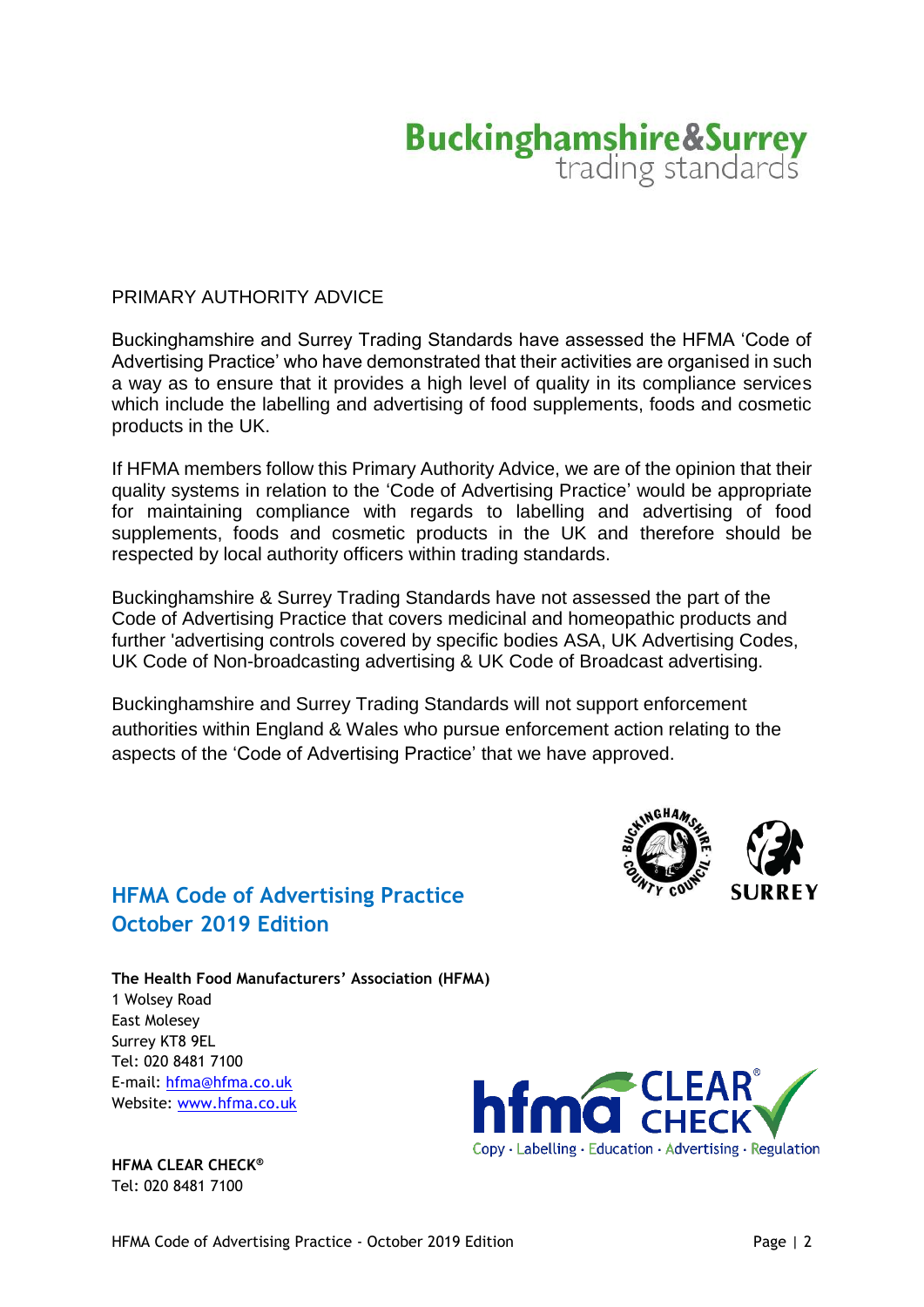E-mail: [CLEARCHECK@hfma.co.uk](mailto:CLEARCHECK@hfma.co.uk) Website: [www.hfma.co.uk/CLEARCHECK](http://www.hfma.co.uk/CLEARCHECK)

# **CONTENTS**

| Introduction                               |                                                                                                                                                                                                                                                                                                                 | Page 4  |
|--------------------------------------------|-----------------------------------------------------------------------------------------------------------------------------------------------------------------------------------------------------------------------------------------------------------------------------------------------------------------|---------|
| <b>Regulatory Considerations</b>           |                                                                                                                                                                                                                                                                                                                 | Page 6  |
| <b>Borderline Issues</b>                   |                                                                                                                                                                                                                                                                                                                 | Page 16 |
| Responsibilities, Enforcement and Controls |                                                                                                                                                                                                                                                                                                                 | Page 18 |
| Procedure for HFMA CLEAR CHECK® Review     |                                                                                                                                                                                                                                                                                                                 | Page 21 |
| HFMA Code of Advertising Practice          |                                                                                                                                                                                                                                                                                                                 | Page 23 |
|                                            | <b>General Principles</b><br><b>Claims and Comparisons</b><br>Endorsements, Testimonials & Recommendations<br><b>Promotional Activities for Unlicensed Products</b><br>Principles Specific to Foods & Food Supplements<br>Principles Specific to Cosmetic Products<br>Principles Specific to Medicinal Products |         |
| Annexes                                    | Annex I - Contact Details                                                                                                                                                                                                                                                                                       | Page 34 |
|                                            | Annex II - Access to Information & useful Weblinks                                                                                                                                                                                                                                                              | Page 36 |
|                                            | Annex III - Food Supplements;<br>Mandatory Vitamin & Mineral Cautions                                                                                                                                                                                                                                           | Page 38 |
|                                            | Annex IV - UK Legislation                                                                                                                                                                                                                                                                                       | Page 40 |
|                                            | Annex V - EU Legislation                                                                                                                                                                                                                                                                                        | Page 44 |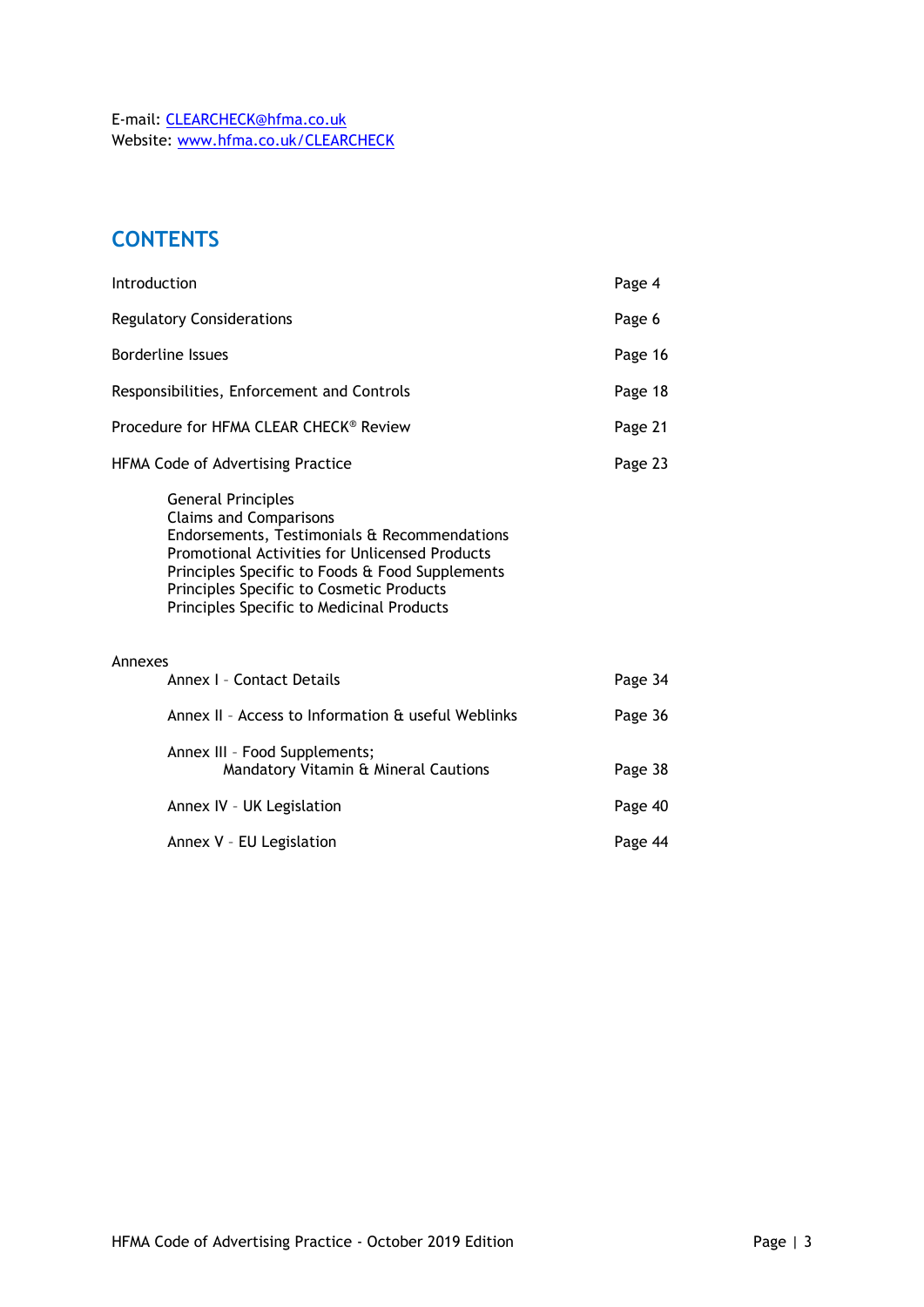# **INTRODUCTION**

The Health Food Manufacturers' Association (HFMA), founded in 1965, is the authoritative and responsible voice for the UK natural products industry and promotes, protects and defends the general interests of members of the industry and promotes high standards of product manufacture and presentation to ensure consumer safety, responsible and informative communications and compliance with applicable legislation. We represent around 125 manufacturers and suppliers of specialist health products, notably food supplements, herbal products, natural remedies, sports nutrition products, natural cosmetics and health foods.

This Code, administered by HMFA CLEAR CHECK**®** accredited compliance service<sup>1</sup> , was established as a focus for industry self-regulation in terms of product advertising and promotional standards. The underlying principle of the Code is for labelling and advertising to be presented in a considered, fair, legal and truthful manner.

Compliance with this Code of Advertising Practice, in spirit as well as in principle, is a condition of HFMA membership. With the exception of broadcast advertising, members are required to submit product labels and advertising to the public for pre-vetting by a CLEAR CHECK™ Code Administrator, as follows:

- labelling and advertising materials for food supplements
- labelling and advertising materials for 'functional foods' (foods associated with health claims)
- labelling and advertising materials for foods for specific groups
- labelling and advertising materials for cosmetic products
- advertising materials for licensed medicinal products (includes those with marketing authorisations, registered traditional herbal medicines, homeopathics, products with licences of right)

The principles of the Code apply to all advertisements, including those directed to the trade and health professional, and, whilst pre-vetting of these materials is not mandatory, it is strongly recommended that they also be submitted.

In the case that copy has been vetted and agreed by an alternative association or regulatory body, evidence of this must be provided. Evidence of MHRA authorisation is required for medicinal products.

Submitted copy is treated as confidential and is not disclosed to anyone outside CLEAR CHECK™ without prior permission.

The Code Administrators provide comprehensive advice on all aspects of materials that fall within the scope of the Code, including the labelling and advertising of food supplements, foods and cosmetics, and the advertising of medicinal products in the UK. The focus of the service is on assisting members to present their products within the established legal framework and industry

<sup>1</sup> *<sup>1</sup>Surrey and Buckinghamshire Trading Standards have assessed HFMA CLEAR CHECK***®** *service for its food standards support and concluded that "The quality level has been independently reviewed and in our opinion*  is likely to provide users of those services with a defence of 'having taken all reasonable precautions and *exercised all due diligence". Contact HFMA CLEAR CHECK***®** *for more details.*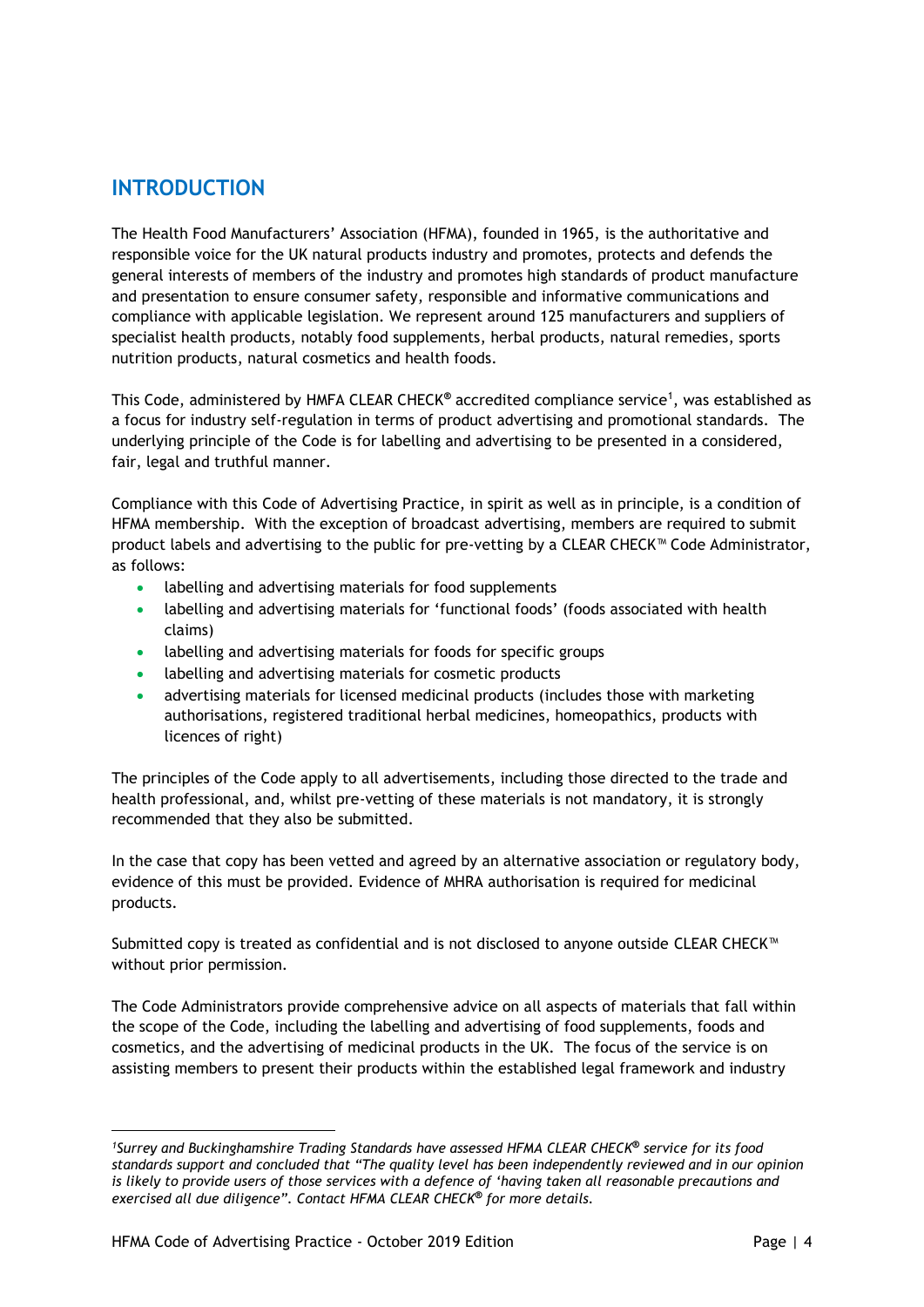codes and guidelines. General guidance on classification and determining suitable claims for products outside the scope of the Code may also be provided on request.

For the purposes of the Code, the term 'advertising' means the making of a representation in any form in connection with a trade, business or profession in order to promote the supply of goods or services and includes:

- magazine and newspaper advertising (text and illustrations)
- leaflets, brochures and direct mailings & other electronic or printed material
- advertorials
- posters
- point of sale materials
- television and radio commercials
- product-related websites
- on-line advertisements
- video and audio tapes/discs
- press releases
- films and other recordings
- verbal representations by commercially interested parties
- on-line marketing communications (e.g. social media content) which falls under the control of the marketing company

There are many other areas for which the manufacturer or distributor is legally responsible, related to, for example, product safety and manufacturing practices that are not covered by the Code. Companies should make sure they are conversant with applicable legislation, and clearly understand their responsibilities in this regard. A company is responsible for ensuring that all applicable legal requirements are complied with.

To complement the Code and assist members, various guidance notes, including for example on the labelling of food supplements, have been compiled; these are available to members via the HFMA website.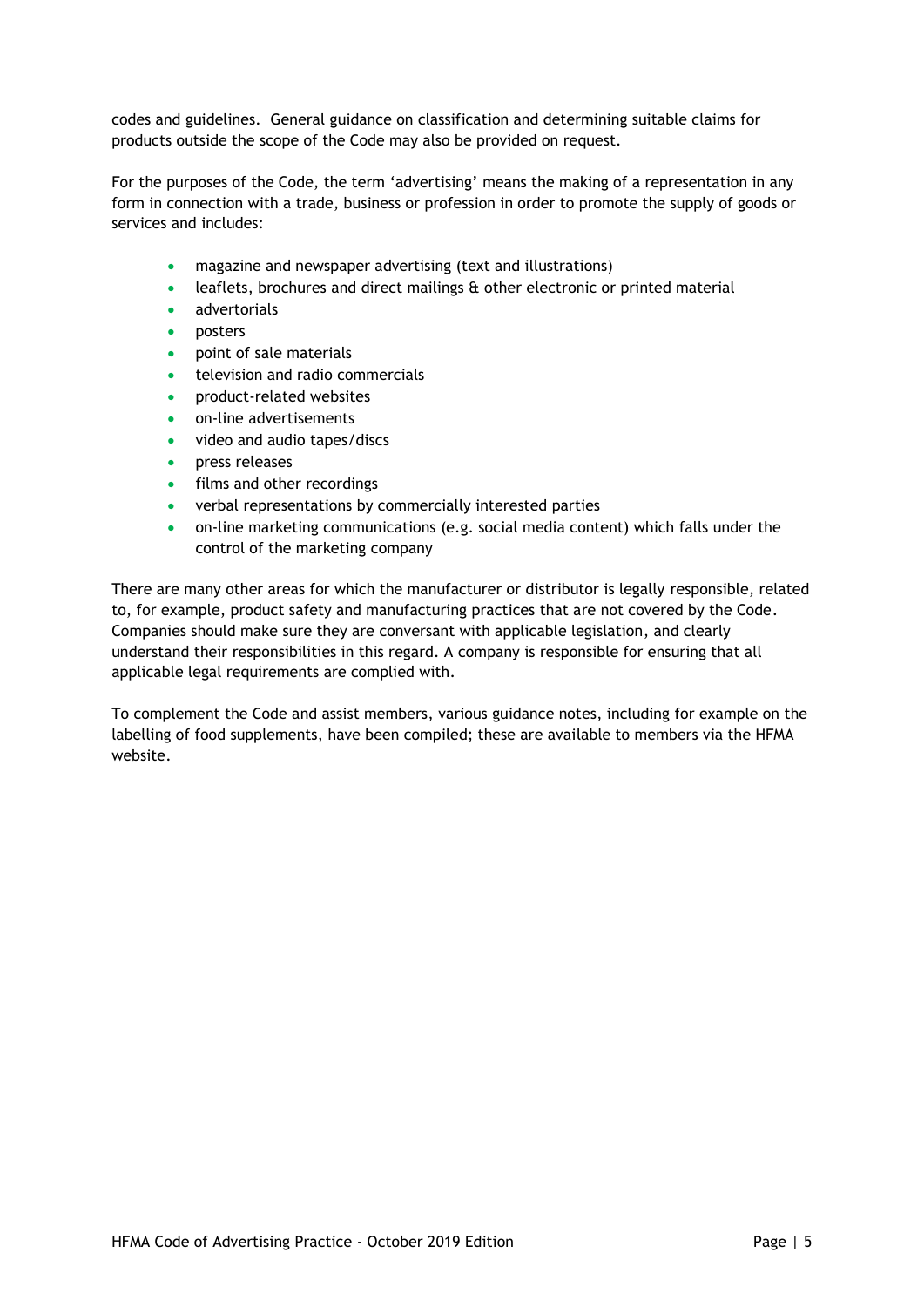# **REGULATORY CONSIDERATIONS**

The labelling and advertising of health products is covered by general legal provisions, as well as specific European and national legislation appropriate to the product category. In addition, printed media and broadcast advertising is controlled by various statutory and advisory bodies. Manufacturers, suppliers, advertisers and their agents are responsible for acquainting themselves with and conforming to the legal requirements in force at any time.

A brief summary of the regulatory requirements related to the labelling and advertising of relevant legislative categories is provided below. For further help with determining which regulations may apply contact the CLEAR CHECK™ office.

### **Foods & Food Supplements**

The principal regulations that apply to the presentation (which includes labelling and advertising) of all foods, including food supplements and 'functional foods', to the UK market are The General Food Law Regulation (EC No. 178/2002), The Food Safety Act 1990, The Food Safety and Hygiene (England) Regulations 2013, The General Food Regulations 2004 and The Food Information Regulations 2014 (which establish and enforce EU Regulation No. 1169/2011 on the provision of food information to consumers).

Regulation (EC) No. 178/2002 laying down the general principles and requirements of food law, establishing the European Food Safety Authority and laying down procedures in matters of food safety (General Food Law Regulation) is directly applicable EU legislation. The Regulation defines a food as '*any substance or product, whether processed, partially processed or unprocessed, intended to be, or reasonably expected to be ingested by humans.*  The Regulation also sets out what is not considered to be a food, which includes medicinal

products.

The Food Safety Act makes it an offence to falsely describe or present a food or sell food which is not of the nature or substance or quality demanded by the purchaser; The General Food Law Regulation requires that the labelling, advertising and presentation (which includes the setting in which the food is displayed) of the food should not mislead the consumer.

The Food Safety and Hygiene (England) Regulations provides for the enforcement of certain provisions of Regulation 178/2002 and for the food hygiene legislation.

The General Food Regulations provide the enforcement of certain provisions of Regulation 178/2002. It also amends the Food Safety Act 1990 to bring it in line with Regulation 178/2002.

The EU Food Information to Consumers Regulation (EU FIC) sets out the labelling information which must be provided to the consumer and how that information must be presented. The advertising of food products is also covered by the regulations.

The EU FIC makes it an overarching obligation of a food business operator to comply with all relevant EU and national food labelling requirements and to check that those requirements are met.

The food business operator (FBO) under whose name the food is marketed is primarily responsible for the food information and for checking its accuracy, however, every FBO in the supply chain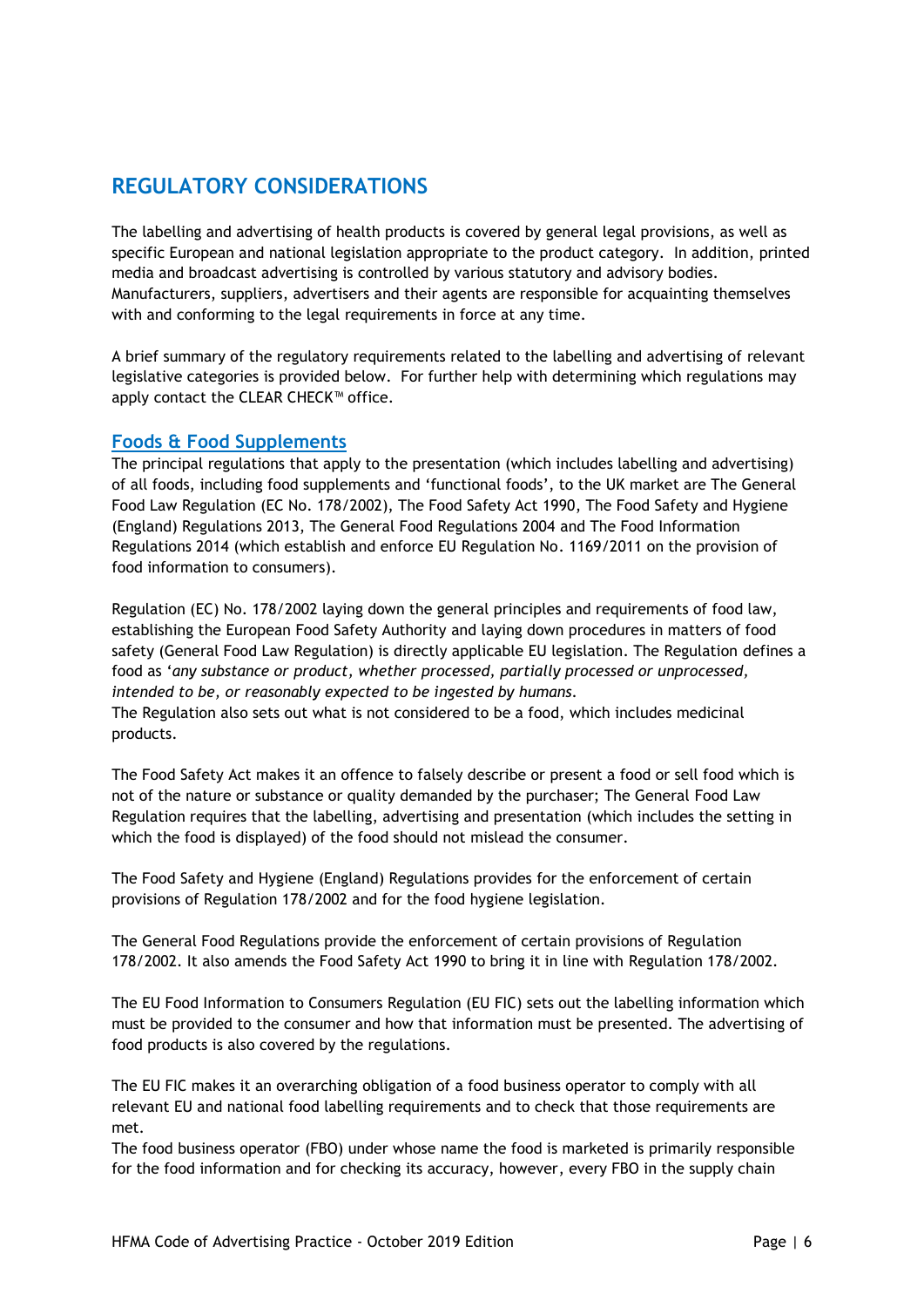must also take responsibility for ensuring the information is accurate and must not supply food which they know or presume to be non-compliant.

The EU FIC prohibits references to the prevention, treatment or curing of disease in labelling or advertising.

Food information must be accurate, clear and easy to understand and must not be misleading, particularly;

- As to the characteristics of the food; relating to its nature, identity, properties, composition, quantity, durability, origin or provenance, method of manufacture or production;
- By attributing to the food properties or effects which it does not possess;
- By suggesting that the food possesses special characteristics when in fact all similar foods possess such characteristics, in particular by specially emphasising the presence or absence of certain ingredients and/or nutrients;

### **General labelling requirements:**

- Name of the food [name required by law prescribed or customary or descriptive name]
- List of ingredients
- Indication of allergenic ingredients or processing aids, or those derived from allergens (the name of the allergen must be emphasised within the ingredients list)
- The quantity of certain ingredients or categories of ingredients (QUID)
- The net quantity of the food  $(l, cl, ml, kg, g$  as appropriate; for the UK market food supplements in tablet/capsule form may be sold by number)
- The date of minimum durability
- Any special storage conditions and/or conditions of use
- Name or business name and address of the UK or EU food business operator
- The country of origin or place of provenance (not required in all circumstances consult regulation)
- Instructions for use where it would be difficult to make appropriate use of the food in the absence of such instructions
- For beverages containing more than 1.2% by volume of alcohol, the actual alcoholic strength by volume
- A nutrition declaration (for foods this must follow the format prescribed by EU Regulation 1169/2011; for food supplements the declaration must comply with the requirements of the Food Supplements Regulations.) A few exceptions apply, e.g. food from small local manufacturers, table top sweeteners, chewing gums – contact CLEAR CHECK for more information.
- A batch/lot number

Additional labelling particulars are required in certain circumstances, for example for products containing sweeteners, those with added caffeine.

Additional labelling information may be required by other legislation due to the presence of certain ingredients, e.g. artificial ('Southampton six') colours.

The name (name required by law) and quantity declaration must be provided in the same field of vision.

For products presented to the UK market labelling information must be provided in English, however details may also be provided in additional languages on a voluntary basis (where space permits).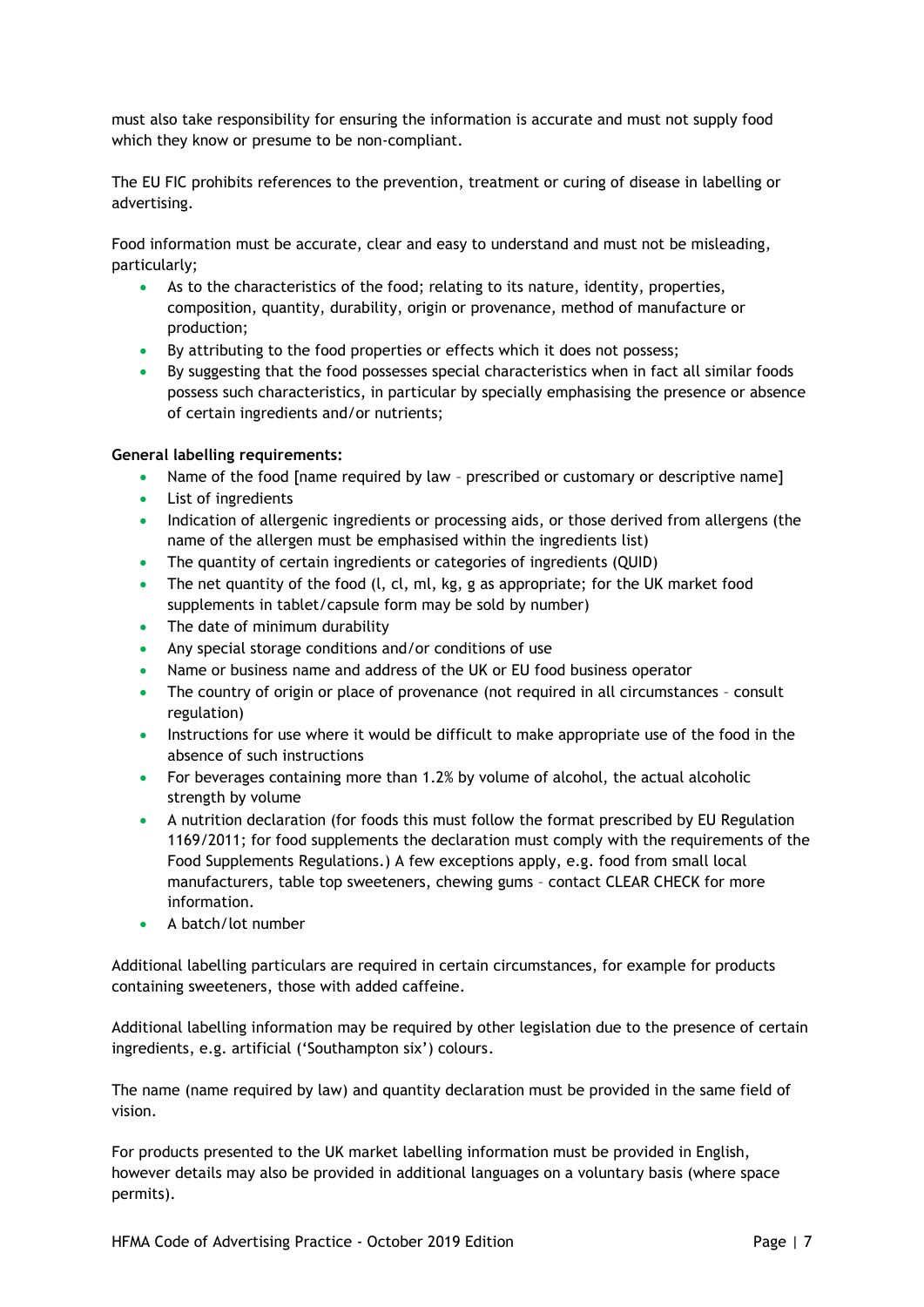### **Food Supplements**

Food supplement labelling and advertising is principally governed by the EU FIC Regulation and The Food Supplements (England) Regulations 2003 (FSR); the latter implement the Food Supplements Directive (No. 2002/46/EC; FSD).

A food supplement is defined by the Food Supplements Regulations as *any food the purpose of which is to supplement the normal diet and which is a concentrated source of a vitamin or mineral or other substance with a nutritional or physiological effect, alone or in combination, and which is sold is dose form*

Dose form is defined as forms such as *capsules, pastilles, tablets, pills and other similar forms, sachets of powder, ampoules of liquids, drop dispensing bottles, and other similar forms of liquids or powders designed to be taken in measured small quantities*.

In parallel with the labelling requirements of the EU FIC Regulation, the Food Supplements Regulations require the following mandatory particulars:

- The prescribed name, Food Supplement
- The name of the category of any vitamin or mineral or other substance with a nutritional or physiological effect which characterises the product, or an indication of the nature of that vitamin or mineral or other substance.
- The portion of the product recommended for daily consumption
- A warning not to exceed the recommended daily intake (or 'dose')
- A statement to the effect that food supplements should not be used as a substitute for a varied diet
- A statement to the effect that the product stored out of the reach of young children
- The amount of any vitamin or mineral or other substance with a nutritional or physiological effect which is present in the product
- The latter information shall
	- o Be given in numerical form
	- o For vitamins and minerals, given using the relevant unit specified in the accompanying schedule to the Regulations
	- $\circ$  Be the amount per portion of the product as recommended for daily consumption
	- $\circ$  Be an average amount based on the manufacturer's analysis of the product
	- Include a declaration of the percentage nutrient reference value (% NRV) for those vitamins and minerals for which reference intake values have been established

Additional cautions/warnings may be required; e.g. herb contra-indications; cautions relating to iron, vitamin A & vitamin K; DH agreed advisory statements triggered by high levels of certain nutrients. **The provision of the last two sets of label cautions is mandatory for HFMA members.**

Only the vitamins and minerals indicated in FSR Schedule 1/FSD Annex I in the forms provided for by FSR Schedule 2/FSD Annex II are permitted for use in food supplements.

Under the requirements of the FSD, minimum and maximum levels for vitamins and minerals will be set at some stage; **until such a time as these are agreed members should adhere to the HFMA guidelines on recommended upper levels for supplementation**.

Food supplements are currently not required to be notified to the competent authority before first marketing in the UK (this is a requirement in many other EU countries).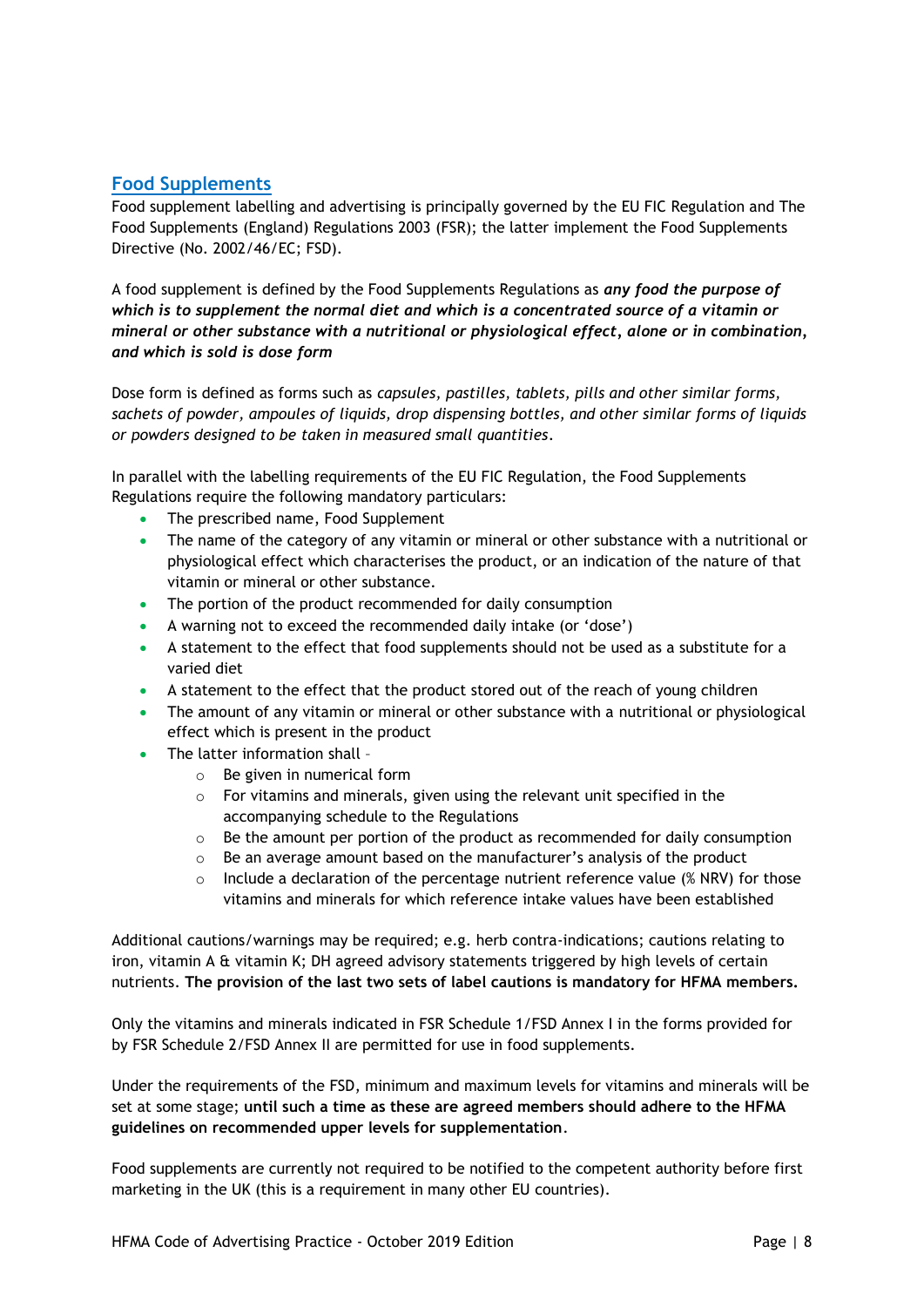# **Fortified Foods**

Where vitamins and minerals are added to foods EC Regulation 1925/2006 on the addition of vitamins and minerals and of certain other substances to foods applies.

The Regulation applies to ordinary foods to which vitamins and minerals have been voluntarily added, for example breakfast cereals, energy bars, and sports nutrition foods.

### The Regulation:

- defines the purposes for which addition of vitamins and minerals is allowed
- lists permitted vitamins and minerals and their source substances which may be added
- sets criteria for the establishment of maximum and minimum levels of vitamins and minerals *(this will be carried out in conjunction with those to be established for food supplements)*
- lays down the requirement for the establishment where necessary of purity criteria for the vitamin and mineral substances
- lays down specific labelling requirements, including compulsory nutrition labelling
- prohibits the addition of vitamins and minerals to fresh produce and alcoholic drinks
- lays down criteria for the control of other substances by way of prohibition or restriction (for example by limiting levels) or by placing 'under scrutiny'\*

*\*The Regulation introduces the possibility to put under scrutiny and, if necessary, to restrict the use of substances added to foods or used in the manufacture of foods under conditions that would result in the ingestion of amounts greatly exceeding those reasonably expected to be ingested under normal conditions of consumption as part of a balanced and varied diet and/or would otherwise represent a potential risk to consumers.*

The provisions regarding the addition of vitamins and minerals do not apply to food supplements or foods for specific groups; however, the provisions relating to the control of other substances **do** apply to these categories.

### **Foods for Specific Groups**

Regulation (EU) No 609/2013 on food intended for infants and young children, food for special medical purposes, and total diet replacement for weight control (Food for Specific Groups Regulation - FSG), which repealed EC Directive 2009/39/EC (Foods for particular nutritional uses, PARNUT), came into force on 20th July 2016.

The Regulation provides a new framework establishing general provisions for the following categories of foods, which are considered as essential for certain vulnerable groups of the population:

- Infant and follow-on formula
- Processed-cereal based food and other baby food
- Food for special medical purpose
- Total diet replacement for weight control.

The Regulation abolishes the concept of 'dietetic' food and establishes a single Union list of substances that can be added to these foods including minerals and vitamins.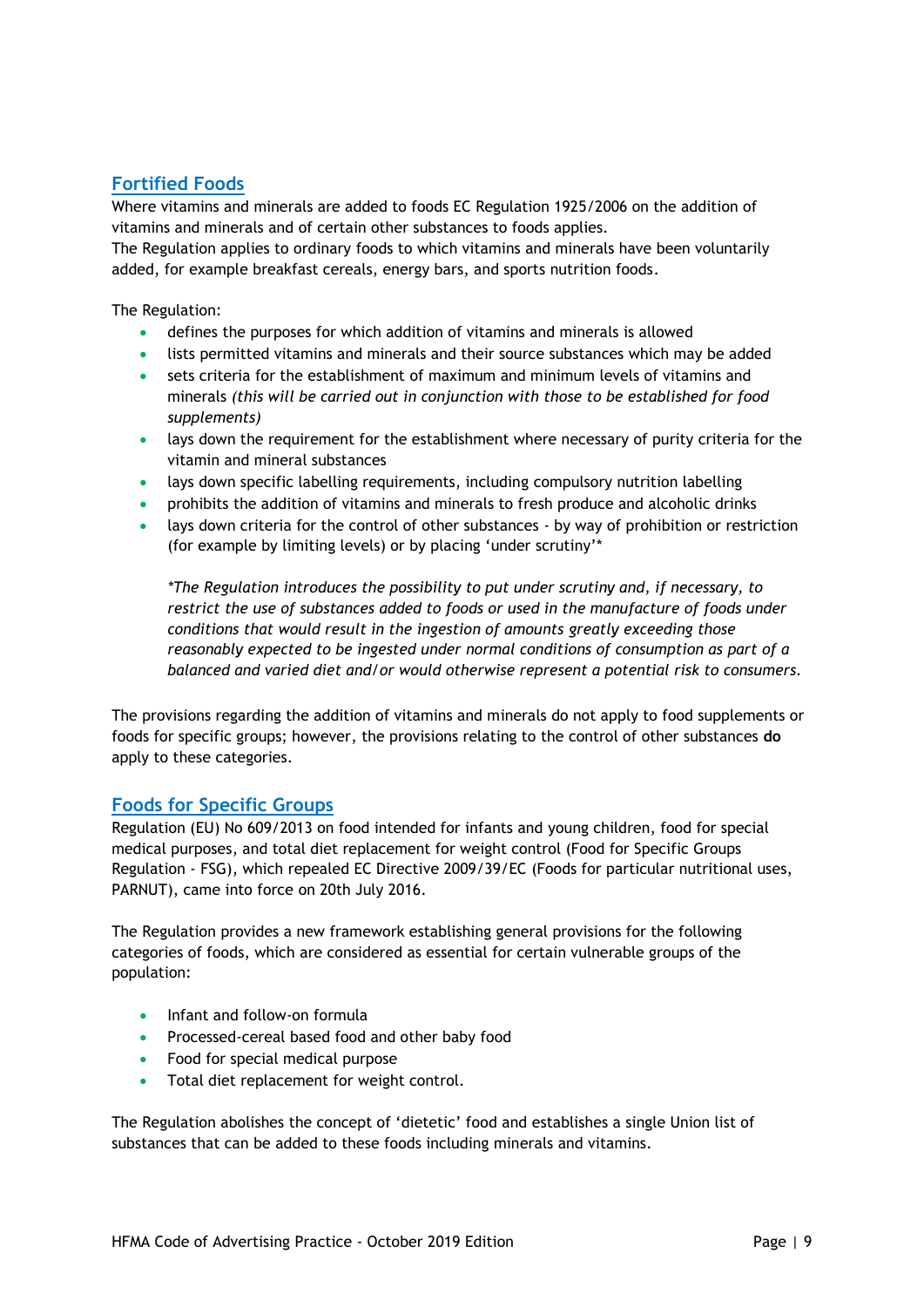From 20 July 2016, young-child formulae and food intended for sportspeople are exclusively covered by horizontal rules of EU food law. The rules on gluten-free foods & very low gluten foods are transferred to EU FIC Regulation, whilst meal replacement products intended to replace one or two meals in the daily diet and presented as contributing to weight loss or maintaining weight after weight loss (i.e. not those intended to replace the total daily diet) are now regulated under Regulation (EC) No 1924/2006 on Nutrition and Health claims.

Most vitamin/mineral supplements, conventional foods bearing a nutrition claim such as 'low-salt', 'reduced-salt' or 'low-fat', and conventional foods containing added vitamins or minerals are not considered as falling under the remit of FSG.

In regards to labelling, presentation and advertising the general provisions of the EU FIC Regulation apply; however, specific compositional and information requirements have been implemented through Delegated Acts for infant formula and follow-on formula (applicable from 22 February 2020, except in respect of infant formula and follow-on formula manufactured from protein hydrolysates, which apply from 22 February 2021), food for special medical purposes (applicable from 22 February 2019) and for total diet replacement for weight control (applicable from 27 October 2022). The Delegated Act for processed-cereal based food and other baby food has not been finalised yet; thus, rules remain under Directive 2006/125/EC until they are adopted.

Various FSG foods must be first notified to the competent authority before placing on the UK market.

# Further legislation relating to foods and food supplements

### **Nutrition and Health Claims made on foods Regulation (NHCR)**

Regulation No 1924/2006 applies to all nutrition and health claims made in commercial communications, whether in the labelling, presentation or advertising of foods to be delivered as such to the final consumer.

Commercial communications includes all forms of labelling and promotion material, such as catalogues that make claims for products, advertising, consumer leaflets and product websites. Product names, brand names and trademarks which may be construed as nutrition or health claims fall within the scope of the Regulation.

The Regulation applies without prejudice to all foodstuffs including drinks, food supplements and foods for particular nutritional uses.

Only authorised health and nutrition claims are permitted; the EU Register of Claims lists all authorised and non-authorised claims and the conditions of use which apply. Health claims should only be made for the nutrient, substance, food or food category for which they have been authorised and not for the food product that contains them.

Certain types of claims are prohibited by the Regulations.

When a health claim is made the labelling, or if no labelling exists, the presentation and advertising must include:

- A statement indicating the importance of a varied and balanced diet and a healthy lifestyle
- The quantity of the food and the pattern of consumption required to obtain the claimed beneficial effect
- Where appropriate a statement addressed to persons who should avoid using the food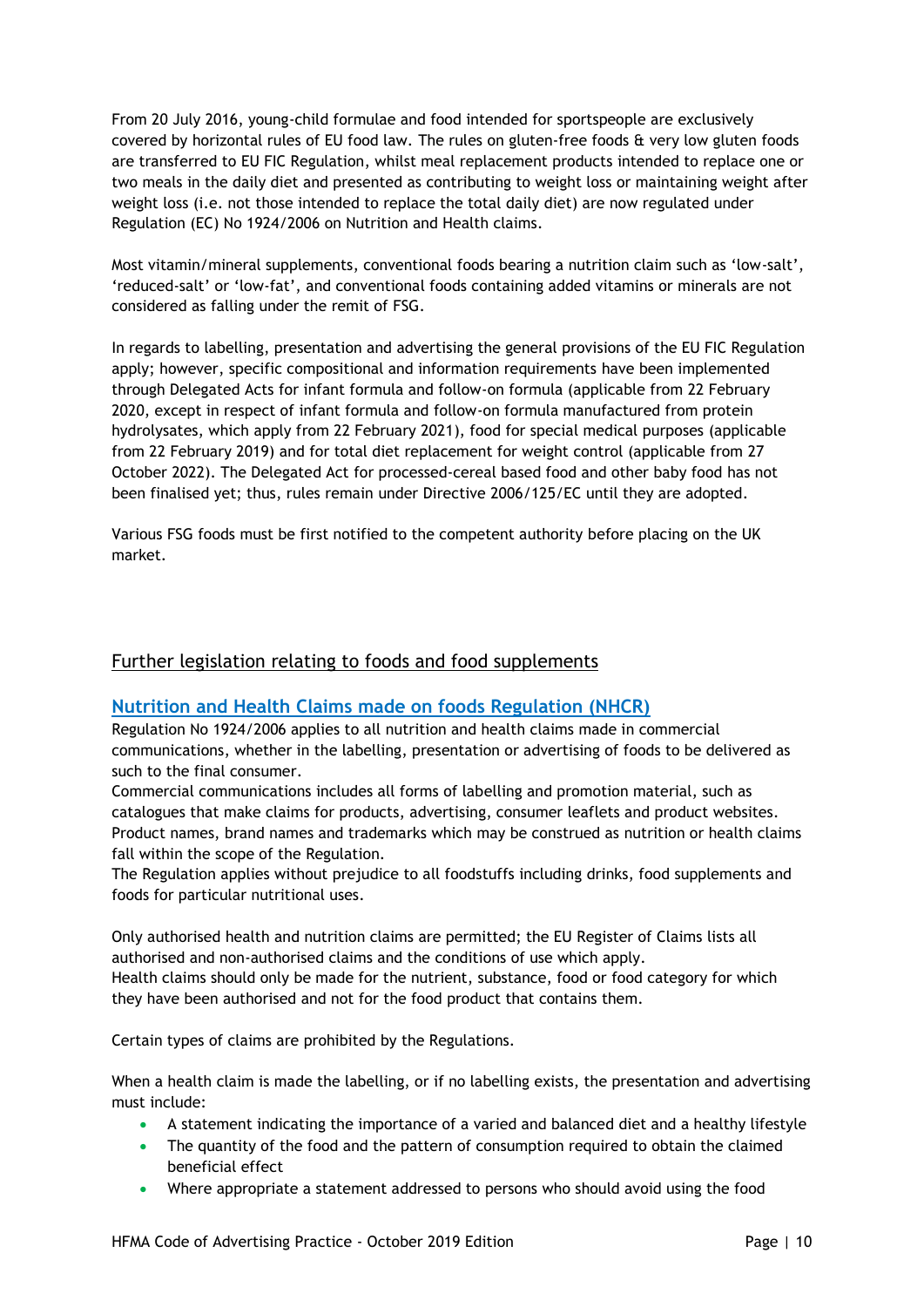An appropriate warning where there may be a health risk if the product is consumed to excess

Plus

- Nutrition labelling for a food must be presented in conformity with the mandatory nutrition declaration under EU FIC Regulation (No 1169/2011) Where the claim relates to a substance that cannot be included in prescribed nutrition labelling the indication of the amount of the substance to which the claim relates must be clearly separated from but in the same field of vision as the nutrition information
- Nutrition labelling for a food supplement must follow the manner laid down by the Food Supplements Regulations

The wording of authorised claims is not prescribed and the regulation does allow for a degree of flexibility of wording provided any alternative wording conveys to the consumer the same meaning as the wording of the authorised claim.

# **The Novel Foods Regulations 2018**

### **Implementing Regulation (EU) 2015/2283**

The EU Regulation repeals and replaces Regulations (EC) 258/97 and (EC) 1852/2001, which were in force until 31 December 2017.

Foods and food ingredients new to the EU require pre-market approval.

A novel food or food ingredient is a food/ingredient not consumed to a significant degree in the European Union prior to 15 May 1997 and that falls under at least one of the following categories –

- Food with a new or intentionally modified molecular structure (where that structure was not used as, or in, a food in the Union before 15 May 1997)
- foods consisting of, isolated from or produced from micro-organisms, fungi or algae
- food consisting of, isolated from or produced from material of mineral origin
- food consisting of, isolated from or produced from plants or their parts, except where the food has a history of safe food use in Union and is consisting of, isolated from or produced from a plant variety of the same species obtained by traditional propagating practices which have been used for food production in the Union before 15 May 1997; or, non-traditional propagating practices which have not been used for food production in the Union before 15 May 1997, where those practices do not give rise to significant changes in the composition or structure of the food affecting its nutritional value, metabolism or level of undesirable substances
- food consisting of, isolated from or produced from animals or their parts, except for animals obtained by traditional breeding practices which have been used for food production in the Union before 15 May 1997 and the food from those animals has a history of safe use within the Union
- food consisting of, isolated from or produced from cell culture or tissue culture derived from animals, plants, micro-organisms, fungi or algae
- food resulting from a food production process not used for food production within the Union before 15 May 1997, which gives rise to significant changes in the composition or structure of a food, affecting its nutritional value, metabolism or level of undesirable substances
- food consisting of engineered nanomaterials (as defined in the Regulation)
- vitamins, minerals and other substances used in accordance with Directive 2002/46/EC, Regulation 1925/2006 or Regulation 609/2013, where a production process not used for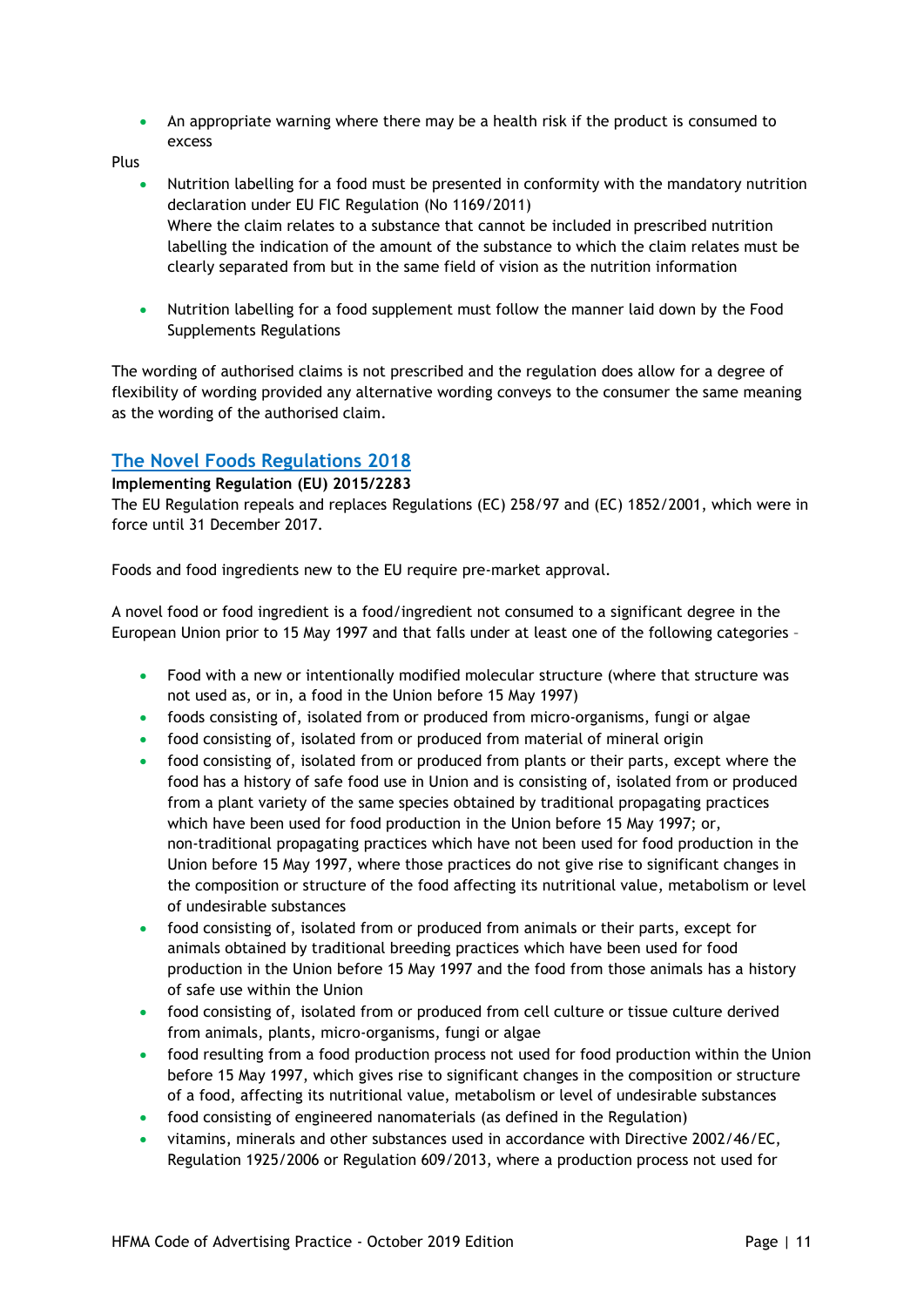food production in the Union before 15 May 1997 has been applied; or they contain or consist of engineered nanomaterials

 food used exclusively in food supplements in the Union before 15 May 1997, where it is intended to be used in foods other than food supplements

Authorisations are generic as opposed to the applicant-specific authorisations under the old Novel Food regime. Any food business operator can therefore place an authorised Novel Food on the European Union market, provided the authorised conditions of use, labelling requirements, and specifications are respected.

Individual authorisation of a novel food can be granted when based on newly developed scientific evidence and proprietary data, and is limited in time to five years.

A centralised authorisation procedure managed by the European Commission applies.

Safety reviews are centralised and conducted by the European Food Safety Authority.

Authorised novel foods are included in a Union list. Once a novel food is added to the Union list, then it is automatically considered as being authorised and it can be placed in the European Union market.

Traditional foods from countries outside the EU, which are considered novel foods in the EU, can be notified under a simplified procedure, which assesses the safety of the traditional food taking account of evidence of a history of consumption in the third country, and lack of safety concerns raised by the EU countries or EFSA.

### **The Organic Product Regulations 2009**

These Regulations implement into the UK the EU framework of organic standards, which include:

- Regulation (EC) No. 834/2007 on organic production and labelling of organic products
- Regulation (EC) No. 889/2008 laying down detailed rules for the implementation of Regulation (EC) No. 834/2007 with regard to organic production labelling and control
- Regulation (EC) No 1235/2008 laying down detailed rules as regards the arrangements for imports of organic products from third countries

Food business operators in the EU who produce, prepare, store, import from a non-EU country, export to a non-EU country or market organic products must register with a control body in the member state in which they are situated and comply with the control system for organic production.

There are special labelling provisions for organically produced foods including details of the organic content and inclusion of the code number of the relevant control body.

# **The Genetically Modified Foods Regulations 2004 and The Genetically Modified Organisms (Traceability & Labelling) Regulations 2004**

**These implement, respectively, EC Regulations 1829/2003 and 1830/2003** Particular labelling requirements apply where a food contains or consists of a GMO or is produced from a GMO, regardless of the presence/absence of novel DNA or protein; their presence has to be highlighted on product packaging. The labelling rule does not apply to ingredients produced with GM technology (e.g. a vitamin produced with a GM enzyme).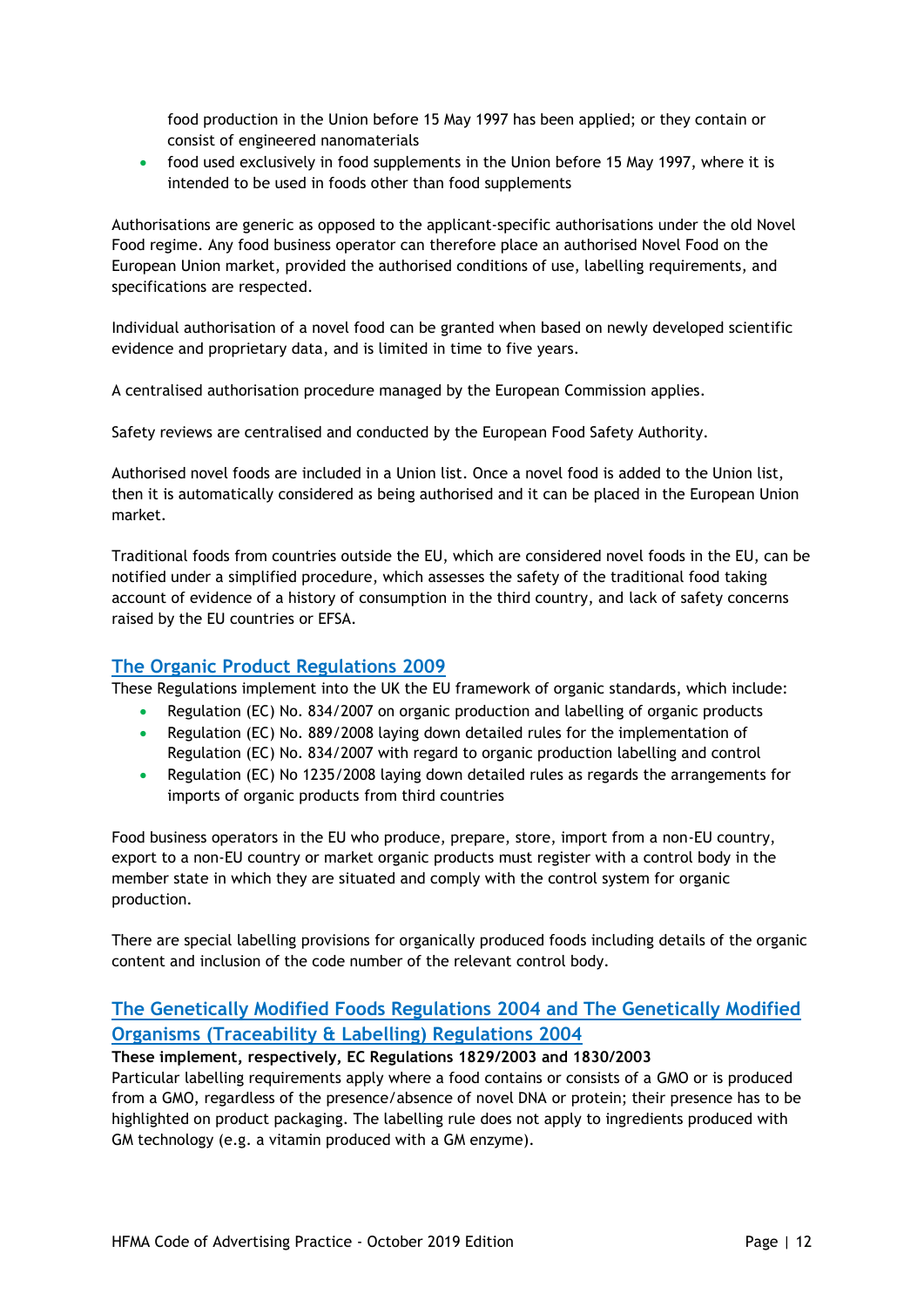# **Specific 'vertical' food regulations**

For certain foods, such as cocoa, chocolate, honey, fruit juices and jams, specific regulations covering all aspects of their production, and which may include labelling requirements, apply.

# **Medicines**

The Medicines and Healthcare Products Regulatory Agency (MHRA), an executive agency sponsored by the Department of Health, is the authority responsible for the regulation of medicinal products in the UK, including classification and product licensing.

The regulatory requirements for labelling and advertising of medicinal products are dependent on the type of authorisation granted, as outlined below.

### **Marketing Authorisation (MA), previously known as Product Licence (PL)**

Products with marketing authorisations (full product licences) are controlled principally by the Human Medicines Regulations 2012. Claims are limited to those within the terms of the marketing authorisation.

### **Traditional Herbal Registration (THR)**

This form of authorisation applies to herbal medicines that are to be used to relieve the symptoms of/treat minor health conditions where medical supervision is not required (e.g. colds) and where the plausibility of effect is based on a documented history of traditional use rather than clinical evidence.

Claims are limited to those of the registration and must make clear they are based upon traditional use.

### **Homoeopathic Certificates of Registration (HR) [Simplified scheme]**

These registrations are issued in accordance with the simplified scheme allowed under The Human Medicines Regulations 2012

The simplified scheme does not allow therapeutic indications.

### **Homeopathic National Rules Marketing Authorisations (NR)**

Under this scheme, regulated by the Human Medicines Regulations 2012, it is possible to claim that the product is used within the homeopathic tradition for the relief or treatment of minor symptoms or conditions that do not require the supervision of a doctor.

### **Product Licence of Right (PLR)**

Product licences of right were issued to medicinal products on the market at the time the Medicines Act 1968 was implemented in 1971. A small number of products, including some homeopathic products have retained product licences of right.

These products do not fall within the scope of the Human Medicines Regulations 2012 but remain subject to the provisions of the Medicines (Labelling) Regulations 1976, the Medicines (Advertising of medicinal products) (No. 2) Regulations 1975 and the Medicines (Labelling and Advertising to the Public)Regulations 1978. Product indications are limited to those within the terms of the licence.

The packaging and patient information leaflet of licensed medicinal products must be submitted to and approved by the MHRA prior to use. This requirement does not extend to advertising, which is, in the main, controlled under a long-established system of self-regulation.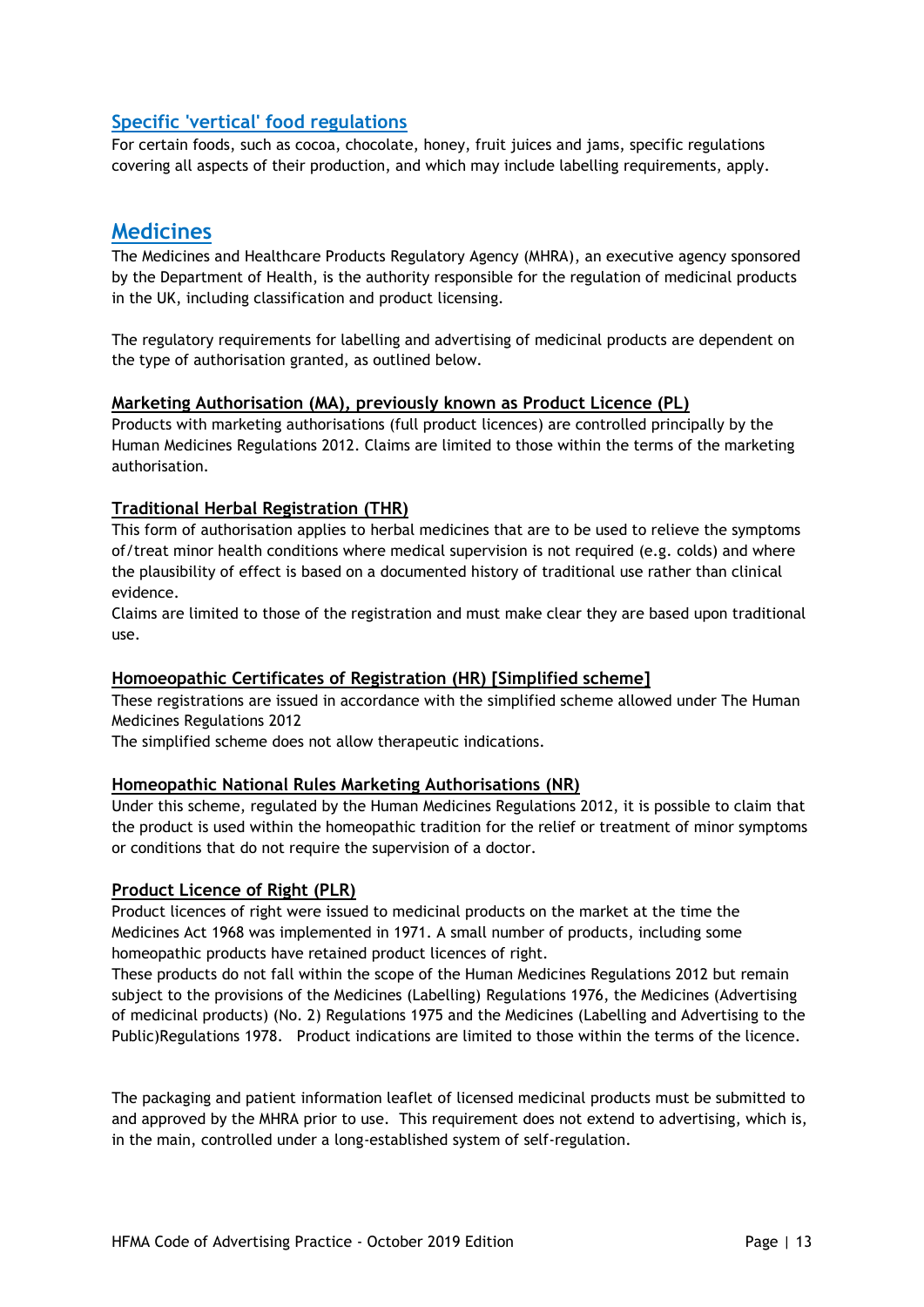# **Cosmetic Products**

Cosmetic products are regulated by EC Regulation 1223/2009, implemented in the UK by the Cosmetic Products Enforcement Regulations 2013.

The Regulation defines a cosmetic product as '*any substance or mixture intended to be placed in contact with the external parts of the human body (epidermis, hair system, nails, lips and external genital organs) or with the teeth and the mucous membrane of the oral cavity with a view to exclusively or mainly to cleaning them, perfuming them, changing their appearance, protecting them, keeping them in good condition or correcting body odours*'.

The following mandatory labelling particulars are required:

- Name and address of responsible person
- County of origin for products imported into the EU
- Nominal content (weight/volume)
- Date of minimum durability (with applicable symbol) or for products with a minimum durability of more than 30 months the 'period after opening' symbol with time frame indication
- Any required cautions
- Batch number or means of lot identification
- Function of product, if not obvious from the presentation
- List of ingredients, using INCI names, under heading 'Ingredients'

Where there is both outer and inner packaging, all of the above, apart from the ingredients list must be provided on both the product container (inner package) and the outer packaging; the ingredients list can be omitted from the inner container label.

EC Regulation 1223/2009 requires the designation, in the EU, of a responsible person for every cosmetic product placed on the EU market.

The responsible person must take responsibility for ensuring that the cosmetic products they place on the market comply with the requirements of the Regulation.

Prior to placing a cosmetic product on the market, the responsible person must first notify the Commission via the electronic notification portal.

The Regulation does not include any specific requirements relating to the advertising of cosmetic products; however, claims made for a cosmetic product are required to comply with the common criteria for the justification of claims that have been established by the Commission. Claims made in advertising are subject to the general consumer advertising requirements.

### **Special Note: Aromatherapy Products**

Formulated aromatherapy products with a cosmetic function are subject to the Cosmetic Products Regulations described in the previous section.

Pure essential oils not presented for medicinal or cosmetic use, fall within the scope of the General Product Safety Regulations 2005.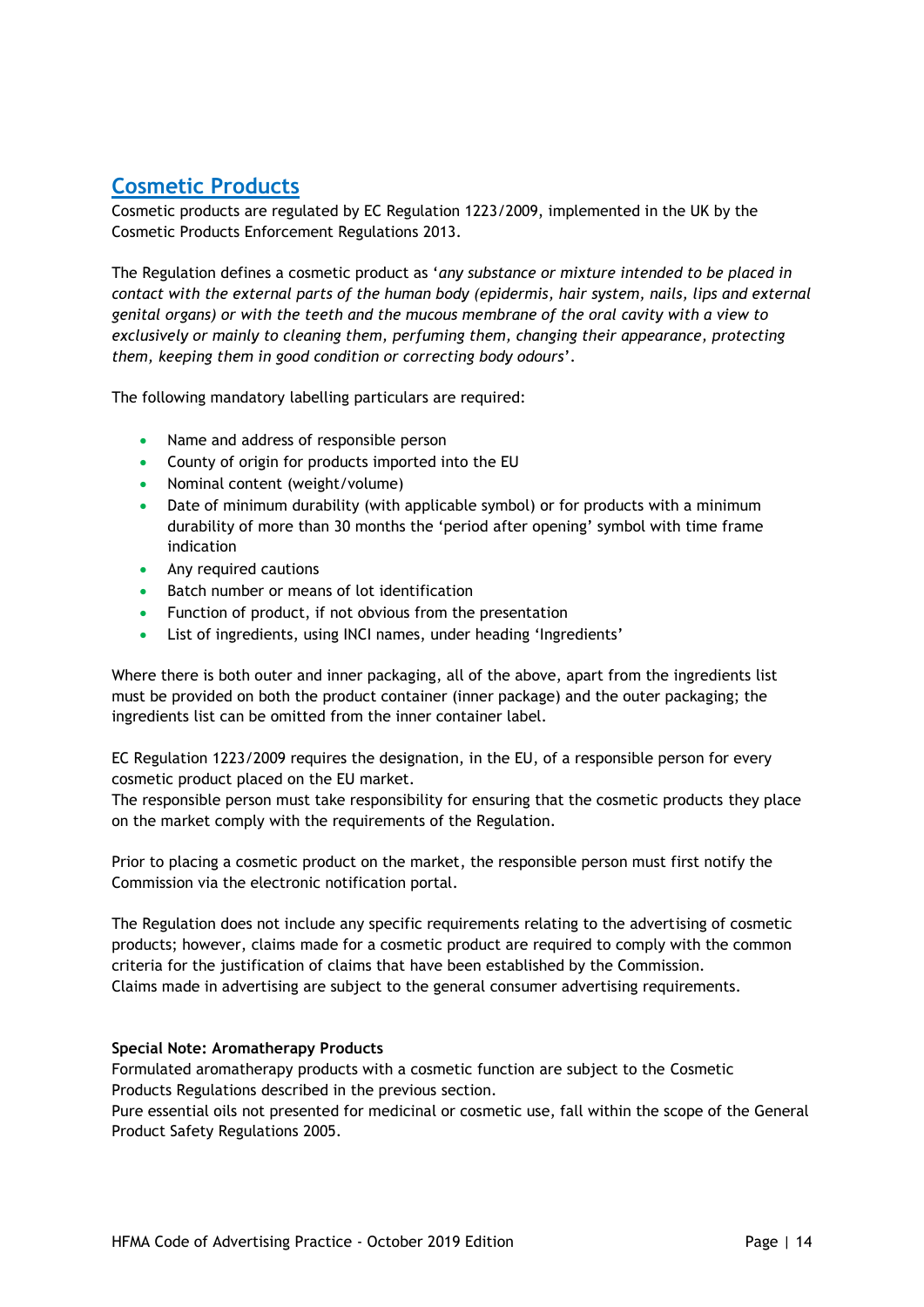# **Consumer Protection legislation**

Various pieces of legislation are in place designed to protect the rights of consumers, including The Consumer Protection from Unfair Trading Regulations 2008 (CPRs) [which implement the Unfair Commercial Practices Directive, 2005/29/EC]. These regulations control unfair practices used by traders when dealing with consumers and create criminal offences for traders that breach them.

The Regulations prohibit;

- 31 specific practices which are always considered unfair such as claiming false endorsement or authorisation; misleading availability; misleading effect (which includes false claims that a product has curative properties)
- Misleading actions and omissions that cause or are likely to cause the consumer to take an alternative decision - such as deceiving the consumer by the provision of false information; creating confusion with competitors products; omission of material information; providing material information in an unclear, unintelligible and ambiguous manner
- Aggressive practices

The CPRs are amended by the Consumer Protection (Amendment) Regulations 2014, which introduce the right of the consumer to claim for redress when misleading actions or aggressive practices by businesses have been found to have occurred and to have caused them harm.

[Advertising to businesses is covered by the Business Protection from Misleading Marketing Regulations 2008. Advertising must be accurate and honest and not make misleading comparisons with competitors, for example by using a competitor's logo or trademark, or something very similar; comparing your product with a competitor's product that is not the same.]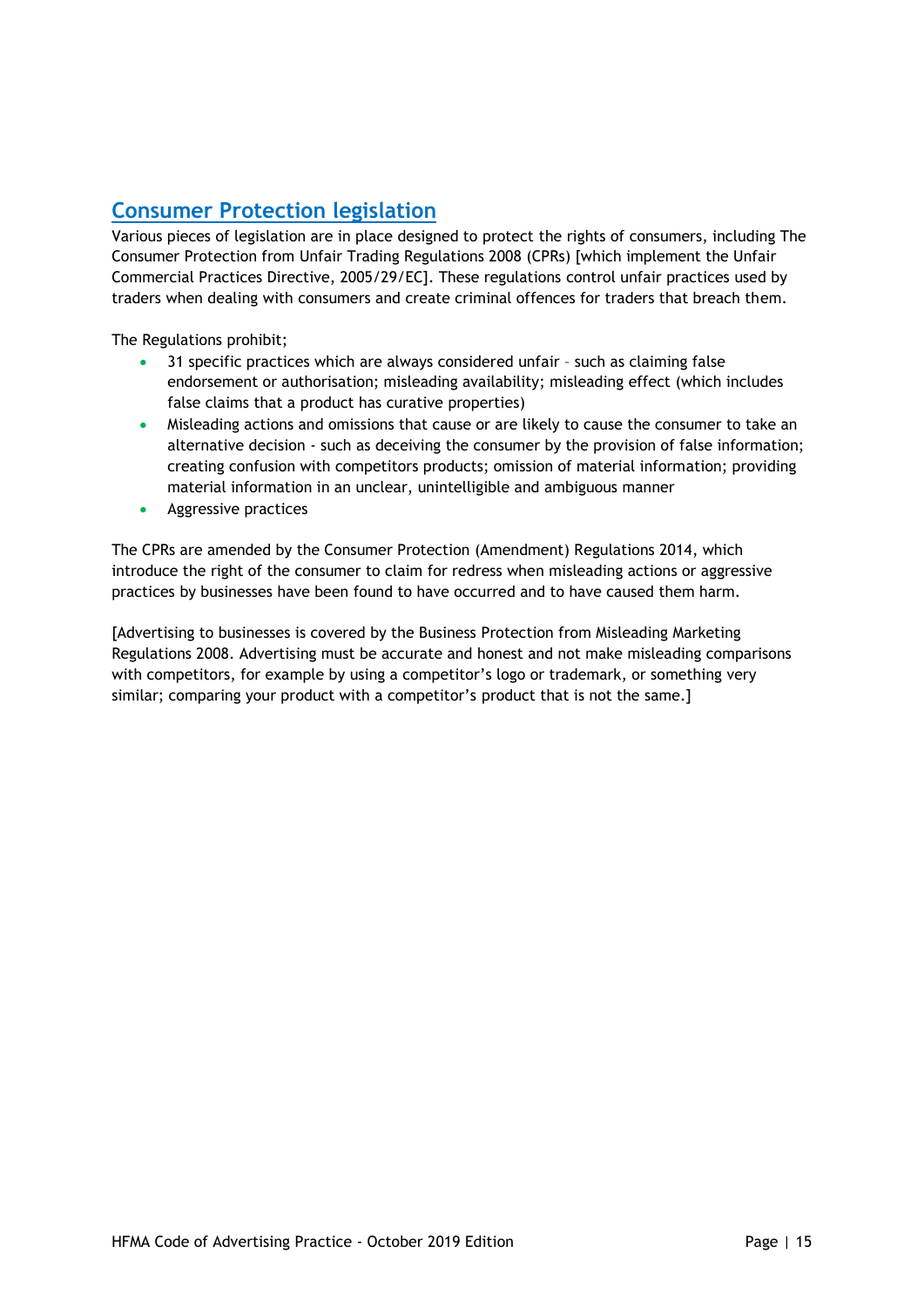# **BORDERLINE ISSUES**

The regulatory environment for specialist health products is complex. A particularly difficult area is product classification - products with health properties often fall into the grey area between licensed medicines and other product categories and hence are commonly known as 'borderline products'.

Under the current regulatory regime products must be sold under one classification only, e.g. as a food, medicine or cosmetic. The legal classification impacts heavily on the advertising and promotion of the product, particularly in relation to the nature of the claims that may be made.

The area of borderline issues deals with determining which aspects of formulation and presentation are acceptable for foods or cosmetics (and other categories such as medical devices and biocides) and which will cause the product to 'cross the line' into the realm of medicinal products.

The following are examples of factors that can have an impact on determining whether a product should be marketed as a food, cosmetic or medicinal product:

- Effect/mode of action on the body
- Site of application (only relevant to the cosmetic/medicines borderline)
- Direct and implied claims on product and in advertising
- The properties of and history of use of the ingredients
- The form of the product e.g. pharmaceutical form such as tablets and capsules, or 'food' form
- Manufacturer's intended purpose for the product
- Target audience
- The presence of essentially similar licensed products on the market

The overall impression of the product's presentation is an important consideration including the impression that is likely to be gained by the 'averagely well-informed consumer'.

The Medical Products Directive (No. 2001/83/EC) states that in cases of doubt, where, taking into account all its characteristics, a product may fall within the definition of a medicinal product and within the definition of a product covered by other Community legislation, medicinal legislation takes precedence.

### A medicinal product is defined as:

*Any substance or combination of substances presented as having properties for treating or preventing disease in human beings;*

*Or,*

*Any substance or combination of substances which may be used in or administered to human beings with a view to restoring, correcting or modifying physiological functions by exerting a pharmacological, immunological or metabolic action, or to making a medical diagnosis.*

Only one limb of the definition need apply for a product to be considered a medicinal product. This means that the presentation of a product alone is sufficient, regardless of the formulation or whether the product is capable of fulfilling a therapeutic action, to determine status. The reference to the modification of a physiological function in the second limb can be interpreted as applying to a very broad range of actions on the body.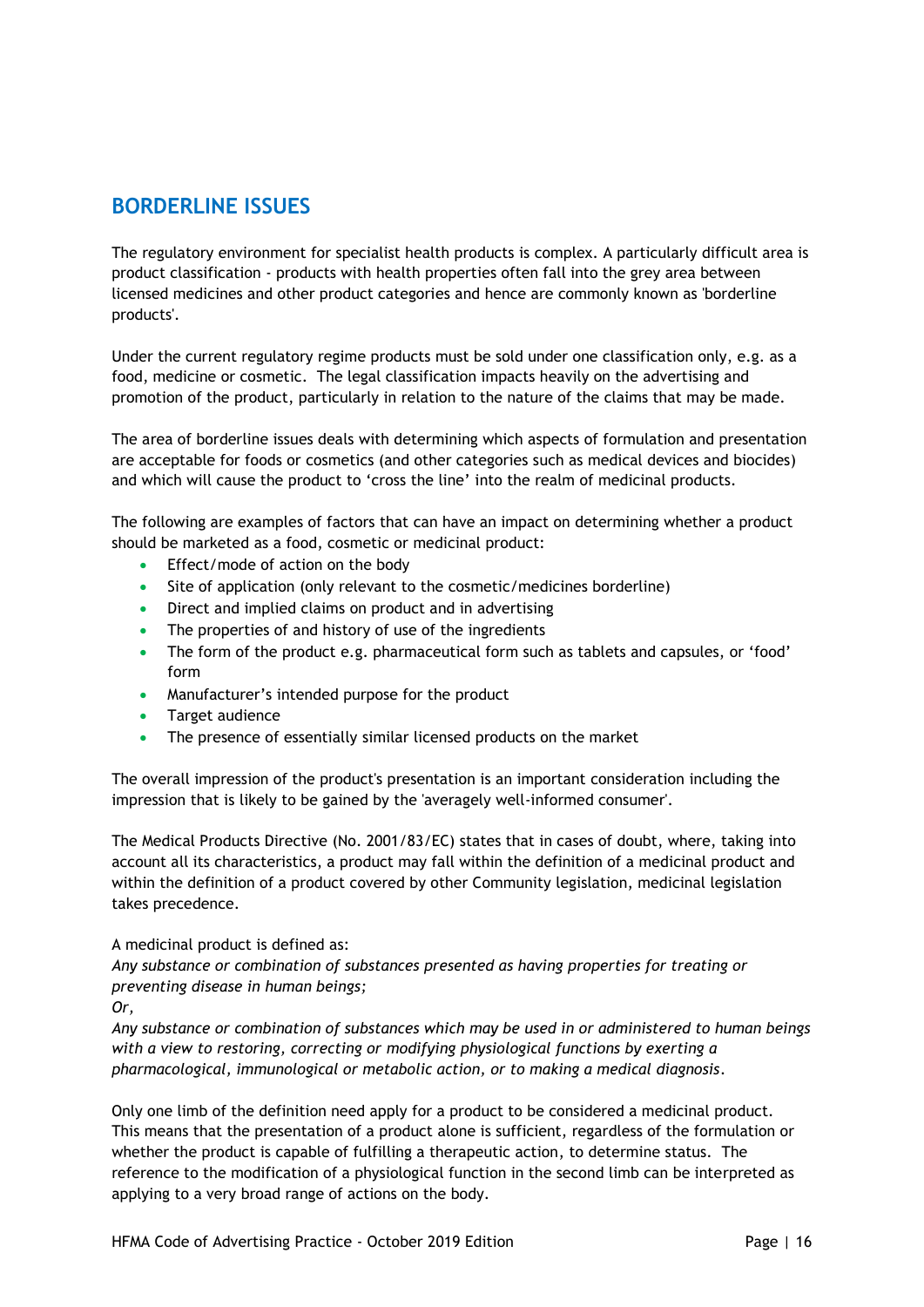The term 'disease' is generally interpreted in the Human Medicines Regulations 2012 as including 'any injury, ailment or adverse condition, whether of body or mind'. Thus, any adverse physical or psychological condition could be considered as falling within the broad definition of disease, including for example, stress, anxiety and jet lag.

The MHRA's policy and practice on borderline products is explained in their publication Guidance Note 8 – 'A guide to what is a medicinal product' (Examples of words and phrases that would generally be understood as indicating medicinal use are listed in an appendix to this document).

The MHRA has also produced guidance documents on 'Borderlines between medical devices and medicinal products' and 'Borderlines with medical devices'.

The European Commission has produced a number of documents to assist the application of EU legislation in borderline cases, for example, a 'Manual on the scope of application of the Cosmetics Regulation' (April 2018), a guidance document on the demarcation between cosmetic products and medicinal products legislation, and, guidance on the borderline between medical devices and medicines (MEDDEV 2.1/3 rev.3).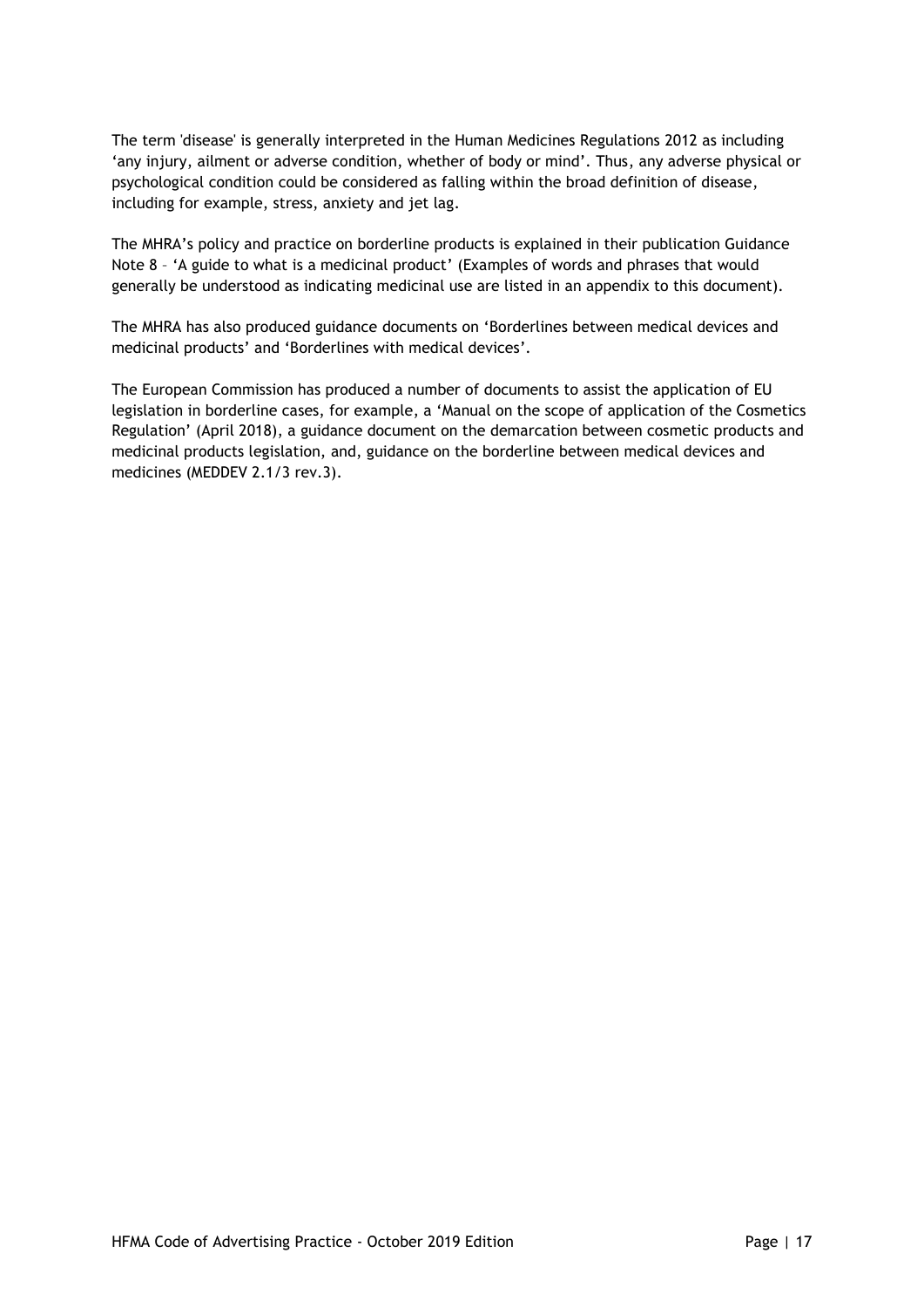# **RESPONSIBILTIES, ENFORCEMENT and CONTROLS**

### **Medicines Law**

### **Borderline determinations**

The Borderline Section of the Medicines and Healthcare Products Regulatory Agency (MHRA) is responsible for determining whether a given product that is not already appropriately authorised as a medicinal product is indeed a medicinal product and consequently subject to the formal licensing procedures.

The majority of cases are brought to the MHRA's attention from competitors, from local authorities, other regulatory bodies, trade associations and members of the public.

Determinations are considered on a case-by-case basis taking into account all relevant factors including precedents from case law determined by both the ECJ and domestic courts.

In many cases the borderline section will work with a company to resolve a particular issue without the need to resort to formal procedures however where applicable, the statutory procedures laid down by The Human Medicines Regulations 2012 for the issuing of determinations will be followed. The statutory procedure for the determination process includes the provision of applying for referral to an Independent Review Panel to hear written and oral representations against provisional determinations.

Final determinations issued by the borderline section are published on the MHRA website. Failure to comply with the outcome of the determination procedure is a criminal offence.

### **Medicines advertising**

The control of medicines advertising is based on a long-established system of self-regulation, supported by the statutory powers of the MHRA.

Medicines legislation makes it the responsibility of 'any person' who promotes a medicine, including the licence holder, a private individual or any third party such as a journalist, publisher or public relations agency, to ensure compliance with the legislation.

The MHRA has the powder to require sight of advertisements in advance of publication. The MHRA also carries out monitoring of medicines advertising and investigates complaints from any source (including healthcare professionals, public). These roles are carried out by the MHRA Advertising Standards Unit.

Advertising can also be investigated by other organisations, such as the Advertising Standards Authority and Association of the British Pharmaceutical Industry (the latter in regards to advertising for prescribed medicines).

The decisions made by the MHRA on adverts reported to have breached legislation are published monthly on the MHRA website.

The MHRA can also resort to formal statutory procedures either in the form of notices issued at any stage during the investigation or through enforcement and prosecution.

Where determination notices are issued, the advertiser may make written representations to an Independent Review Panel for consideration.

Failure to comply with the outcome of the determination procedure is a criminal offence.

### **Food Law**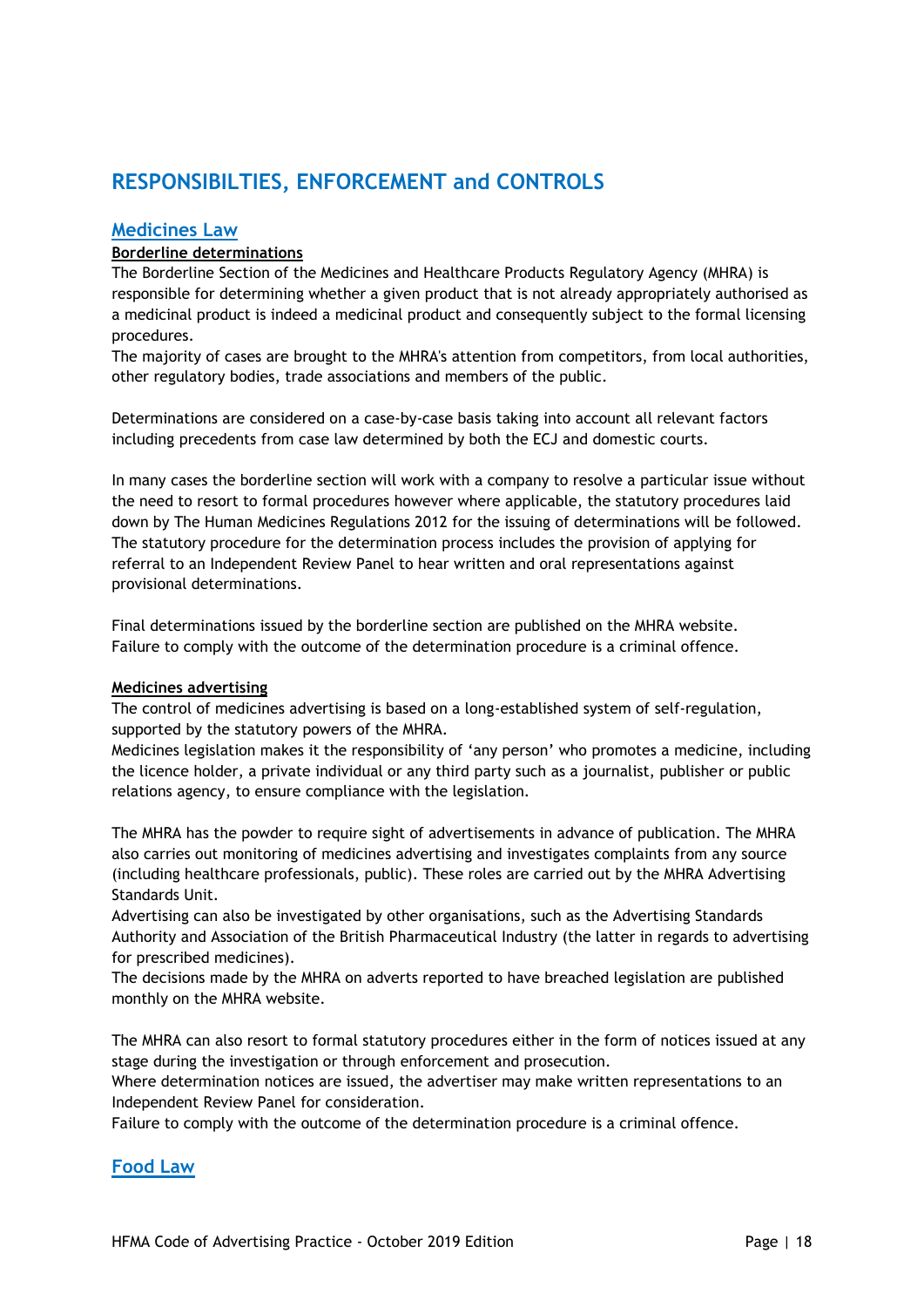The Department for Environment, Food and Rural Affairs (Defra) is responsible for food labelling legislation in England that is principally not about food safety; Defra also co-ordinates food labelling policy across government.

The Food Standards Agency (FSA) is responsible for food safety, and for working with enforcement authorities to make sure food law is applied throughout the food chain.

The Department of Health and Social Care (DHSC) is responsible for nutrition information policy. For Northern Ireland, all domestic labelling and standards legislation is the responsibility of the FSA.

In Wales, responsibility for general labelling requirements rests with the FSA and responsibility for nutrition labelling lies with the Welsh Assembly Government.

Responsibilities in Scotland lie with Food Standards Scotland (FSS).

The enforcement of regulations on food standards, safety and hygiene is primarily the responsibility of local authorities trading standards departments (or their equivalent).

The Food Information Regulations 2014 introduce improvement notices (except in Scotland), which can be applied where there is a failure to comply with legislative requirements, however noncompliance with the allergen labelling rules remains a criminal offence. It is an offence to fail to comply with an improvement notice.

For food safety offences the courts may impose a fine or in certain instances a period of imprisonment.

# **Cosmetics Law**

The Office of Product Safety and Standards, part of the Department for Business, Energy & Industrial Strategy is responsible for product liability and safety law, including the implementation of legislation relating to cosmetic products.

Local Authority Trading Standards (and their equivalents) are responsible for enforcing the legislation.

It is an offence to supply a cosmetic product that may cause damage to health, or that contains restricted or prohibited substances, or that is incorrectly labelled. It is also an offence not to undertake certain safety assessments and to compile technical documentation.

### **Further Advertising Controls**

As well as the controls imposed by specific areas of legislation relating to food, medicines or cosmetics, other legislation is relevant to the advertising of such products, including The Consumer Protection from Unfair Trading Regulations, The Broadcasting Acts and Communications Act.

### **Consumer Protection Regulations**

The CPRs are enforced by the Competition Markets Authority or Trading Standards (and equivalents in Northern Ireland and Scotland).

A breach of the Consumer Protection from Unfair Trading Regulations 2008 is a criminal offence. The maximum penalty on conviction is an unlimited fine and two years' imprisonment.

Enforcers may take civil enforcement action in respect of a breach of the CPRs under Part 8 of the Enterprise Act 2002. This can be done by applying to a court for an enforcement order and a breach of any order could lead to up to two years' imprisonment and an unlimited fine.

### **UK Advertising Codes**

The Codes set the standards for the advertising self-regulatory system which is based on an agreement between advertisers, agencies and media owners. The Codes lay down the rules to follow.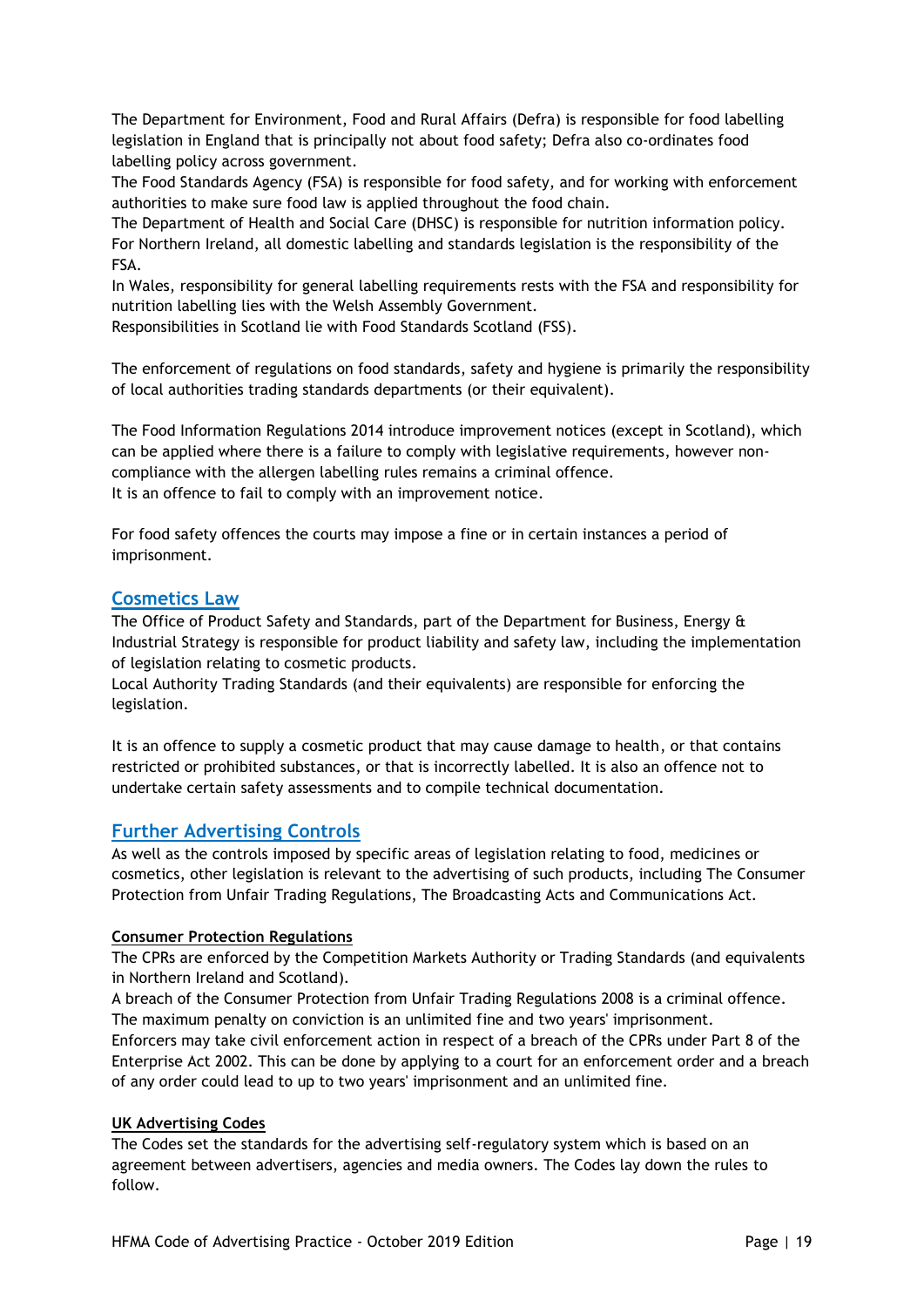The Committees of Advertising Practice (CAP) write and maintain the Codes, which are administered and enforced by the Advertising Standards Authority (ASA). The ASA investigates complaints and can take steps to remove or have amended any ads that are considered in breach of the rules. Where complaints require formal resolution, rulings are published weekly on the ASA website.

CAP regularly monitors ads on TV, radio, the internet and in national and local media and can follow up ASA rulings to ensure compliance. CAP can take action against advertisers that continue to place ads that repeatedly break the Code or seemingly refuse to work with the self-regulatory system, which can include the advertiser being required to seek CAP advice before publishing future ads for a specified period. CAP also provides advice and guidance on how to create advertisements that comply with the rules.

### **UK Code of Non-broadcast advertising**

The Code applies to non-broadcast marketing communications which includes a wide spectrum of materials (e.g. newspaper ads, catalogues, posters, cinema ads, online ads in paid for space, sales promotions, advertorials, ads & marketing communications on a traders own website). The Code does not apply to some forms of advertising including claims in marketing communications in media addressed only to medical, dental, veterinary or allied professionals that relate to those practitioners' expertise; live oral communications; point of sale displays.

Besides general rules on advertising, the Codes includes specific rules on particular sectors including medicines, foods, food supplements, health-related and beauty products, weight control and slimming.

### **UK Code of Broadcast advertising**

The Code applies to all advertisements (including teleshopping, content on self-promotional television channels, television text and interactive television advertisements) and programme sponsorship credits on radio and television services licensed by Ofcom. Rules specific to certain sectors such as medicines, foods, food supplements, beauty products are incorporated within the Code.

Broadcasters must ensure that all advertisements are cleared before broadcast. Special category radio advertisements, which includes those relating to foods, food supplements, medicines, health and beauty products and treatments, must be cleared centrally by RACC (Radio centre).

Television advertisements are required to be reviewed by Clearcast.

HFMA CLEAR CHECK® will, upon request, provide preliminary advice on advertising copy before the materials are forwarded to the appropriate clearance centre.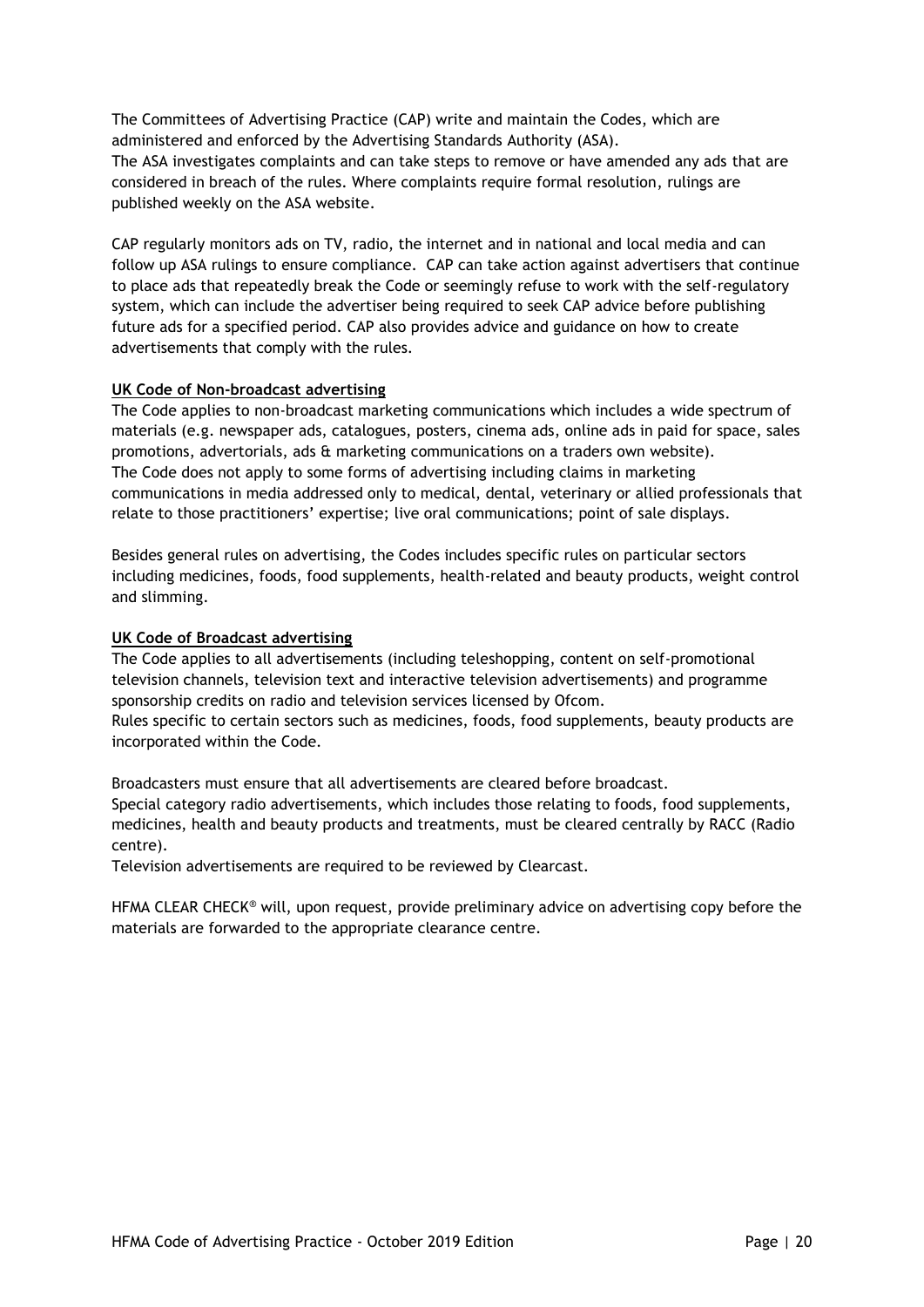# **PROCEDURE FOR HFMA CLEAR CHECK® REVIEW OF MATERIAL**

# **Submission of material**

Submissions of labelling and advertising material for review should include, as appropriate/applicable:

- A copy of the material including visuals (which may be in outline form)
- Details of approval of the relevant material from another UK self-regulatory body, certification body, MHRA or trading standards office, if applicable
- A full quantified list of all ingredients if the product is not licensed
- In the case of advertisements, an indication of where the advertisement is to appear or how it is to be distributed or presented
- For medicinal products, a copy of the relevant parts of the product licence/registration. Any subsequent variation/s made by the licensing authority must also be notified
- Any other information that impacts on labelling which would not otherwise be known, for example, the presence of irradiated ingredients in foods, novel food status

Substantiating evidence for claims must be supplied for consideration upon request by a Code Administrator.

### **Process and scope of review**

The material submitted is reviewed by a Code Administrator for compliance with the principles of this Code of Advertising Practice, with reference to:

- the relevant labelling or advertising regulations
- the terms of the marketing authorisation or product licence/registration, where applicable
- government and industry guidelines
- other relevant codes of practice

Advice on any required/recommended alterations is then provided. Where available, the Code Administrator will provide guidelines and checklists on subjects relevant to the material submitted. In the case of issues not clearly defined in the regulations, current industry practice and the current approach of the authorities are taken into account to determine the suitability of a proposal.

Note that the following areas are not routinely considered as part of the review:

- accuracy and efficacy of formulation, except in relation to appropriateness of claims
- the safety of ingredients and finished product
- the accuracy of declared quantities in final product
- the accuracy of GM status claims and other negative-presence claims
- the determination of novel ingredient/food status
- the content of any referenced websites, publications or similar [separate review of these materials can be carried out]

### **Agreement and the review stamp**

When agreement has been reached on suitable copy, the copy is returned stamped with a reference number.

The review stamp conveys compliance with the principles of the HFMA Code of Advertising Practice and is provided based on current scientific opinion and current regulatory and industry practice.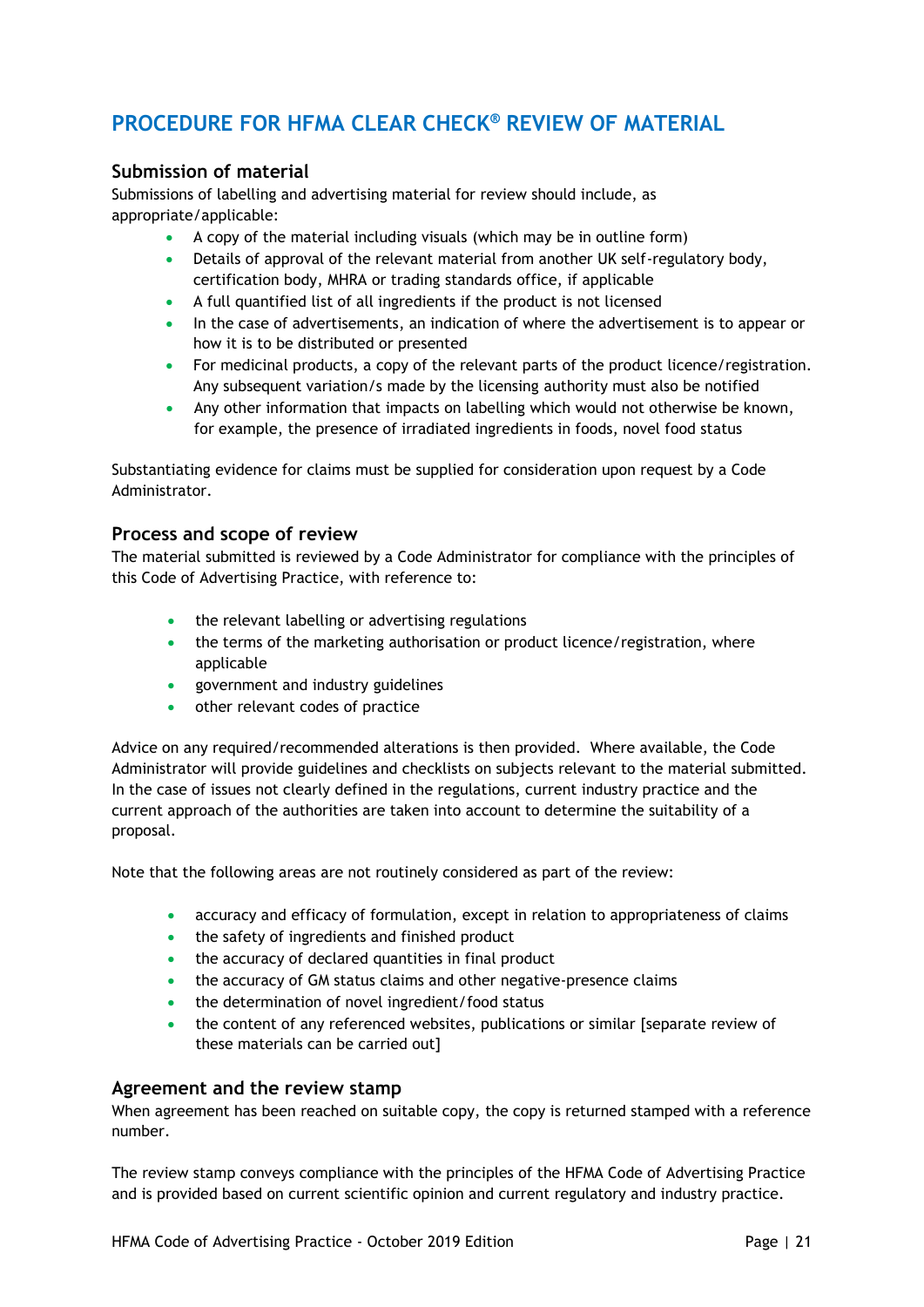Until a body of case law has been built up to form the basis of an authoritative statement, advice on the law and application of the regulations can be given as informed opinion only.

The review stamp does not constitute an endorsement or approval of the product or services offered, nor should it be regarded as a guarantee of the legality of the product. It remains the responsibility of the manufacturer/supplier/importer to ensure that the product placed on the market meets its claims.

### **Appeals**

In the event that agreement cannot be reached with the Code Administrator, an appeal may be made to the Advertising Committee, with whom ultimate responsibility for interpretation of the Code rests.

Appeals applications should be directed to the HFMA Executive Director at Head Office, with notice given to the Code Administrator concerned. Strict confidence is maintained throughout the proceedings.

### **Resubmission**

Copy should be resubmitted for review every two years if it is still in use. At times, changes in the law, codes of practice or interpretation may necessitate an earlier review.

### **CHARGES**

An hourly consultation rate is applied to all HFMA CLEAR CHECK® services, billed in 15 minutes increments. Telephone discussions and product-related meetings of longer than ten minutes duration (5 minutes for non-members of the HFMA) are chargeable at the hourly rate.

Details of the current fee structure may be obtained by contacting the HFMA office. Any changes made are notified by the HFMA Secretariat.

Invoices are issued monthly for payment within 30 days of the invoice date.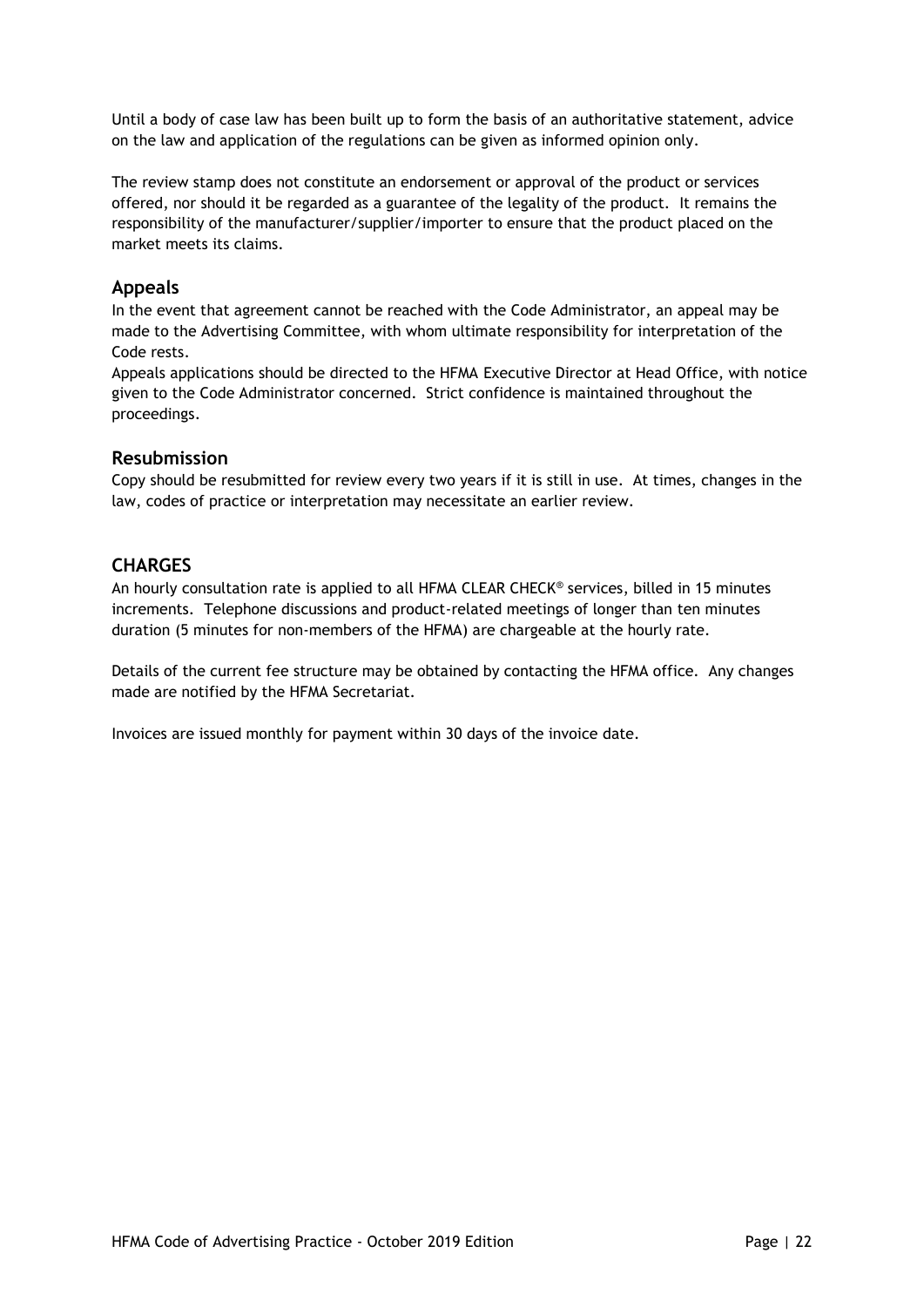# **HFMA CODE of ADVERTISING PRACTICE**

# **PRINCIPLES OF THE CODE**

### **1. General**

- 1.1 The Code is applied in spirit, which means that the intention behind the principles as well as the exact wording is taken into account. It is not enough that there is an interpretation of the presentation of material that meets the requirements of the Code; no reasonable interpretation should contravene it.
- 1.2 Information provided should not be misleading, for example by the inclusion of false or exaggerated information. Misleading information in one part of an advertisement is unacceptable even if it is modified or contradicted in another part, including illustrations.
- 1.3 Information should not deceive the consumer, even if the information is factually correct, for example by the omission of material details, or exert undue influence, causing the consumer to take a different action.
- 1.4 Information should not claim or infer that a product has particular characteristics or functions which it does not in fact possess.
- 1.5 Labelling and advertising materials should be easy to understand and clearly legible.
- 1.6 All descriptions, claims and comparisons which relate to any objectively ascertainable facts must be capable of substantiation.
- 1.7 Material must be prepared taking the perception of the receiver into account. The impression obtained from a quick glance is considered along with that obtained from a detailed reading. Images, illustrations, sounds, shapes, the wording chosen and the use of emphasis are examples of the factors considered to determine the overall impression gained from the material.
- 1.8 Advertising should be set out taking account of the principles relating to taste and decency, should not be offensive and should not exploit the lack of knowledge or experience of the reader (e.g. by use of complicated scientific terminology).
- 1.9 Unsolicited questions from journalists, health practitioners, the trade or members of the public may be replied to truthfully and fully, either verbally or by a personal letter. However, responses to solicited enquiries are considered extensions of advertisements and the usual restrictions apply, including the prohibition on medicinal claims for unlicensed products. Solicited enquiries include those resulting from telephone help-lines or 'further information' offers on labels or in advertisements.
- 1.10 No labelling or advertisement should encourage or condone, directly or indirectly, the indiscriminate, unnecessary or excessive use of the product in question.
- 1.11 Advertisements must be clearly distinguishable from editorial matter, for example by labelling as an advertising feature or advertorial.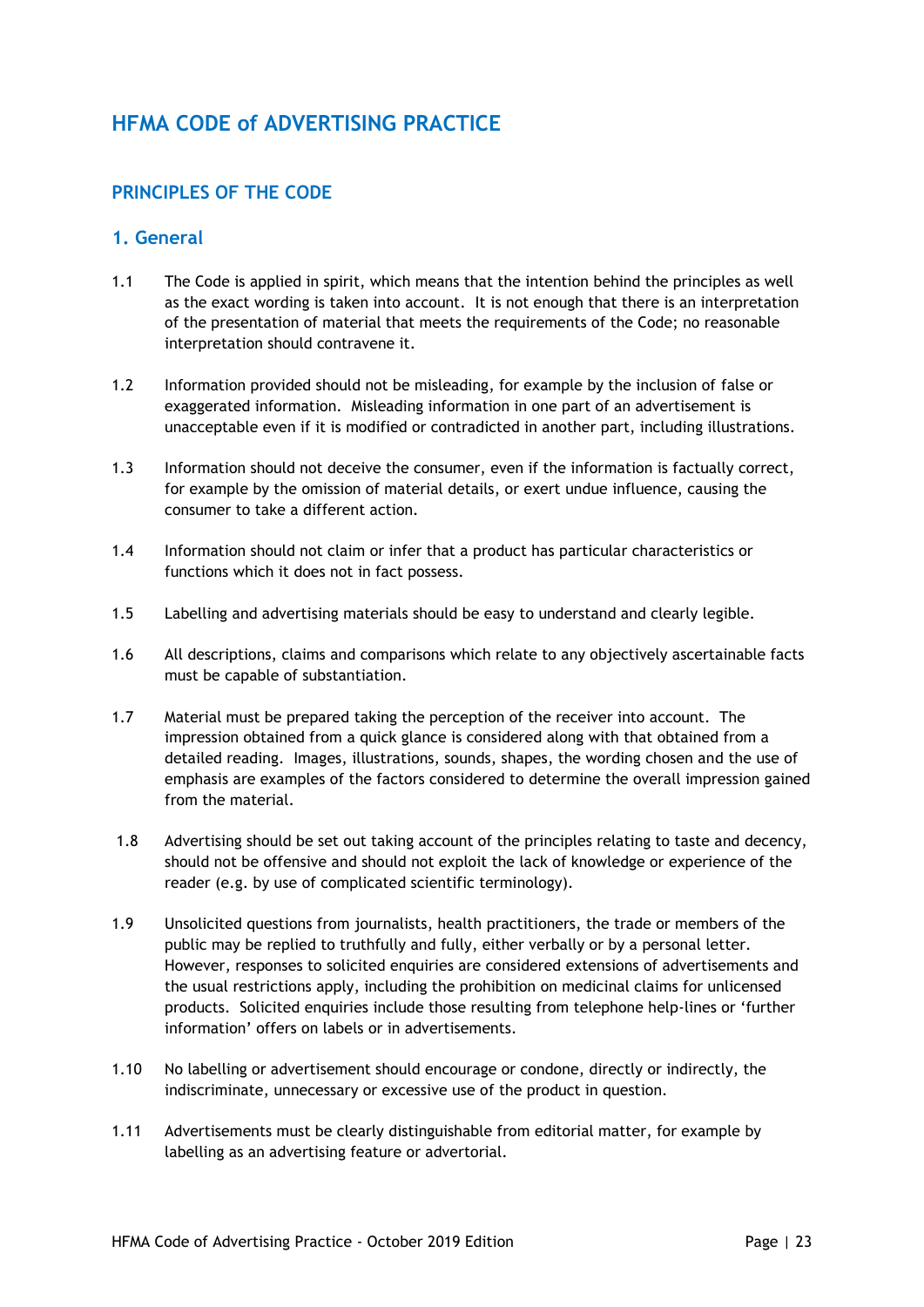- 1.12 Advertisements for products must not be placed or accepted on the basis that they are to be positioned in juxtaposition to editorial matter which suggests that the products are suitable for purposes for which they may not be advertised.
- 1.13 No advertisement shall denigrate or attack unfairly any other products, goods, individuals, competitors or services.
- 1.14 No advertisement shall denigrate orthodox medicine or orthodox drugs.
- 1.15 Advertising shall not suggest that normal good health can be affected by not taking the product.
- 1.16 Advertising shall not suggest that the effects of taking a product are guaranteed.
- 1.17 Advertising should not be directly targeted at children or induce children to ask their parents or other adults to purchase the advertised product for them.
- 1.18 Advertisements should not falsely represent the business as a consumer (for example; a company website carrying comments supposedly from consumers but which have been drafted by employees of the business).
- 1.19 Information provided in labelling and advertising must not claim or imply copy has received approval or endorsement by the HFMA.
- 1.20 Advertising should not bring the health products industry into disrepute.

# **2. Claims and Comparisons**

- 2.1 Unlicensed products, including food supplements, must not be presented for medicinal use in labelling, advertising or promotion. This prohibition also applies to advertisements addressed to the trade. Words, phrases or visuals must not claim or imply the treatment, cure or prevention of any ailment, illness or disease.
- 2.2 Exaggerated claims, direct or implied, are not acceptable. Words such as 'magic', 'mystical', 'miracle' or 'wonderdrug' should not be used.
- 2.3 Negative claims, that is claims that a product does not contain a given ingredient, should only be used in cases where the ingredient mentioned is likely to be found in similar products and should not be given in a manner which gives the impression that the ingredient is generally unsafe or harmful.
- 2.4 Slogans and abbreviated claims which, because of brevity or for any other reason, are capable of misinterpretation shall be used only in association with copy that clearly indicates their meaning.
- 2.5 No advertisement shall, by statement or implication, suggest that a product contains some unknown active principle.
- 2.6 Advertisements should not suggest that the safety or efficacy of a product is due to the fact that it is 'natural'.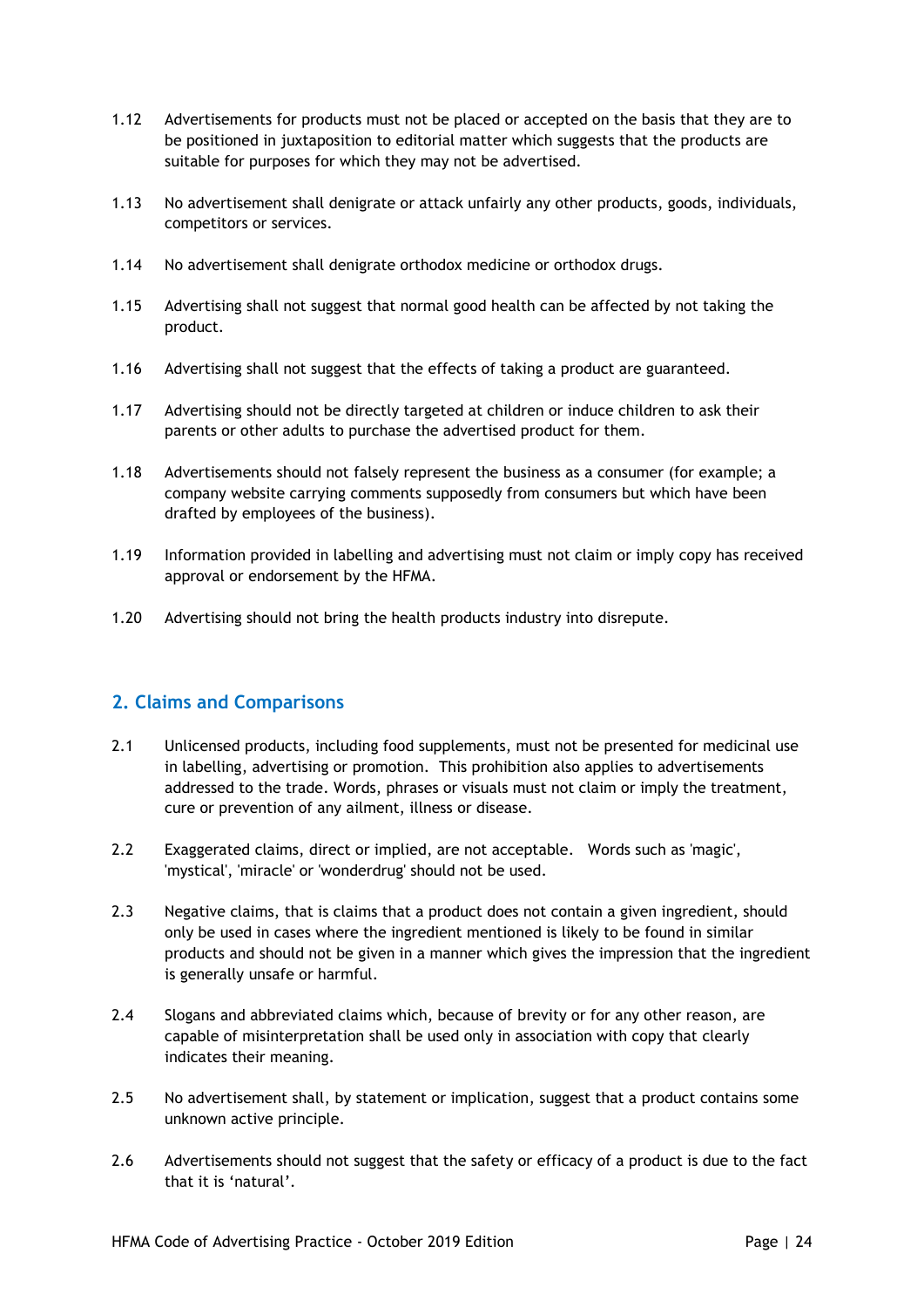- 2.7 Care should be taken in the use of the word 'natural' or similar terms, used unqualified to describe a product or its ingredients. Made, or derived, from natural sources, may be the more appropriate description. In advertisements for products which combine ingredients from natural sources with synthetic ingredients, the term 'natural' must be used only in reference to those constituents to which it applies.
- 2.8 Advertisements should not imply that a product is wholly or mainly of a herbal nature unless the active ingredients consist wholly or mainly of parts of plants.
- 2.9 A product described as 'unique' should have properties or active ingredients which set it apart from others in the market.
- 2.10 A product may not use the word 'new' for more than one year following introduction to the market. To justify such a description the advertiser must be able to demonstrate the existence of real novelty in effect or formulation or presentation.
- 2.11 Medicinal and food supplement products may be described as palatable or nice to eat, provided this is purely to inform the consumer and not couched in terms which might encourage excessive or unnecessary use of the product.
- 2.12 No claims that the taking of a product is unaccompanied by side effects may be made. This does not prohibit claims that a product does not cause specified side effects (such claims must be backed by robust and suitable evidence). Claims should also take account of any side effects of the non-active ingredients.
- 2.13 No claim shall be made based on the fact that a product is legally available without a prescription.
- 2.14 All comparisons shall be balanced, fair and supportable. Comparisons shall not unfairly denigrate or discredit a competitor product, ingredient or treatment. Superiority claims must be supported by direct comparative tests or similar and where applicable make it clear the aspect of the product or marketers performance that is being claimed to be superior.
- 2.15 Comparisons with identifiable competitors should be between products meeting the same need or intended for the same purpose and should be based on objective criteria (one or more material, relevant, verifiable and representative feature, e.g. price, market share, quality) and be presented in a manner which does not mislead. Consumers must have access to the information on which the comparison is made.
- 2.16 Comparisons that do not identify the product which is being compared, such as comparisons between a marketers own products should be clear, fair and not misleading.
- 2.17 Subjective claims should be clearly set out as representing the views of the individual or business.
- 2.18 Advertising should not describe a product as 'free' or similar if the consumer has to pay anything other than the unavoidable cost of responding to the offer and the collection or delivery of the product.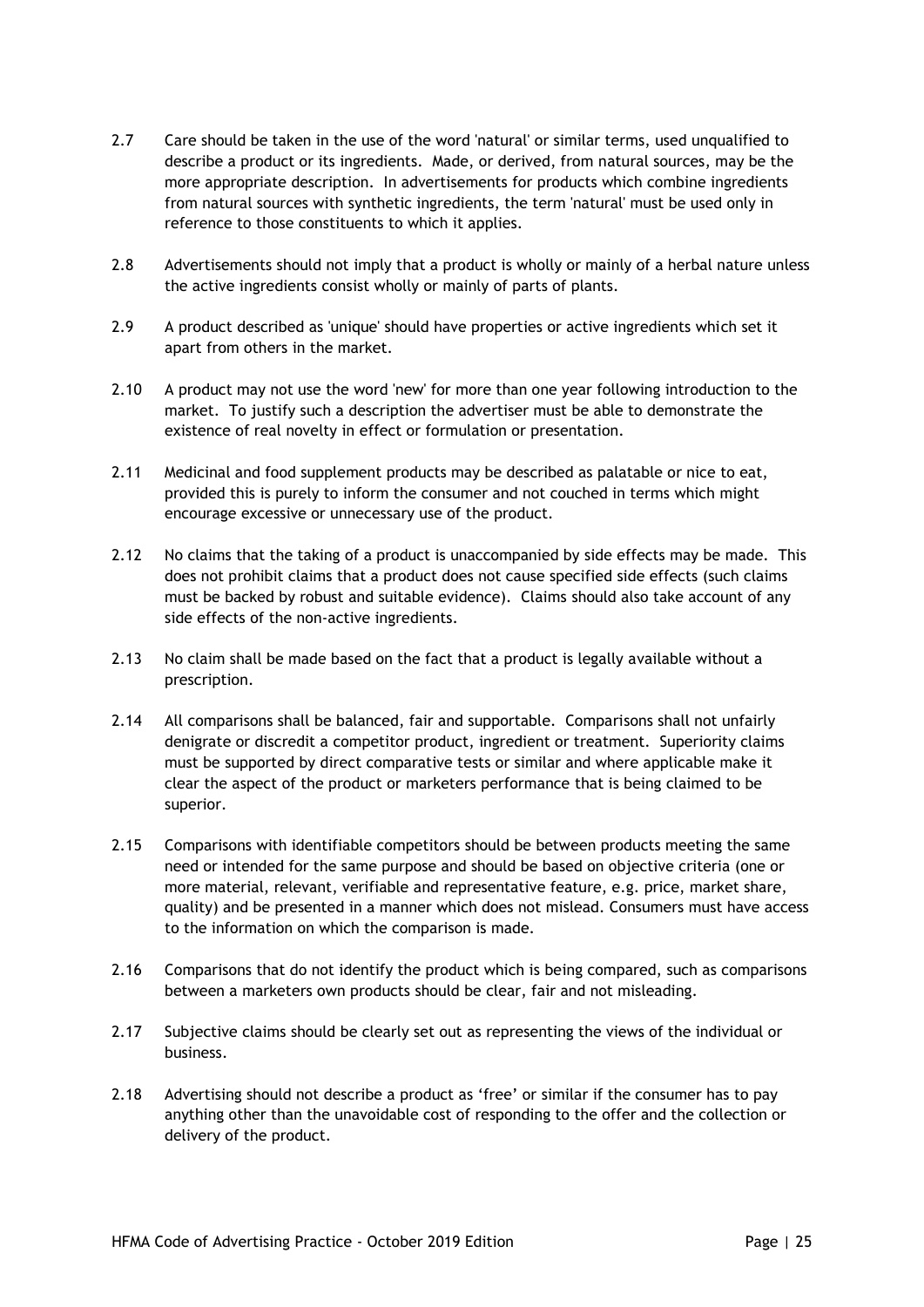2.19 Green/environmental claims must be clear, accurate, relevant and not misleading and presented in a manner which indicates if the claim applies to the complete product, a component of the product or to the packaging.

# **3. Endorsements, Testimonials and Recommendations\***

- 3.1 An advertisement for a food or food supplement product should not suggest that the product is recommended by a member of the medical, dental, pharmaceutical or related professions. Illustrations of any person who might appear to be a doctor, dentist, pharmacist, nurse or member of any related profession are not permitted.
- 3.2 Recommendations or endorsements of food products by national associations of medical, nutrition or dietetic professionals and health-related charities may be permissible where relevant national rules apply.
- 3.3 Recommendations from medical, para-medical or scientific specialists on a cosmetic ingredient or product or a general message on hygiene or beauty are acceptable, provided they are established on the basis of adequate and appropriate evidence.
- 3.4 Any material in testimonials which is contrary to this Code must not be used.
- 3.5 Marketers must hold documentary evidence that a testimonial or endorsement is genuine and retain contact details of the person who provided it. Permission for use of the testimonial must be obtained.
- 3.6 Copies of testimonials must be made available if the Code Administrator requires them.
- 3.7 Testimonials and copies of press articles may not be used to make claims for a product which the advertiser himself may not make.
- 3.8 Testimonials should represent the genuine views of the user. If the testimonial is shortened, care should be taken that the original meaning is not changed in any way.
- 3.9 The writers of testimonials may not be identified as members of any of the health care professions.
- 3.10 Use of symbols or logos must not imply that a product has achieved the required relevant third-party endorsement when it is not the case

[*\* Medicines Law prohibits the inclusion of testimonials or other promotional material in labelling and package leaflets of medicinal products]*

# **4. Promotional Activities for Unlicensed Products**

4.1 Any material that accompanies or is available in association with unlicensed products, in any commercial setting, should not make claims which are not permitted for the product or its components [for example; a book written by a  $3<sup>rd</sup>$  party which discusses lifestyle choices relating to disease risk reduction but which is placed next to commercial product; the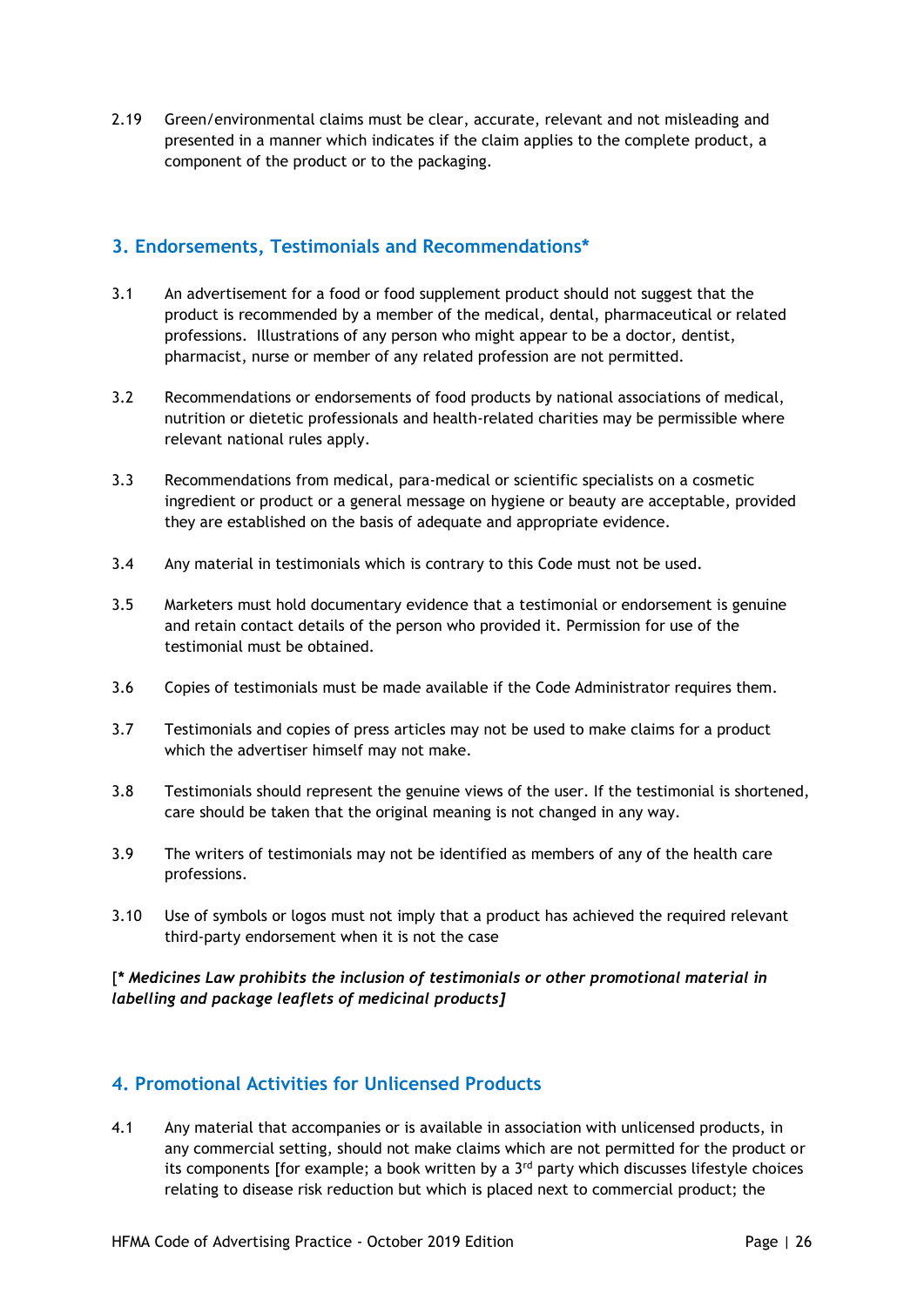availability of clinical scientific papers on a commercial website marketing food supplements]

- 4.2 If the labelling or advertisement for a product also mentions or offers for sale printed or electronic material (e.g. a book, disc or similar), or includes an internet address or quick response code, the content of the relating information will be treated as an extension of the advertisement and subject to the same rules.
- 4.3 Printed or electronic material making generic claims may not be placed in a commercial environment in juxtaposition to (or in association with) a product for which the claims made by the accompanying copy could not be made.
- 4.4 Seminars held to describe the medicinal properties of generic substances must not refer to or depict products and this includes product displays, product give-aways and the presence of catalogues or other advertisements for products. The advertisements for the seminar may not mention or depict products.
- 4.5 Articles, brochures, hand-outs etc. by companies describing the medicinal properties of generic substances, must not mention or be associated in any way with products.
- 4.6 Products that are not medicines should not be grouped together with medicines under any general indication such as 'Herbal Remedies' which could give the impression that they are medicines. This applies in all retail situations, including on commercial websites.

### **5. Principles Specific to Foods and Food Supplements**

*The principles detailed in sections 1-4 of the Code also apply to marketing communications relating to food supplements*

- 5.1 Any fancy name used in addition to the legal name must not make a prohibited or misleading claim for the product.
- 5.2 Trade-marked/brand names that can be construed as a nutrition or health claim may be used if authorised or accompanied by a relevant authorised claim. However, products bearing trademarks or brand names which do comply with applicable legislation but which existed before 1<sup>st</sup> January 2005 may benefit from a defined transition period (to 19<sup>th</sup>) January 2022) after which time the appropriate legislative requirements will apply.
- 5.3 Terms such as 'natural', 'fresh' and 'pure' should be used in accordance with guidelines issued by the UK competent authorities from time to time.
- 5.4 Industry agreed warnings for food supplements containing certain ingredients, including vitamin A, vitamin K and iron, are to be applied as appropriate.
- 5.5 Advisory statements as agreed with the UK competent authority for food supplements containing high levels of certain vitamins and minerals are to be applied as appropriate.
- 5.6 Only permitted nutrition claims and authorised health claims may be made, in accordance with applicable legislation or in line with any guidelines issued by the UK competent authorities.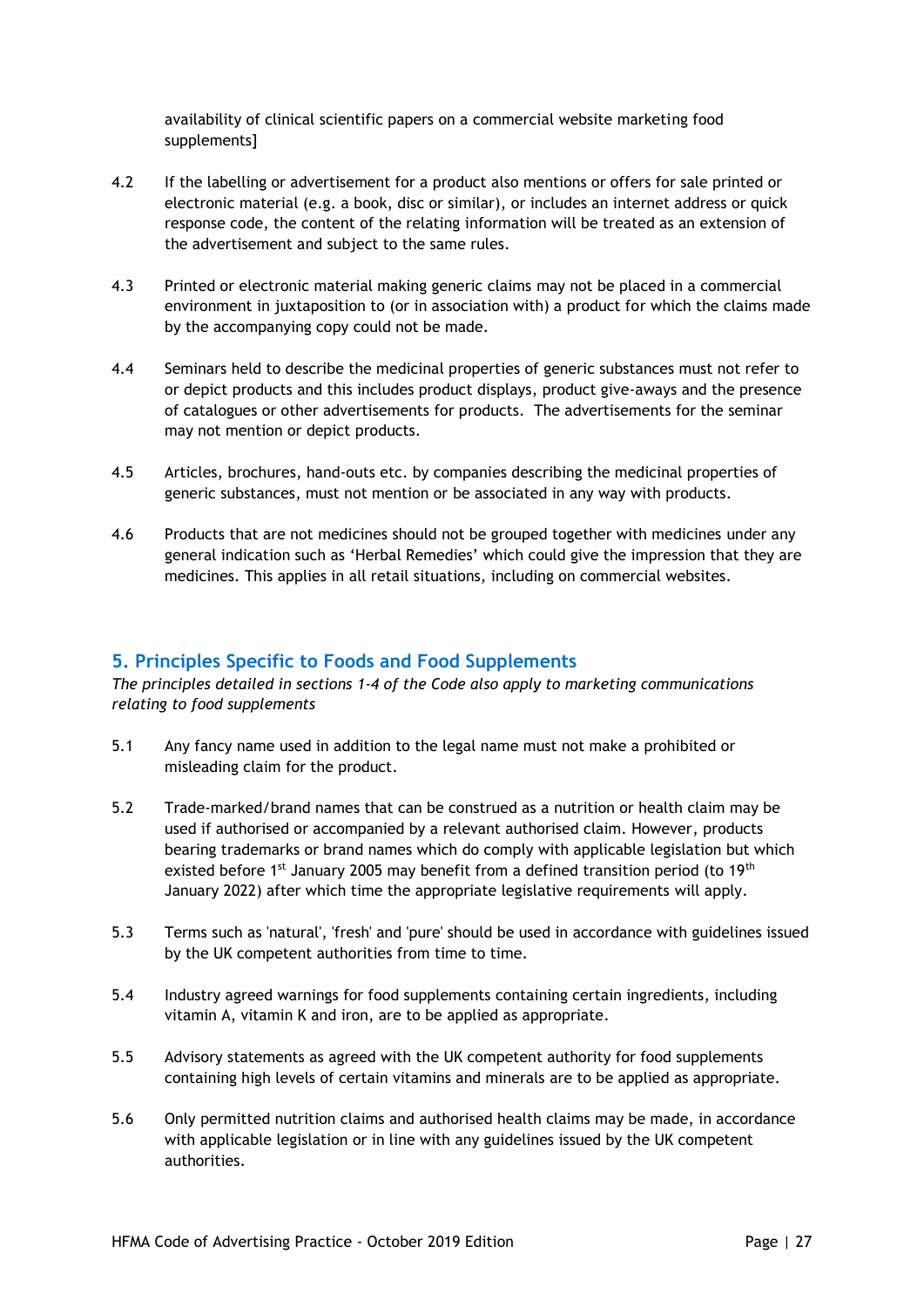- 5.7 Health claims should only be made for the nutrient, substance, food or food category for which they have been authorised and not for the food product or food supplement that contains them.
- 5.8 A degree of flexibility of the wording of health claims is allowed, provided that its aim it to help consumer understanding, taking into account factors such as linguistic and cultural variations in the target population. Where alternative wording is used it should convey to the consumer the same meaning as that of the authorised claim.
- 5.9 General and non-specific health claims, such as 'supports well-being', 'hair care' can be made but only where accompanied by a relevant authorised health claim.
- 5.10 Where a health claim is made the product label, or if none the product advertising, must make clear the importance of a balanced and varied diet and healthy lifestyle.
- 5.11 Claims should not imply that normal foods cannot provide a healthy diet or that there is widespread vitamin or mineral deficiency.
- 5.12 Advertisements and labelling for food supplements should avoid any suggestion that supplements can take the place of a well-balanced diet.
- 5.13 Food supplements may be presented to safeguard nutrient levels in the diet but advertisements should not suggest that it is necessary for ordinary healthy adults to supplement their diet.
- 5.14 The labelling, presentation and advertising of food supplements shall not state or imply that a balanced and varied diet cannot provide appropriate quantities of nutrients in general.
- 5.15 Health claims must not make reference to the rate or amount of weight loss.
- 5.16 Health claims which make reference to recommendations of individual doctors or health professionals and associations other than national associations of medical, nutrition or dietetic professionals and health-related charities to which national rules apply, are prohibited.
- 5.17 Claims which compare the nutritional content of a food supplement with a food (e.g. Supplement X provides as much vitamin C as 4 oranges) are not permitted.

# **6. Principles Specific to Cosmetic Products**

*The principles detailed in sections 1-4 of the Code also apply to marketing communications relating to cosmetic products*

- 6.1 The cosmetic function of the product, unless obvious from the presentation or advertising copy, must be clearly stated.
- 6.2 Claims made in the presentation and advertising of a cosmetic product (e.g. labelling, name, trademark, text, graphics and visuals) should not state or imply that the product has functions or characteristics which it does not possess.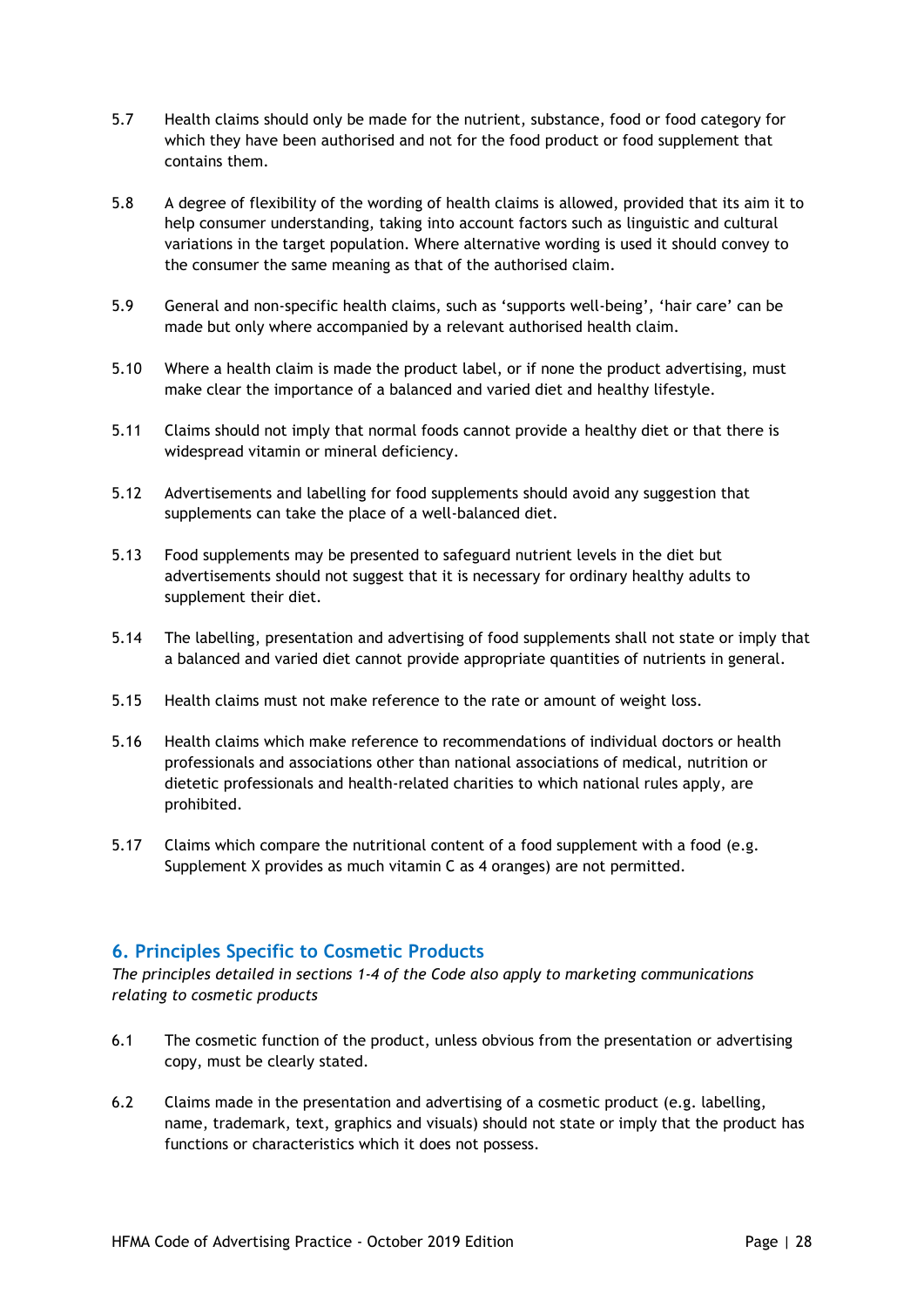- 6.3 Medicinal claims should not be made for a cosmetic product, however, claiming a secondary preventative purpose for a cosmetic product may be feasible in certain circumstances; the use of such claims will require to be assessed on a case-by-case basis.
- 6.4 Claims that no animal tests have been carried out are only permitted if the manufacturer and his suppliers have not carried out or commissioned any animal tests on the finished cosmetic product, or its prototype, or any of the ingredients the product contains, or used any ingredients that have been tested on animals by others for the purposes of developing new cosmetic products.
- 6.5 Claims, either direct or implied, for a cosmetic product must conform to the list of common criteria developed by the European Commission: legal compliance, truthfulness, evidence support, honesty, fairness and informed decision-making, and associated best practice guidance for claim substantiation evidence.
- 6.6 The responsible person for a cosmetic product is obliged to ensure claims are justifiable.
- 6.7 Words such as 'cosmeceutical', which makes a pharmaceutical implication, should be avoided.
- 6.8 Claims regarding the efficacy of sunscreen products are required to take account of the recommended principles adopted by the European Commission.

# **7. Principles Specific to Medicinal Products**

*The principles in sections 1-3 of the Code should also be taken into account*

# **7.1 General Principles on Advertising and Promotion to the Public**

- 7.1.1 Advertisements which offer to treat cancer, or to prescribe a remedy for its treatment, or to give advice relating to treatment are prohibited.
- 7.1.2 Advertising to the public for a prescription only medicine (POM) is not permitted.
- 7.1.3 Advertising must be set out in such a way to make it clear that the message is an advertisement and that the product is a medicinal product.
- 7.1.4 Claims made in advertisements must be consistent with the product's Summary of Product Characteristics and must not promote a medicine for uses outside the scope of the therapeutic indications listed on the approved SPC or data sheet. This includes claims relating to the clinical effect of the product as well as claims relating to speed, mode and duration of action etc.
- 7.1.5 Advertisements should not refer to any medicine as 'essential'.
- 7.1.6 An advertisement for a medicinal product should not contain a suggestion that it is recommended by a member of the medical or allied health professions, by scientists, or by persons who are none of these but who, because of their celebrity could encourage the consumption of medicinal products.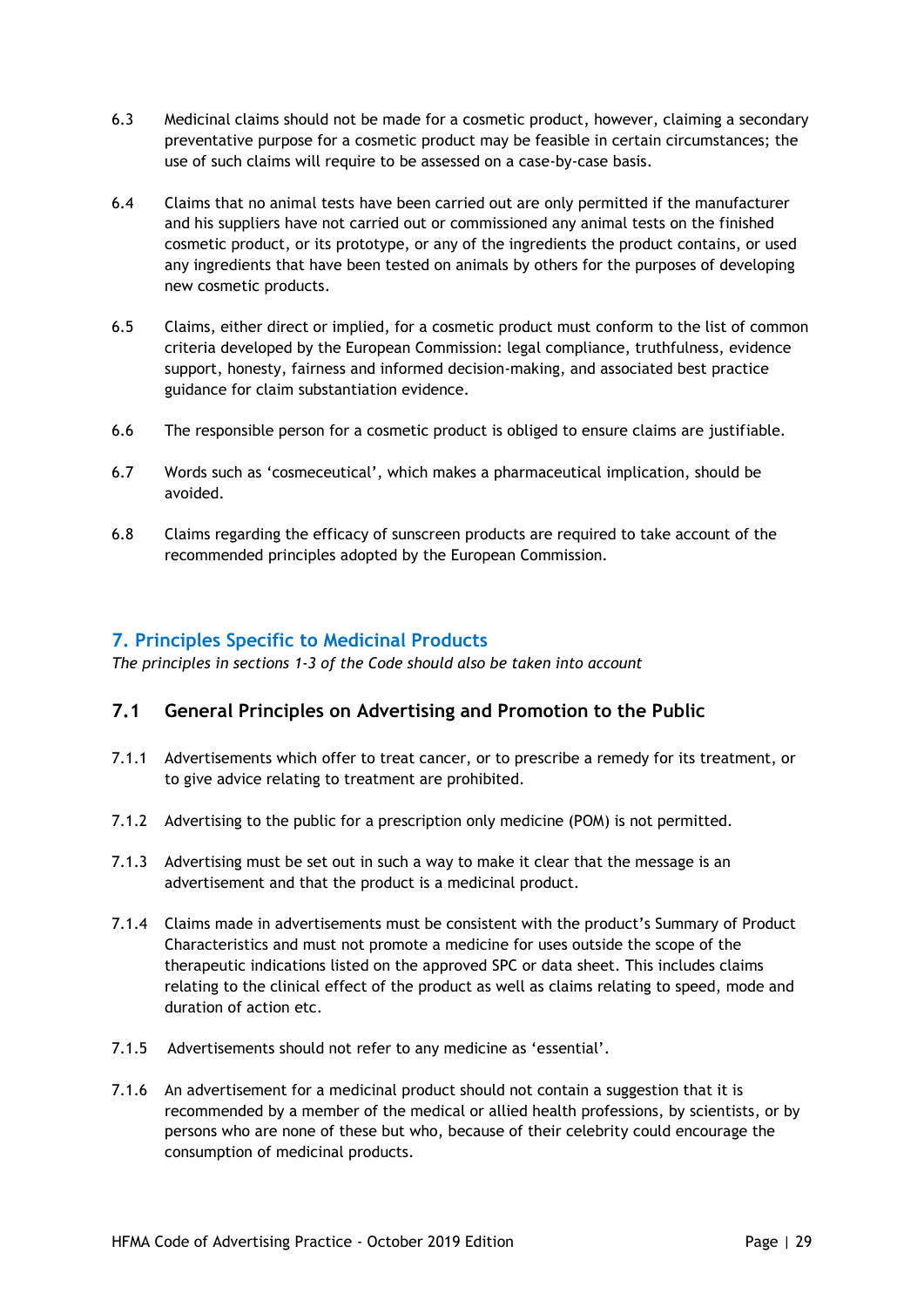- 7.1.7 No advertisement should suggest that a medicinal product is a foodstuff, cosmetic or other consumer product. It is acceptable to indicate that a product is palatable but the advertising shall make it clear the product is a medicine.
- 7.1.8 An advertisement for a medicinal product should not suggest the effects of taking a medicine are better than, or equivalent to, those of another treatment or medicinal product, if it is possible to identify the brands being compared.
- 7.1.9 Advertising shall not contain any offer to diagnose, prescribe or treat by correspondence, telephone, facsimile or electronic communication.
- 7.1.10 Advertisements should not suggest that health can be enhanced by taking the medicinal product or that health could be affected by not taking the product.
- 7.1.11 Advertising should not state or suggest that the effects of taking a medicinal product are guaranteed.
- 7.1.12 Advertisements should not encourage unnecessary, indiscriminate or excessive use of any medicine.
- 7.1.13 Advertising shall not contain improper, alarming or misleading claims of a recovery.
- 7.1.14 Advertising should not suggest that a product does not have any side-effect or that its safety or efficacy is due to the fact it is 'natural'. It is acceptable to indicate the absence of a specific side effect if that effect is common amongst other, similar products.
- 7.1.15 Advertising shall not in any way tend to induce unjustified concern that the reader is suffering from any illness, ailment or disease, or that without treatment they may so suffer or suffer more severely.
- 7.1.16 Advertising shall not contain any material which gives the impression that a medical consultation or surgical operation is unnecessary. It shall not discourage those who see it or hear it from seeking medical advice.
- 7.1.17 Advertising shall not be directed exclusively or principally at children (under 16's).
- 7.1.18 No advertisement for a medicinal product should contain material which might, by a description or detailed presentation of a case history, lead to erroneous self diagnosis.
- 7.1.19 Advertisements should not imply, directly or indirectly, that the normal incidents of the human condition, such as fatigue or irritability, require continuous treatment by medicines.
- 7.1.20 Advertisements should not use, in improper, alarming or misleading terms, pictorial representations of changes in the human body caused by disease or injury, or of the action of a medicinal product on the human body, or parts thereof.
- 7.1.21 Care should be exercised to ensure that advertisements do not cause lay persons to be confused by the use of medical or invented terminology or other information unsuitable for the lay public.
- 7.1.22 In the case of promotional aids to the public, without claims, which serve solely as a reminder (e.g. t-shirts, pens, mugs) then only the brand name need be listed i.e. the general information for advertising is not required.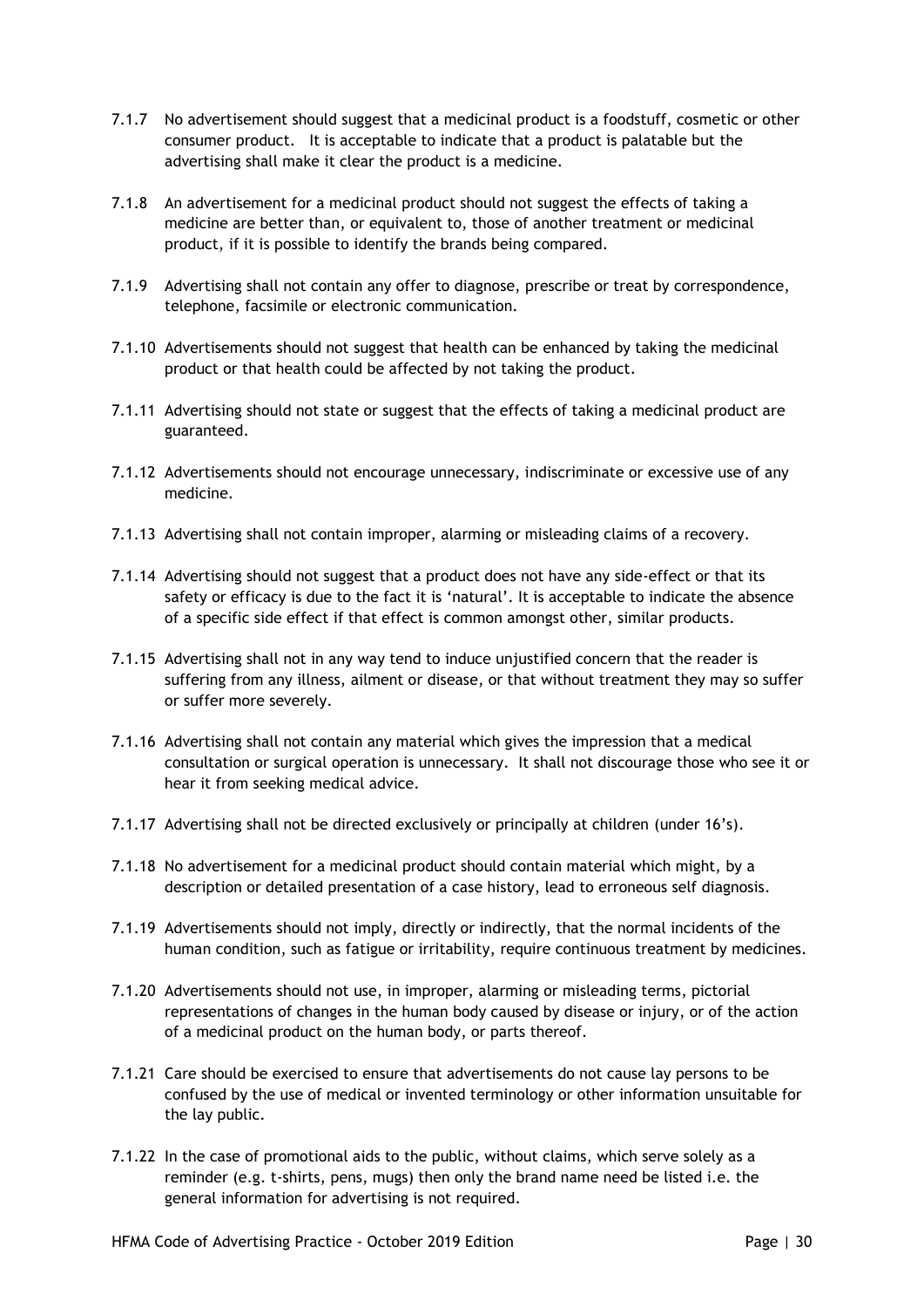- 7.1.23 Medicines shall not be promoted to the public with the offer to refund money to dissatisfied users.
- 7.1.24 Supply of samples of medicinal products for promotional purposes, by the licence or registration holder and anyone acting on their behalf (e.g. distributors), by pharmacies, retailers or similar forms of commercial undertaking and those acting with their consent or on their behalf, to any member of the public, is prohibited. This includes the provision of vouchers/coupons to enable the consumer to obtain product for free or at an unreasonably low cost.
- 7.1.25 Advertisements should not state that a product has been approved or endorsed by the MHRA or Department of Health or any other relevant body. Advertisers may state that a medicinal product is licensed or authorised.

### **7.2 Essential information in consumer advertising**

Consumer advertising for medicinal products must incorporate the following. This does not apply to products with Product Licences of Right (PLRs), Homeopathic products registered under the Simplified Scheme, or materials without promotional claims (i.e. those just bearing the brand or product name):

- a) The name of the product.
- b) Information necessary for correct use of the medicinal product, i.e. the product indications, or at least one indication for use, consistent with the SPC plus any additional information specifically required for the product.
- c) The name of the active ingredient (if the product contains only one active ingredient). Provision of a pack shot which is sufficiently large enough for the active ingredient to be clearly legible fulfils the requirement. If the product name includes the name of the active there is no need to list the active ingredient separately.
- d) A clear and legible instruction to 'always read the label' if the label carries full consumer information. If information is instead provided on an in-pack leaflet, advertising copy must direct the consumer to 'always read the leaflet'.

Essential information must be clearly legible, placed prominently, be in a print size in proportion to the rest of the copy and placed horizontally.

# **7.3 Additional principles specific to Traditional Herbal Medicines (THMs)**

- 7.3.1 Advertisements for THMs must make it clear that the product is a traditional herbal medicine.
- 7.3.2 All advertisements for THMs must include the following statement: 'Traditional herbal medicinal product for use in *[specify one or more indications for the product consistent with the terms of the registration*] exclusively based on long standing use as a traditional remedy.' [When placed in the body of the advertisement rather than as a footnote this text meets with the requirement to include an indication of use of the product]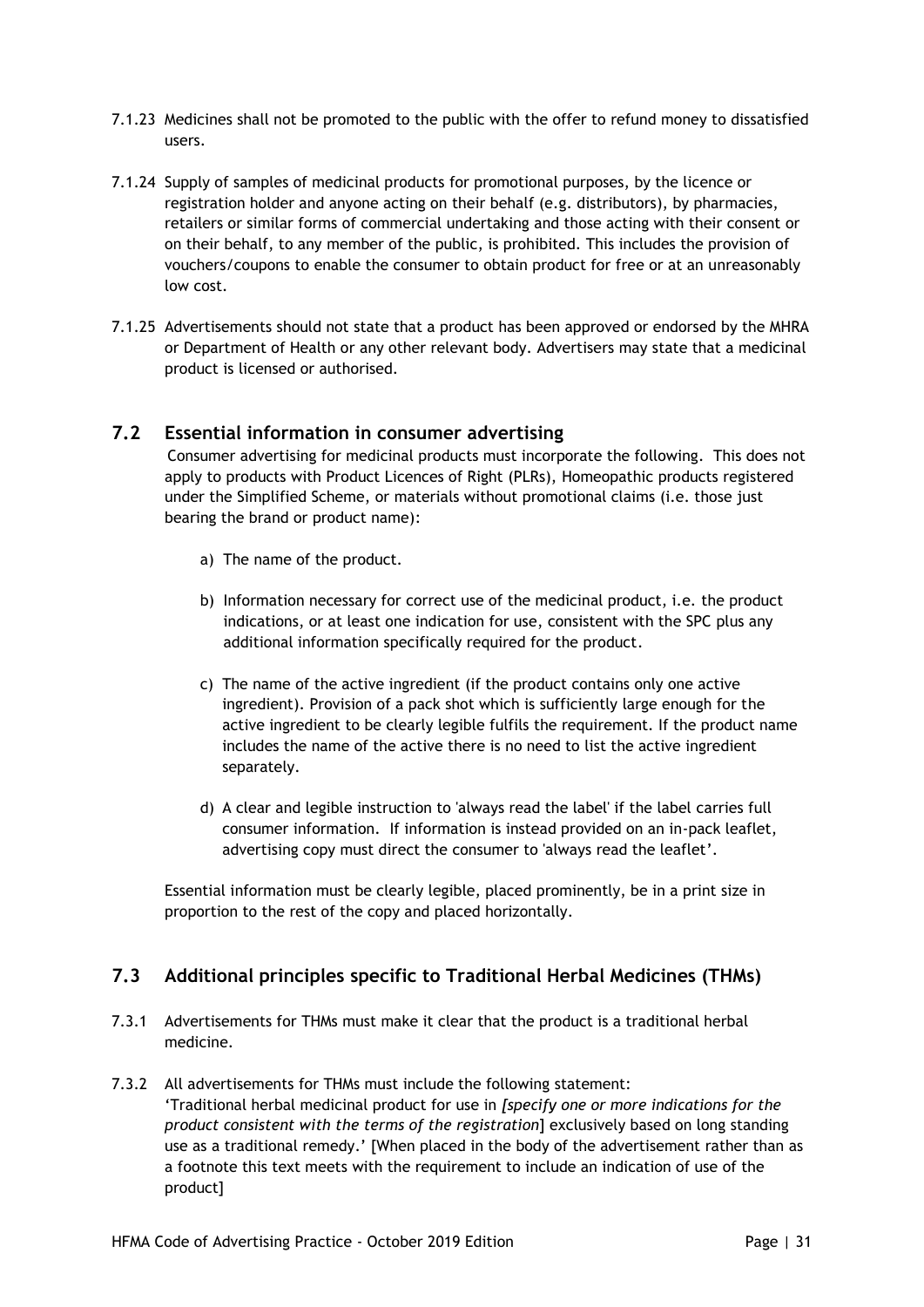- 7.3.3 Advertising for THMs must reflect the approved indication, accurately and in its entirety, for the product and not mislead the consumer as to the benefits that can be obtained from using the product.
- 7.3.4 Claims must be clearly set out in the context that the indication is based exclusively on longstanding use [e.g. traditionally used as a remedy for xx; long history of use as a traditional remedy for xx]
- 7.3.5 Advertising for THMs must not mislead consumers regarding the strength of supporting evidence for the therapeutic benefits of the product. Claims such as 'effective for' or 'clinically/scientifically proven', 'relieves xx' are unacceptable.
- 7.3.6 Advertising must not state or imply that a THM has been granted a marketing authorisation or that the benefits of the THM are comparable with those of a medicine which has a marketing authorisation. It is acceptable to state that a THM is a registered or authorised traditional herbal medicine.
- 7.3.7 Claims that a herbal medicinal product is 'organic' may only be made for products that have been certified by an approved Certification Body as meeting organic standards applicable to the production of herbal medicines.

# **7.4 Additional principles for Homeopathic Medicines registered under the Simplified Scheme or authorised under National Rules Scheme**

### 7.4.1 **Homeopathic products registered under the Simplified Scheme**

(a) The content of advertising is limited to the information that is permitted for inclusion on the product label [Ref: Schedule 28, Human Medicines Regulations 2012] No other information can be included.

(b) Mention of any specific therapeutic indication is not permitted.

### 7.4.2 **Homeopathic products authorised under the National Rules Scheme** (a) Advertising may include the homeopathic use.

(b) Claims must be consistent with the authorised indication and clearly state that the product is *a homeopathic medicinal product used within the UK homeopathic tradition for* xx [the stated indication].

(c) Claims should be set out in the context of traditional use.

(d) Advertising must not imply that the efficacy of a product is based on clinical data or that efficacy has been demonstrated. Claims such as 'effective for', 'works to relieve' is not acceptable.

# **7.5 Principles for Medicines, including homeopathic medicines with Product Licences of Right**

7.5.1 Products with PLRs may only be advertised to the consumer in accordance with the provisions of the Medicines (Labelling and Advertising to the Public) Regulations 1978 (SI 1978/41).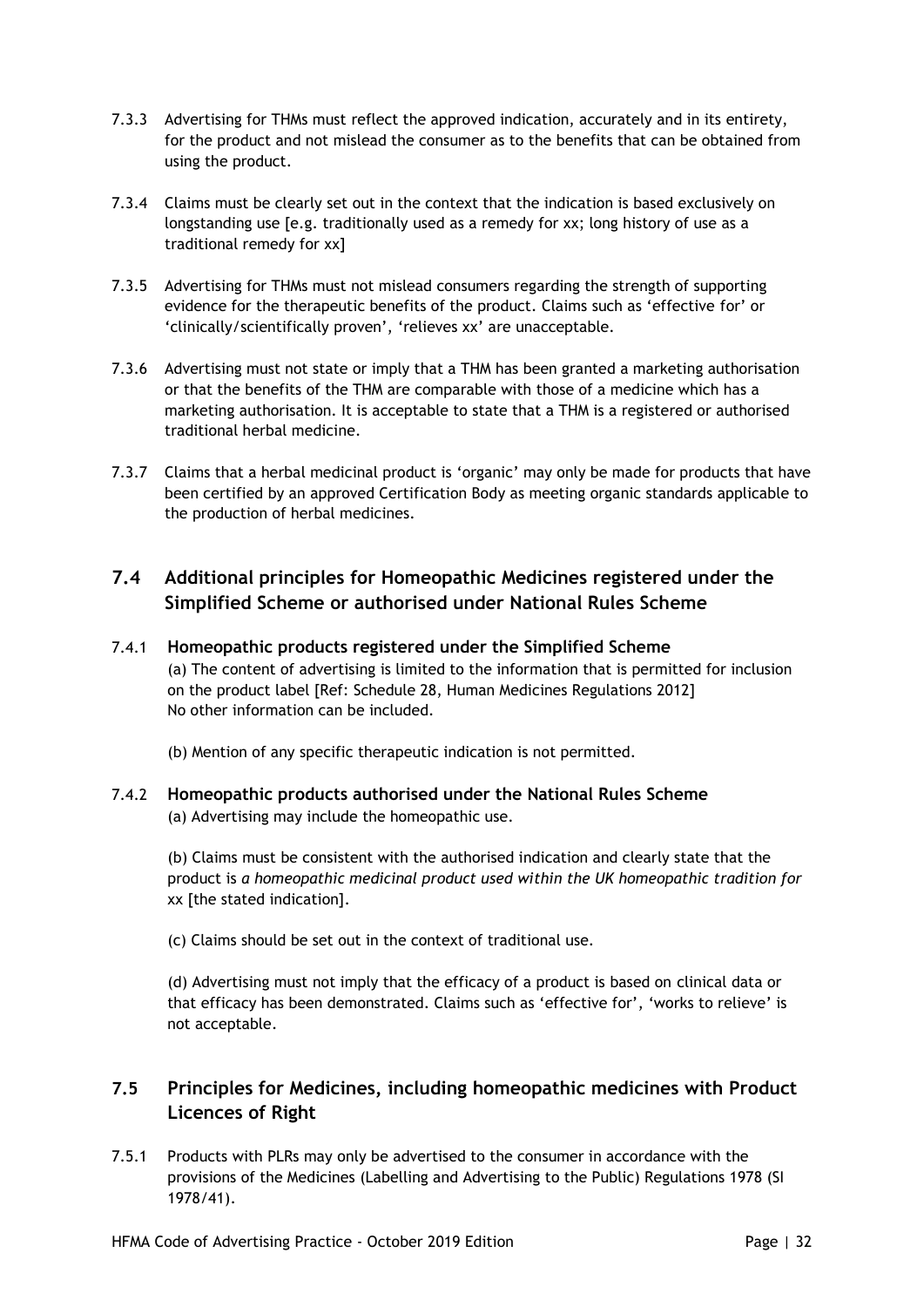- 7.5.2 The promotion of a product for any disease listed in the relevant schedules to the regulations is not permitted, except where specific requirements are complied with.
- 7.5.3 Advertising must not include any reference to the Commission on Human Medicines, the Advisory Board on the Registration of Homeopathic Products, the MHRA or the Licensing Authority.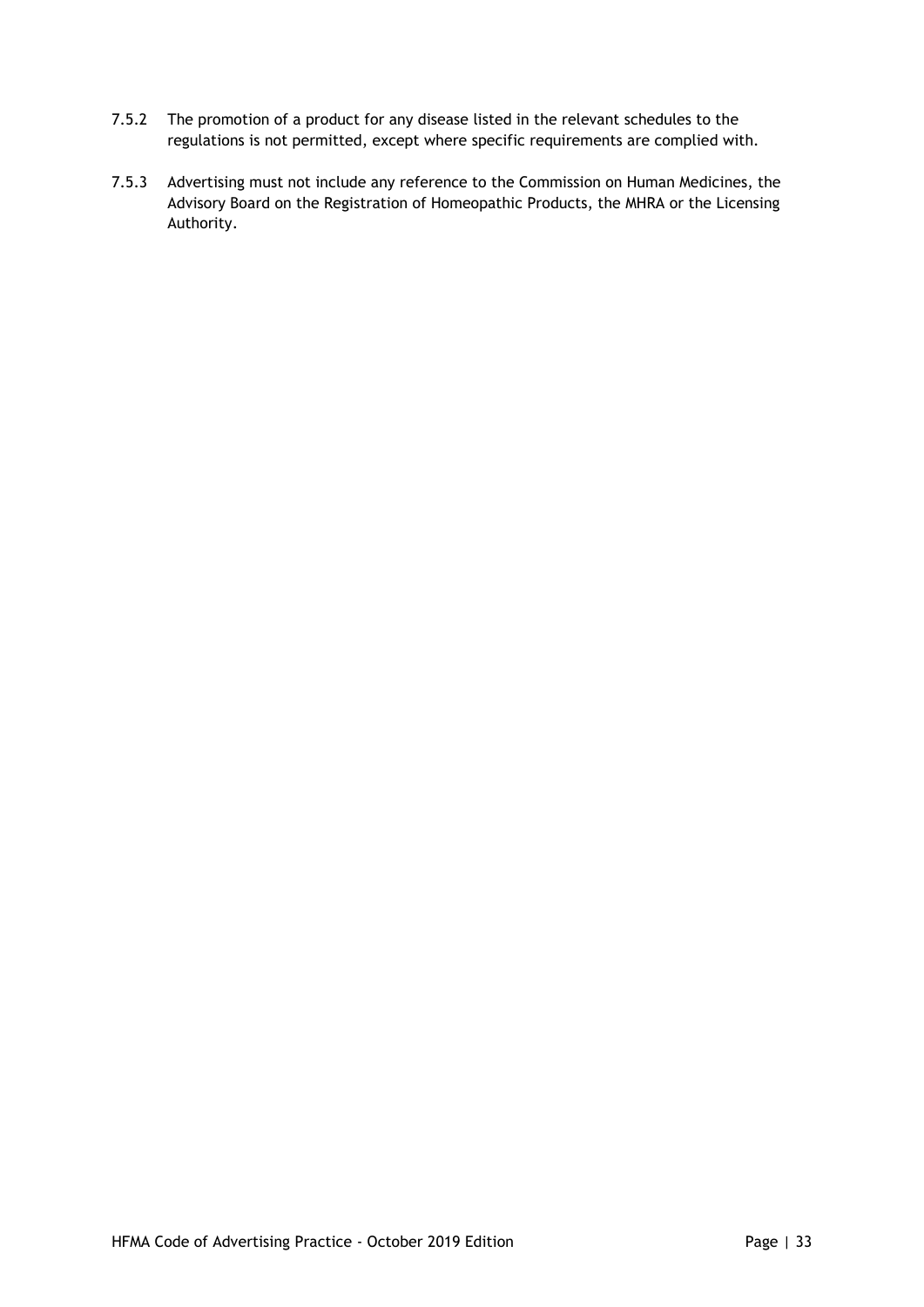### **ANNEX I**

# **CONTACT DETAILS**

**Aromatherapy Trade Council (ATC)** PO Box 219 Market Rasen LN8 9BR Tel: 01673 844672

E-mail: [info@a-t-c.org.uk](mailto:info@a-t-c.org.uk) Website: [www.a-t-c.org.uk](http://www.a-t-c.org.uk/)

**The Advertising Standards Authority Ltd (ASA) / The Committees of Advertising Practice (CAP)** Castle House 37-45 Paul Street London EC2A 4LS Tel: 020 7942 2222 Website: [www.asa.org.uk](http://www.asa.org.uk/)

#### **British Herbal Medicine Association (BHMA)**

PO Box 583 Exeter EX1 9GX Tel: 0845 680 1134 Fax: 0845 680 1136 E-mail: [secretary@bhma.info](mailto:secretary@bhma.info) Website: [www.bhma.info](http://www.bhma.info/)

#### **Clearcast Ltd**

2<sup>nd</sup> & 3<sup>rd</sup> Floors, 4 Roger Street London WC1N 2JX Tel: 020 7339 4700 E-mail: [help@clearcast.co.uk](mailto:help@clearcast.co.uk) Website: [www.clearcast.co.uk](http://www.clearcast.co.uk/)

### **Cosmetics, Toiletry & Perfumery Association Ltd (CTPA)**

Sackville House 40 Piccadilly London W1J 0DR Tel: 020 7491 8891 E-mail: [info@ctpa.org.uk](mailto:info@ctpa.org.uk) Website: [www.ctpa.org.uk](http://www.ctpa.org.uk/)

**Department for Environment, Food & Rural Affairs (DEFRA)** Nobel House 17 Smith Square London SW1P 3JR Tel: 03459 33 55 77 (Help line) E-mail: [defra.helpline@defra.gsi.gov.uk](mailto:defra.helpline@defra.gsi.gov.uk) Website: [www.gov.uk/government/organisations/department-for-environment-food-rural-affairs](http://www.gov.uk/government/organisations/department-for-environment-food-rural-affairs)

**Department of Health & Social Care** 39 Victoria Street London SW1H 0EU Tel: 020 7210 4850 (Customer Services) Fax: 0115 902 3202 Website: <https://www.gov.uk/government/organisations/department-of-health-and-social-care>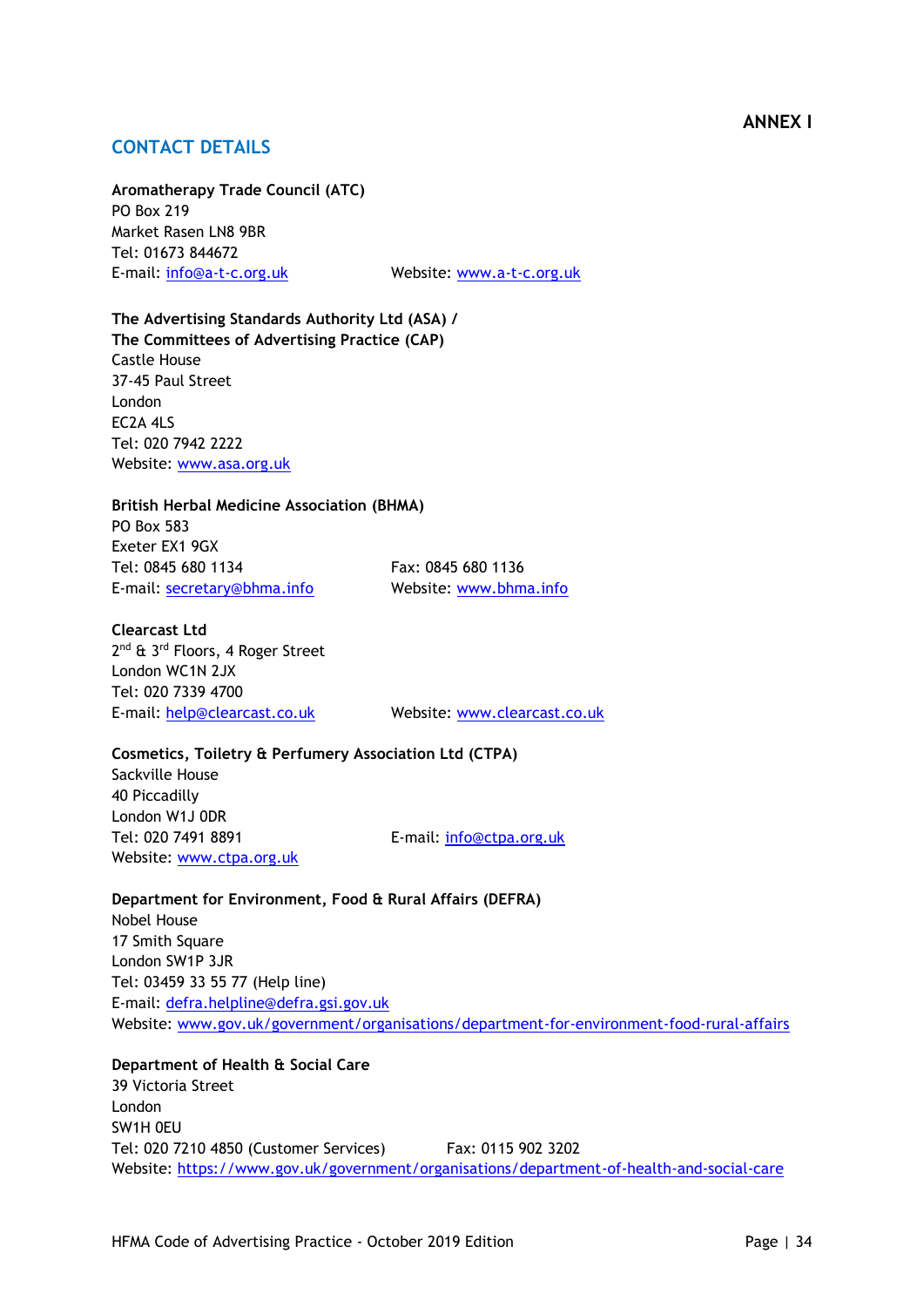### **Food Standards Agency (FSA)**

Floors 6 and 7, Clive House 70 Petty France London SW1H 9EX Website: [www.food.gov.uk](http://www.food.gov.uk/) Email: [helpline@food.gov.uk](mailto:helpline@food.gov.uk) Tel: 020 7276 8829

FSA in Wales: Email: [walesadminteam@food.gov.uk](mailto:walesadminteam@food.gov.uk) Tel: 02920 678999

FSA in Northern Ireland: Email: [infofsani@food.gov.uk](mailto:infofsani@food.gov.uk) Tel: 02890 417700

Food Standards Scotland 4<sup>th</sup> Floor, Pilgrim House Aberdeen AB11 5RL General enquiries Tel: 01224 285100

E-mail: [enquiries@fss.scot](mailto:enquiries@fss.scot) Website: [www.foodstandards.gov.scot](http://www.foodstandards.gov.scot/)

### **Medicines and Healthcare Products Regulatory Agency (MHRA)**

10 South Colonnade Canary Wharf London E14 4PU Tel: 020 3080 6000 E-mail: [info@mhra.gov.uk](mailto:info@mhra.gov.uk) Website: [www.gov.uk/government/organisations/medicines-and-healthcare-products-regulatory](http://www.gov.uk/government/organisations/medicines-and-healthcare-products-regulatory-agency)[agency](http://www.gov.uk/government/organisations/medicines-and-healthcare-products-regulatory-agency)

### **Radiocentre**

6<sup>th</sup> Floor, 55 New Oxford Street London WC1A 1BS Tel: 020 7010 0608 Website: [www.radiocentre.org](http://www.radiocentre.org/)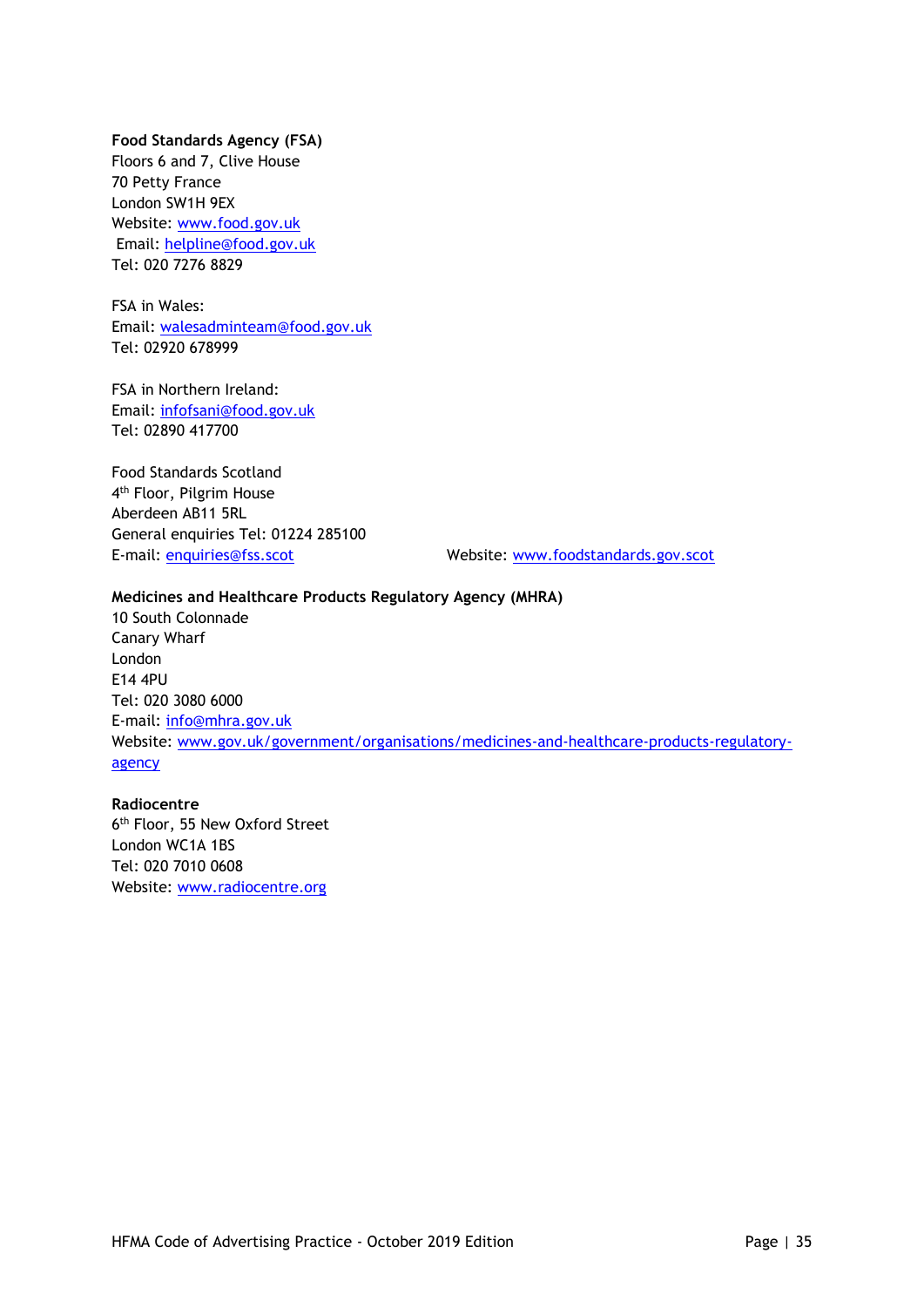# **ACCESS TO INFORMATION & USEFUL WEBLINKS**

CAP Codes of Advertising Practice <https://www.asa.org.uk/codes-and-rulings/advertising-codes.html>

MHRA guidance note 8 and other borderline products guidance <https://www.gov.uk/guidance/decide-if-your-product-is-a-medicine-or-a-medical-device>

MHRA Blue Guide (Medicines Advertising) <https://www.gov.uk/government/publications/blue-guide-advertising-and-promoting-medicines>

European Cosmetic products borderline documents [http://ec.europa.eu/growth/sectors/cosmetics/products/borderline-products/index\\_en.htm](http://ec.europa.eu/growth/sectors/cosmetics/products/borderline-products/index_en.htm)

European Medical devices borderline documents [https://ec.europa.eu/growth/sectors/medical-devices/current-directives/guidance\\_en](https://ec.europa.eu/growth/sectors/medical-devices/current-directives/guidance_en)

European Commission health & nutrition claims webpage [http://ec.europa.eu/food/safety/labelling\\_nutrition/claims/index\\_en.htm](http://ec.europa.eu/food/safety/labelling_nutrition/claims/index_en.htm)

European Commission Register of Claims <http://ec.europa.eu/nuhclaims/>

European Food Safety Authority [http://www.efsa.europa.eu](http://www.efsa.europa.eu/)

EFSA health claims guidance documents <http://www.efsa.europa.eu/en/applications/nutrition/regulationsandguidance>

DHSC guidance on implementation of EC Regulation Nutrition & Health Claims [https://www.gov.uk/government/publications/nutrition-and-health-claims-guidance-to](https://www.gov.uk/government/publications/nutrition-and-health-claims-guidance-to-compliance-with-regulation-ec-1924-2006-on-nutrition-and-health-claims-made-on-foods)[compliance-with-regulation-ec-1924-2006-on-nutrition-and-health-claims-made-on-foods](https://www.gov.uk/government/publications/nutrition-and-health-claims-guidance-to-compliance-with-regulation-ec-1924-2006-on-nutrition-and-health-claims-made-on-foods)

DHSC guidance on principles of flexibility of wording of authorised health claims <https://www.gov.uk/government/publications/update-on-flexibility-of-wording-for-health-claims>

DHSC Nutrition Legislation Information sheet <https://www.gov.uk/government/publications/nutrition-legislation-information-sources>

DHSC food supplements guidance and FAQs <https://www.gov.uk/government/publications/food-supplements-guidance-and-faqs>

European Commission Food Supplements [https://ec.europa.eu/food/safety/labelling\\_nutrition/supplements\\_en](https://ec.europa.eu/food/safety/labelling_nutrition/supplements_en)

European Commission Food Information to Consumers Regulation [https://ec.europa.eu/food/safety/labelling\\_nutrition/labelling\\_legislation\\_en](https://ec.europa.eu/food/safety/labelling_nutrition/labelling_legislation_en)

Food Standards Agency Food Additives legislation guidance to compliance <http://www.food.gov.uk/business-industry/manufacturers/additives-supps-guidance/foodadlegguid>

**ANNEX II**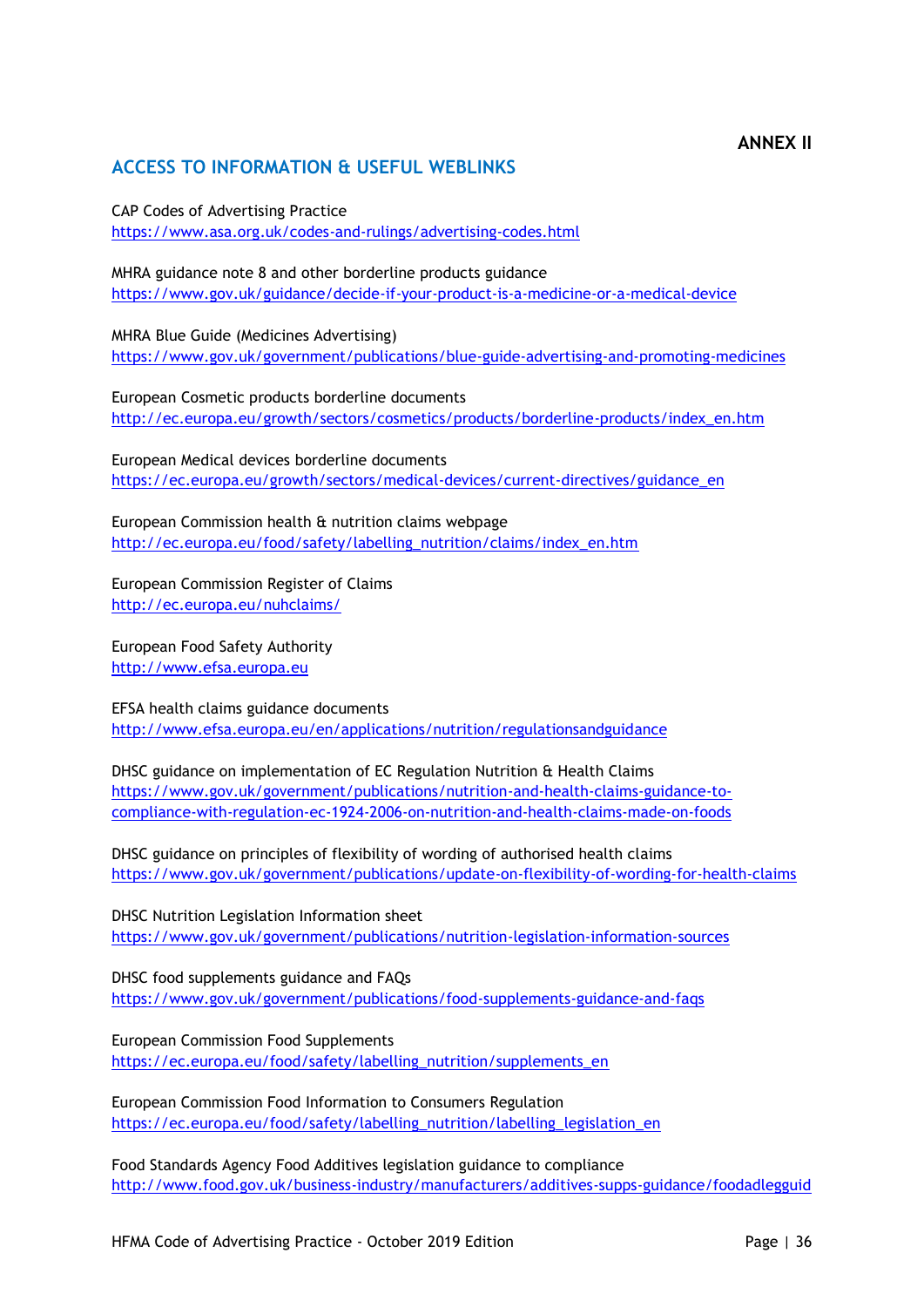European Commission Food Improvement Agents (e.g. Food Additives) [https://ec.europa.eu/food/safety/food\\_improvement\\_agents\\_en](https://ec.europa.eu/food/safety/food_improvement_agents_en)

Technical guidance on nutrition labelling <https://www.gov.uk/government/publications/technical-guidance-on-nutrition-labelling>

Food Standards Agency General Food Law guidance <http://www.food.gov.uk/enforcement/regulation/foodlaw>

GOV.UK, Food Safety – responsibilities <https://www.gov.uk/food-safety-your-responsibilities/food-safety>

European Commission Medicinal products for human use webpage [http://ec.europa.eu/health/human-use/index\\_en.htm](http://ec.europa.eu/health/human-use/index_en.htm)

EU Novel food [https://ec.europa.eu/food/safety/novel\\_food\\_en](https://ec.europa.eu/food/safety/novel_food_en)

Import controls/restrictions <http://www.food.gov.uk/business-industry/imports>

Department of Business Innovation & Skills (BIS) consumer safety (e.g. cosmetics, general products) <https://www.gov.uk/guidance/product-safety-for-businesses-a-to-z-of-industry-guidance>

Business Companion website (Trading Standards, overviews of legislation) <https://www.businesscompanion.info/>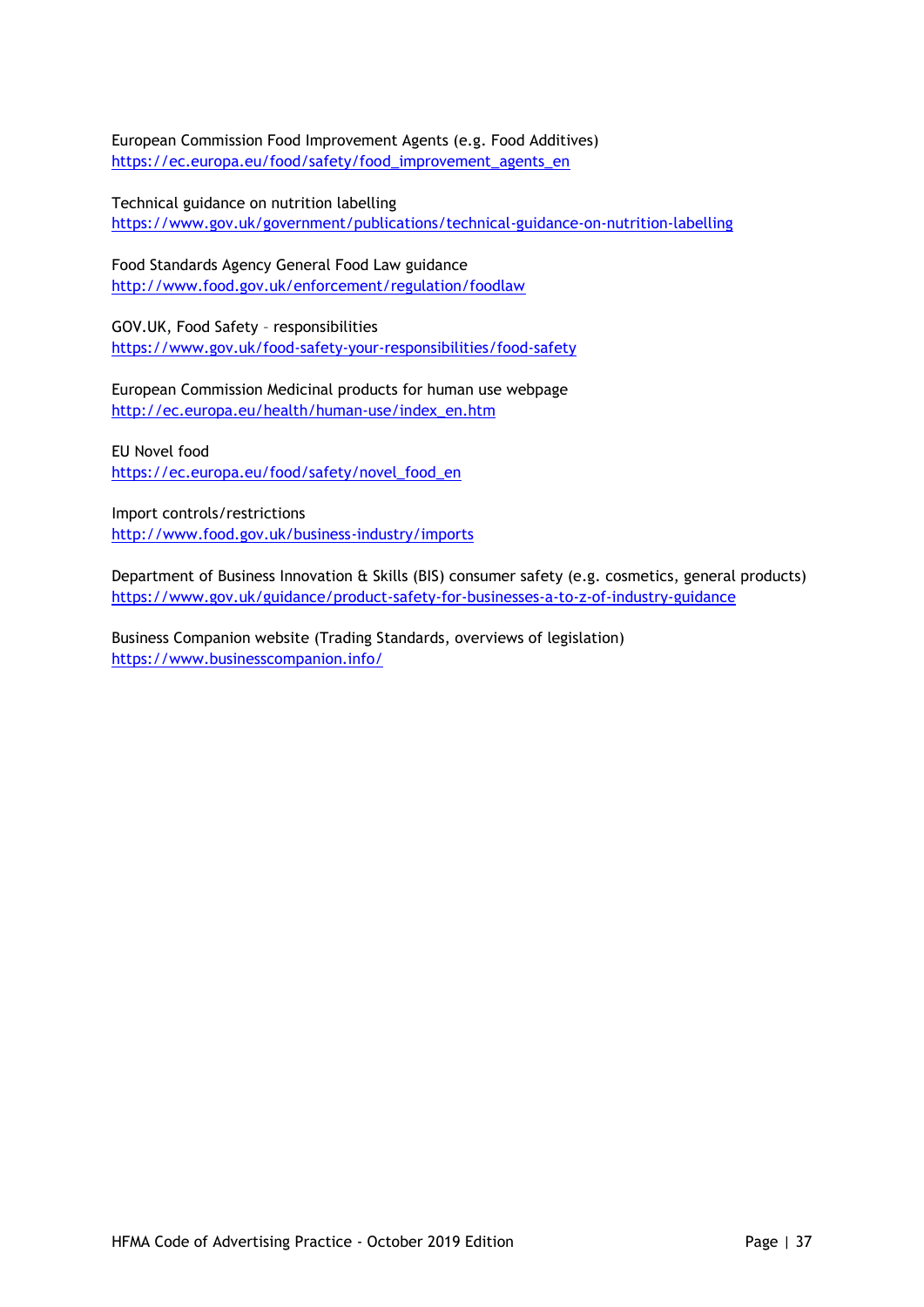# **Food Supplements – Mandatory vitamin & mineral cautions**

### **The provision of the following is mandatory for HFMA members**

### **Vitamin A**

The following warning notice should appear on the labels of all supplements providing more than 800µg of preformed Vitamin A (as retinol, i.e. not as beta-carotene) daily: *'This product contains Vitamin A. Do not take if you are pregnant or likely to become pregnant* 

*except of the advice of a doctor or ante-natal clinic'*

### **Vitamin K**

Products providing more than 100µg of Vitamin K in the daily intake should carry the following warning:

*'If you are taking anti-coagulants (blood thinners) do not take this product except on the advice of a doctor.'*

#### **Iron**

For supplements where the total iron content of the package is equal to or in excess of 200mg, the following warning should be given:

'*This product contains iron, which, if taken in excess, may be harmful to very young children. Keep out of sight and reach.'*

### **Vitamins and Minerals provided in excess of EVM recommended level**

The EVM (UK Expert Group on Vitamins and Minerals) recommendations of 2003 indicated potential safety issues with long term intakes of a limited number of vitamins and minerals [Vitamins  $C \oplus B6$ , Nicotinic acid, Iron, Calcium, Magnesium, Zinc, Manganese, Phosphorus, Beta-carotene] when provided at above certain levels.

To enable the continued presence of applicable supplements on the UK market HFMA has agreed the use of **advisory statements** to be applied to labels of those products where the recommended daily intake provides in excess of the EVM level.

| <b>Nutrient</b> | Threshold to trigger<br>statement<br>(recommended daily)<br>amount) | Label advisory statement/reformulation                                                                                         |
|-----------------|---------------------------------------------------------------------|--------------------------------------------------------------------------------------------------------------------------------|
| Vitamin C       | $> 1000$ mg                                                         | '[This amount of Vitamin C]' may cause mild<br>stomach upset in sensitive individuals'                                         |
| Iron            | $> 20$ mg                                                           | '[This amount of Iron]* may cause mild<br>stomach upset in sensitive individuals'                                              |
| Calcium         | $> 1500$ mg                                                         | '[This amount of Calcium]* may cause mild<br>stomach upset in sensitive individuals'                                           |
| Magnesium       | $> 400$ mg                                                          | '[This amount of Magnesium]* may cause mild<br>stomach upset in sensitive individuals'                                         |
| Beta-carotene   | $1) > 7$ mg<br>2) See footnote <sup>1</sup>                         | 1) Encourage reformulation to $\lt$ 7 mg/day<br>2) Label statement: '[Beta-carotene]* should<br>not be taken by heavy smokers' |

### **Label advisory statements and re-formulations in response to EVM findings, May 2004**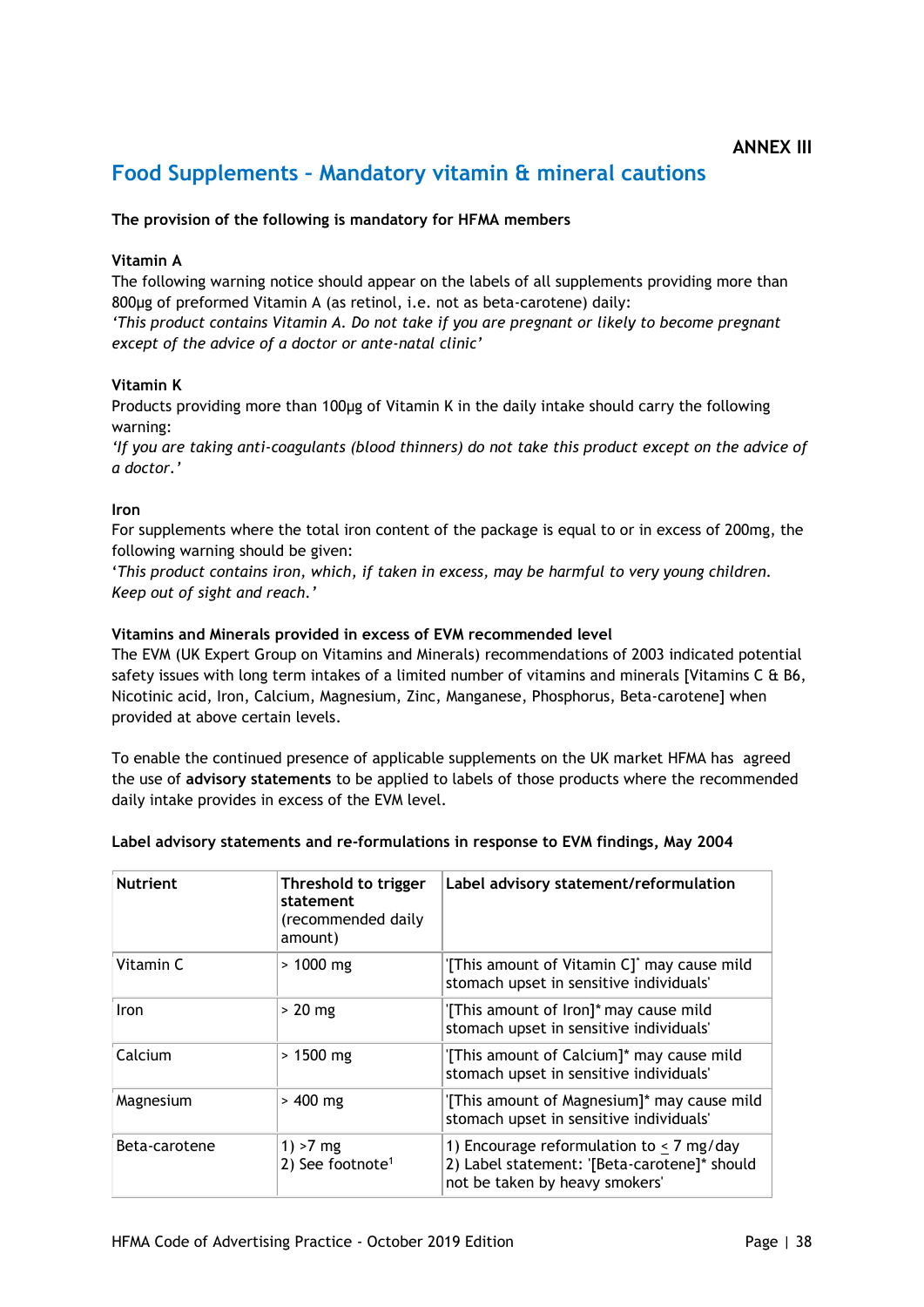| Nicotinic acid | $> 20$ mg                 | 1) Encourage reformulation to nicotinamide<br>2) If nicotinic acid is used, label statement:<br>'[This amount of Nicotinic acid]* may cause<br>skin flushes in sensitive individuals' |
|----------------|---------------------------|---------------------------------------------------------------------------------------------------------------------------------------------------------------------------------------|
| Zinc           | $>25$ mg                  | Label statement: 'Long term intake [of this<br>amount of zinc]* may lead to anaemia'                                                                                                  |
| Manganese      | See footnote <sup>2</sup> | Label statement: 'Long term intake [of this<br>amount of manganese]* may lead to muscle<br>pain and fatigue'                                                                          |
| Phosphorus     | $> 250$ mg                | Label statement: '[This amount of<br>Phosphorus]* may cause mild stomach upsets<br>in sensitive individuals'                                                                          |
| Vitamin B6     | $> 10$ mg<br>$>100$ mg    | Label statement: 'Long term intakes [of this<br>amount of vitamin B6]* may lead to mild<br>tingling and numbness'<br>Encourage reformulation to lower daily<br>amount                 |

#### **Notes on Table**

\* For single nutrient products, the words in square brackets may be deleted.

<sup>1</sup> Government officials considered that the labels of all food supplements containing beta-carotene should carry the advisory statement '[Beta-carotene]\* should not be taken by heavy smokers.' Industry considered that this should only be on products recommending a daily amount > 7mg. This footnote is for information only.

 $2$  Government officials considered that the labels of all food supplements recommending a daily amount greater than 0.5mg manganese should carry this advisory statement. Industry considered that this statement could only be justified on products recommending a daily amount greater than 4mg. This footnote is for information only.

#### **Notes**

a) No vitamins are completely stable and they deteriorate at different rates. Amounts of vitamins are added to food supplements during manufacture to compensate for losses during shelf life. For very labile nutrients, such as vitamin C, the threshold values above refer to the declared amount and manufacturers will strive to use only the necessary quantities in the products to ensure 100 per cent of the declared value at the end of shelflife.

b) All sources of nutrients in a product should be taken into account when declaring the quantities of nutrients and deciding if the trigger level for an advisory statement has been exceeded.

c) These advisory statements are based on current evidence and are subject to change in the light of new evidence and advice.

The Department of Health & Social Care has published a guidance document [Label advisory statements and suggested reformulations] to reflect this agreement <https://www.gov.uk/government/publications/food-supplements-guidance-and-faqs>

Final EVM report, published in 2003 <http://cot.food.gov.uk/cotreports/cotjointreps/evmreport/>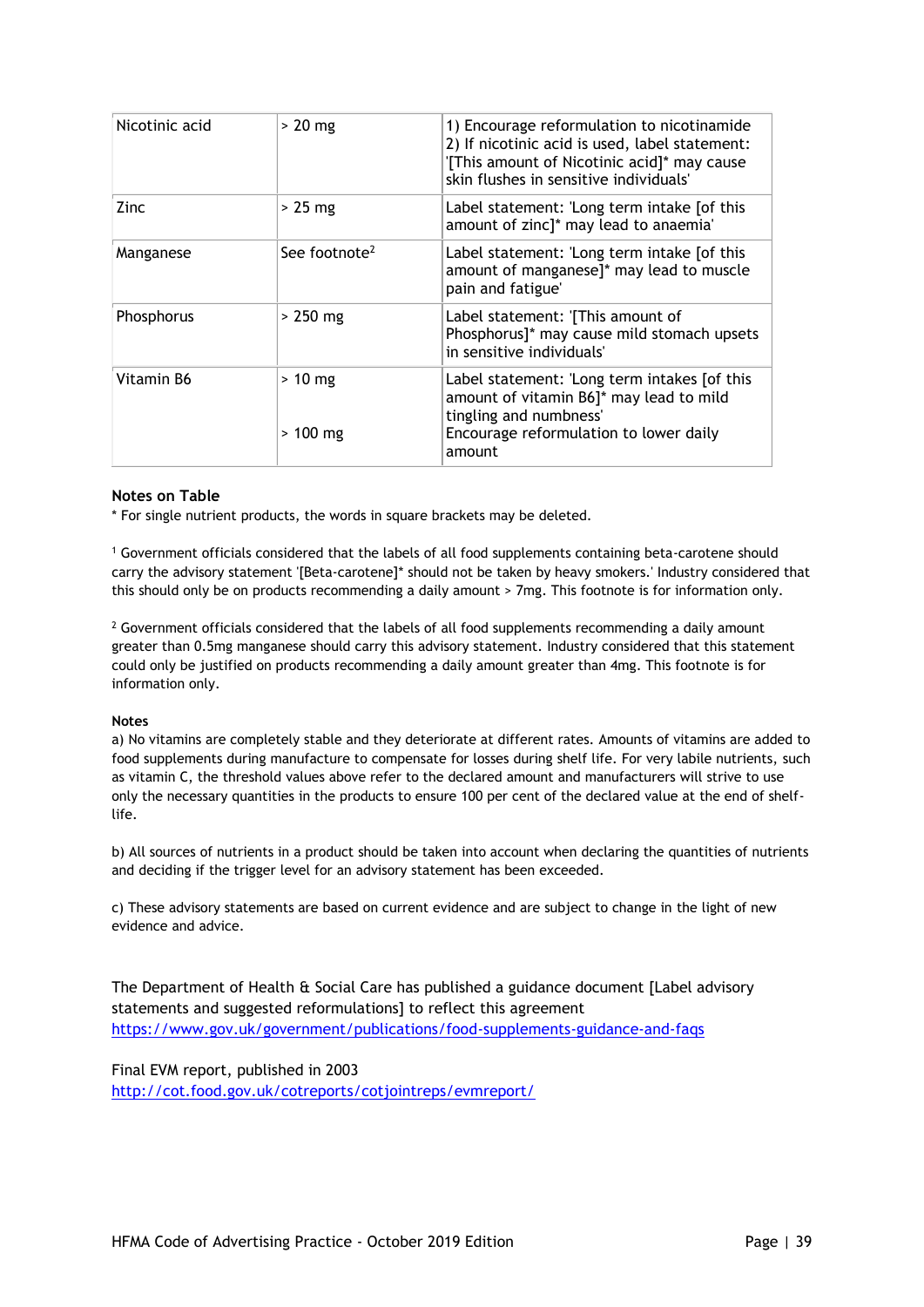### **UK LEGISLATION**

Since legal requirements are continually evolving it is impossible to give a definitive list. Here below are some that should be considered:

*Statutory Instruments numbers quoted for the more recent regulations/amendment regulations are generally those applying to England. Similar legislation will apply to Scotland, Wales and Northern Ireland.*

*An increasing amount of UK Regulations refer to provisions laid down by EC Directives and Regulations and act as tools to implement the EU requirements and lay down enforcement provisions, rather than repeat the specific requirements within the Statutory Instrument.* 

**Foods**

The Food Safety Act 1990, and as amended

The General Food Regulations 2004, No 3279 as amended

The Food Information Regulations 2014 No 1855

The Addition of Vitamins, Minerals and Other Substances (England) Regulations 2007 No 1631, as amended 2010 No 1886

The Food Supplements (England) Regulations 2003 No 1387, as amended 2007 No 330

The Food Supplements (England) and Addition of Vitamins, Minerals and Other Substances (England) (Amendment) Regulations 2009 No 3251

The Food Additives, Flavourings, Enzymes and Extraction Solvents (England) Regulations 2013 No 2210

The Nutrition and Health Claims (England) Regulations 2007 No 2080, as amended 2010 No 1768

The Food for Specific Groups (Information and Compositional Requirements) (England) Regulations 2016 No 688 as amended 2017 No 62, 2019 No 44

The Food for Particular Nutritional Uses (Addition of Substances for Specific Nutritional Purposes) (England) Regulations 2009 No 3051, as amended 2011 No 1043 & as amended by The Food for Specific Groups (Information and Compositional Requirements) (England) Regulations 2016 No 688, 2017 No 62

The Foods Intended for Use in Energy Restricted Diets for Weight Reduction Regulations 1997 No 2182, as amended by The Food for Specific Groups (Information and Compositional Requirements) (England) Regulations 2016 (as amended)

The Medical Food (England) Regulations 2000 No 845, as amended 2007 no 3521, 2011 No 3012, & as amended by The Food for Specific Groups (Information and Compositional Requirements) (England) Regulations 2016 (as amended)

The Novel Foods (England) Regulations 2018 No 154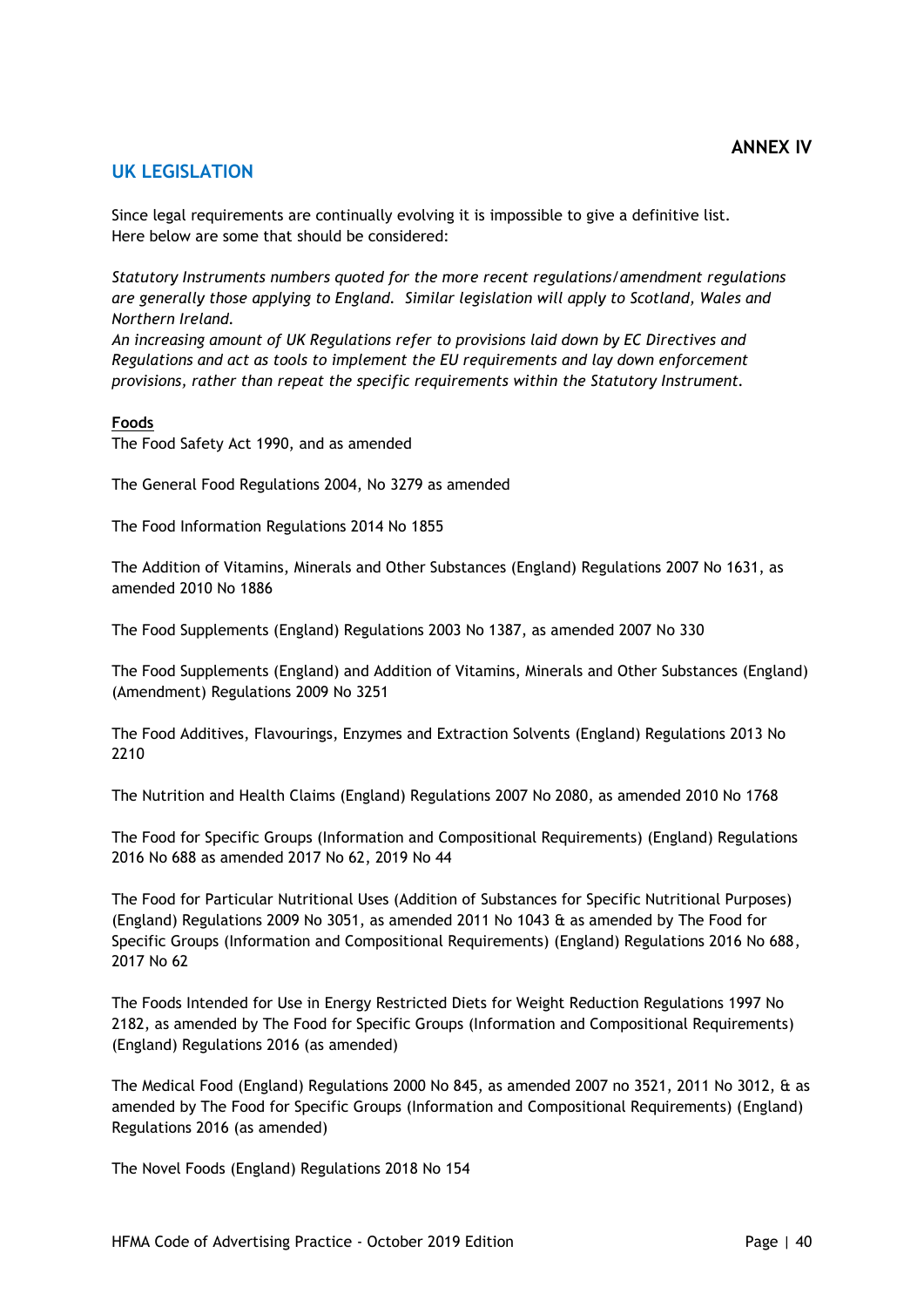The Genetically Modified Food (England) Regulations 2004 No 2335, as amended

The Genetically Modified Organisms (Traceability & Labelling) (England) Regulations 2004 No 2412, as amended

The Kava-kava in Food (England) Regulations 2002 No 3169, and as amended 2004 No 455

The Tryptophan in Food (England) Regulations 2005 No 2630

The Food Irradiation (England) Regulations 2009 No 1584, as amended 2010 No 2312

The Organic Products Regulations 2009 No 842, as amended 2010 No 1902, 2015 No 1669

The Food (Lot Marking) Regulations 1996 No 1502

### **Other Areas of Legislation Affecting Food**

*There are many other pieces of legislation relating to foods including those in the areas of hygiene, marketing standards, environment protection, feeding stuffs, contamination, packaging, BSE/TSE, importation, animal by-products. For example:*

The Food Safety and Hygiene (England) Regulations 2013, No 2996, as amended 2014 No 2885, 2016 No 868

The Official Feed & Food Controls (England) Regulations 2009 No 3255, as amended 2011 No 136

The Official Feed and Food Controls (England) and the Food Safety & Hygiene (England) (Amendment) Regulations 2014 No 2748

The Materials and Articles in Contact with Food (England) Regulations 2012 No 2619

The Contaminants in Food (England) Regulations 2013 No 2196

The Trade in Animals and Related Products Regulations 2011 No 1197

#### **Medicines**

The Human Medicines Regulations 2012 No 1916 as amended 2013, No 1855 & 2593, 2014 No 490 & 1878, 2015 No 323, 903, 1503, 2016 No 186, 2017 No 715, 2018 no 199, 2019 No 62

The Medicines Act 1968 as amended [partly revoked by The Human Medicines Regulations 2012]

The Medicines (Advertising of Medicinal Products) Regulations 1975 No 298 and No 2 Regulations No 1326 [relates to products with Product Licences of Right only]

The Medicines (Labelling) Regulations 1976 No 1726, plus amendments [applicable to PLRs only]

The Medicines (Leaflets) Regulations 1977 No 1055, as amended [applicable to PLRs only]

The Medicines (Labelling and Advertising to the Public) Regulations 1978 No 41, as amended [applicable to PLRs only]

The Medicines (Traditional Herbal Medicinal Products for Human Use) Regulations 2005 No 2750 [majority of requirements revoked by The Human Medicines Regulations 2012]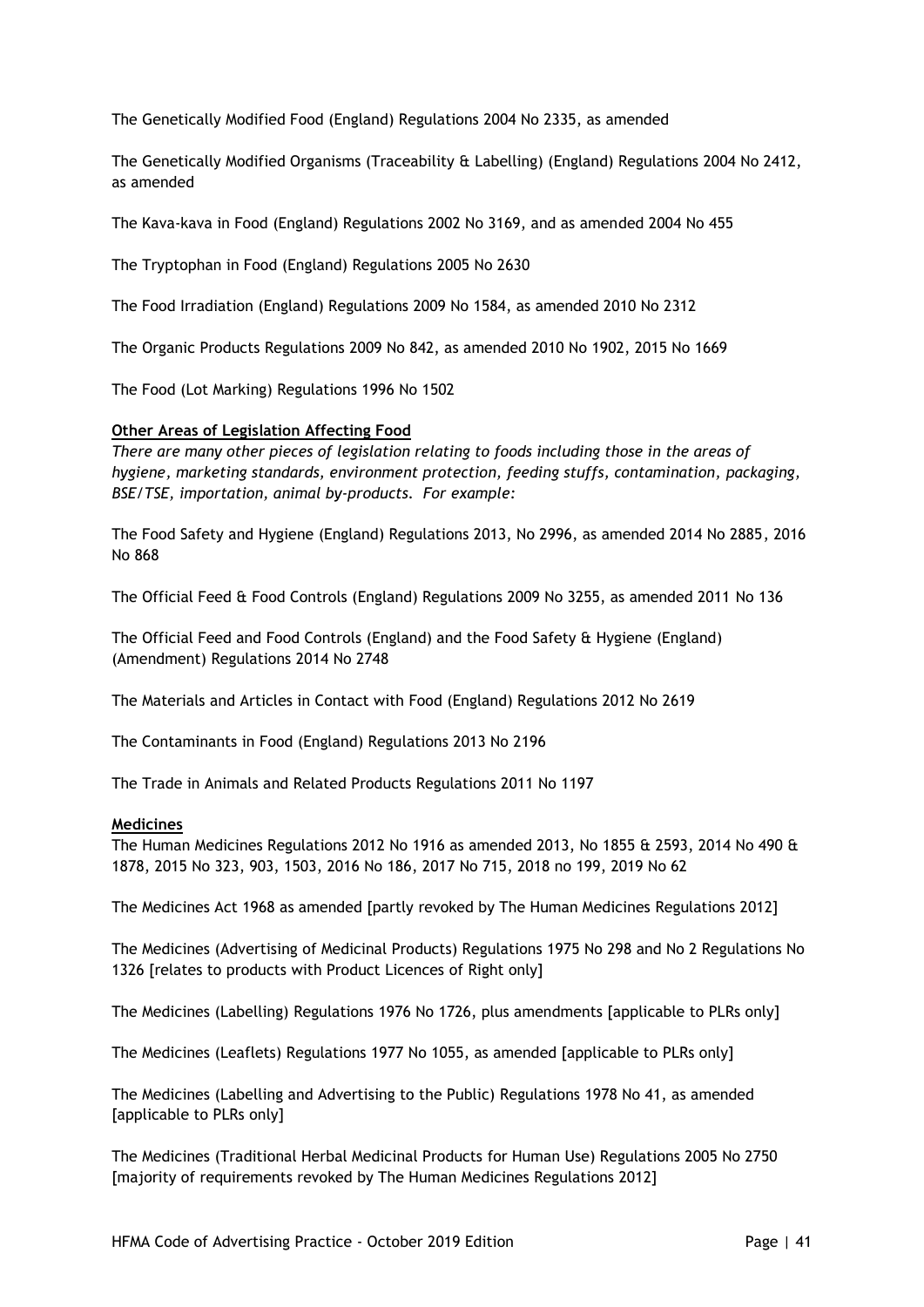The Medicinal Products (Herbal Remedies) (Amendment) Regulations 2011, No 915

The Medicines (Aristolochia and Mu Tong etc) (Prohibition) Order 2001 No 1841

The Medicines for Human Use (Kava-kava) (Prohibition) Order 2002 No 3170

The Medicines for Human Use (Prohibition) (Senecio and Miscellaneous Amendments) Order 2008 No 548

The Medicines (Products for Human Use) (Fees) Regulations 2016 No 190

#### **Weights and Measures Requirements**

Weights and Measures Act 1985, as amended

The Weights and Measures (Packaged Goods) Regulations 2006 No 659, as amended

The Weights & Measures (Food) (Amendment) Regulations 2014 No 2975

The Weights and Measures (Specified Quantities) (Pre-packed products) Regulations 2009 No 663

The Units of Measurement Regulations 1986 No 1082, 1994 No 2867, 1995 No 1804, 2001 No 55, 2009 No 3046

The Weights and Measures (Quantity Marking and Abbreviations of Units) Regulations 1987 No 1538, and as amended

The Weights and Measures (Miscellaneous Foods) Order 1988 No 2040, as amended

The Weights and Measures (Metrication Amendments) Regulations 2009 No 3045

The Weights and Measures (Cosmetic Products) Order 1994 No 1884

#### **Other relevant/miscellaneous statutes include:**

Consumer Protection Act 1987, as amended

Consumer Rights Act 2015 & Consumer Rights (Enforcement & Amendment) Order 2016, No 1259

Trade Description Act 1968 [mostly replaced by the Consumer Protection from Unfair Trading Regulations]

The Consumers Contracts (Information, Cancellation and Additional Charges) Regulations 2013, No 3134, as amended 2015 No 1629

The Consumer Protection from Unfair Trading Regulations 2008 No 1277

The Consumer Protection (Amendment) Regulations 2014 No 870

The Business Protection from Misleading Marketing Regulations 2008 No 1276 as amended 2013 No 2701

The General Product Safety Regulations 2005 No 1803

The Cosmetic Products Enforcement Regulations 2013 No 1478

HFMA Code of Advertising Practice - October 2019 Edition New York Code 1 42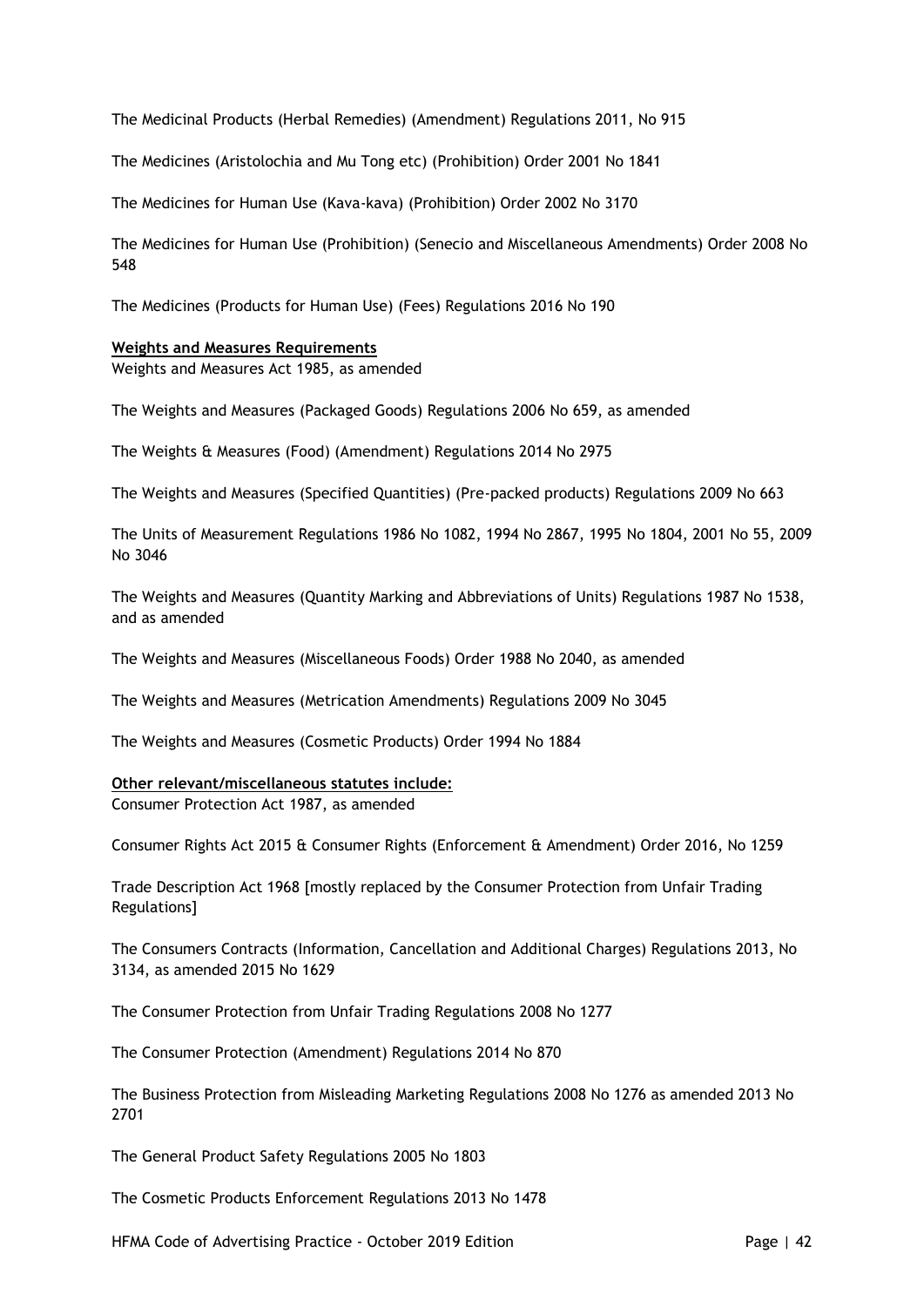The REACH Enforcement Regulations 2008 No 2852, as amended

The Biocidal Products and Chemicals (Appointment of Authorities & Enforcement) Regulations 2013 No 1506

The Prices Act 1974 including: The Price Marking Order 2004 No 102

The Medical Devices Regulations 2002 No 618, as amended 2003 No 1697, 2007 No 400, 2008 No 2936, 2012 No 1426, 2013 No 2327, 2017 No 207

The Transmissible Spongiform Encephalopathies (England) Regulations 2018 No 731

The Producer Responsibility Obligations (Packaging Waste) Regulations 2007 No 871, as amended 2016 No 241

The Packaging (Essential Requirements) Regulations 2015, SI 1640

The Psychoactive Substances Act 2016 (Chapter 2)

Copy of UK legislation can be accessed via:<http://www.legislation.gov.uk/>

Food Standards Agency Food & Feed Law Guide <https://www.food.gov.uk/sites/default/files/media/document/foodandfeedlawguide.pdf>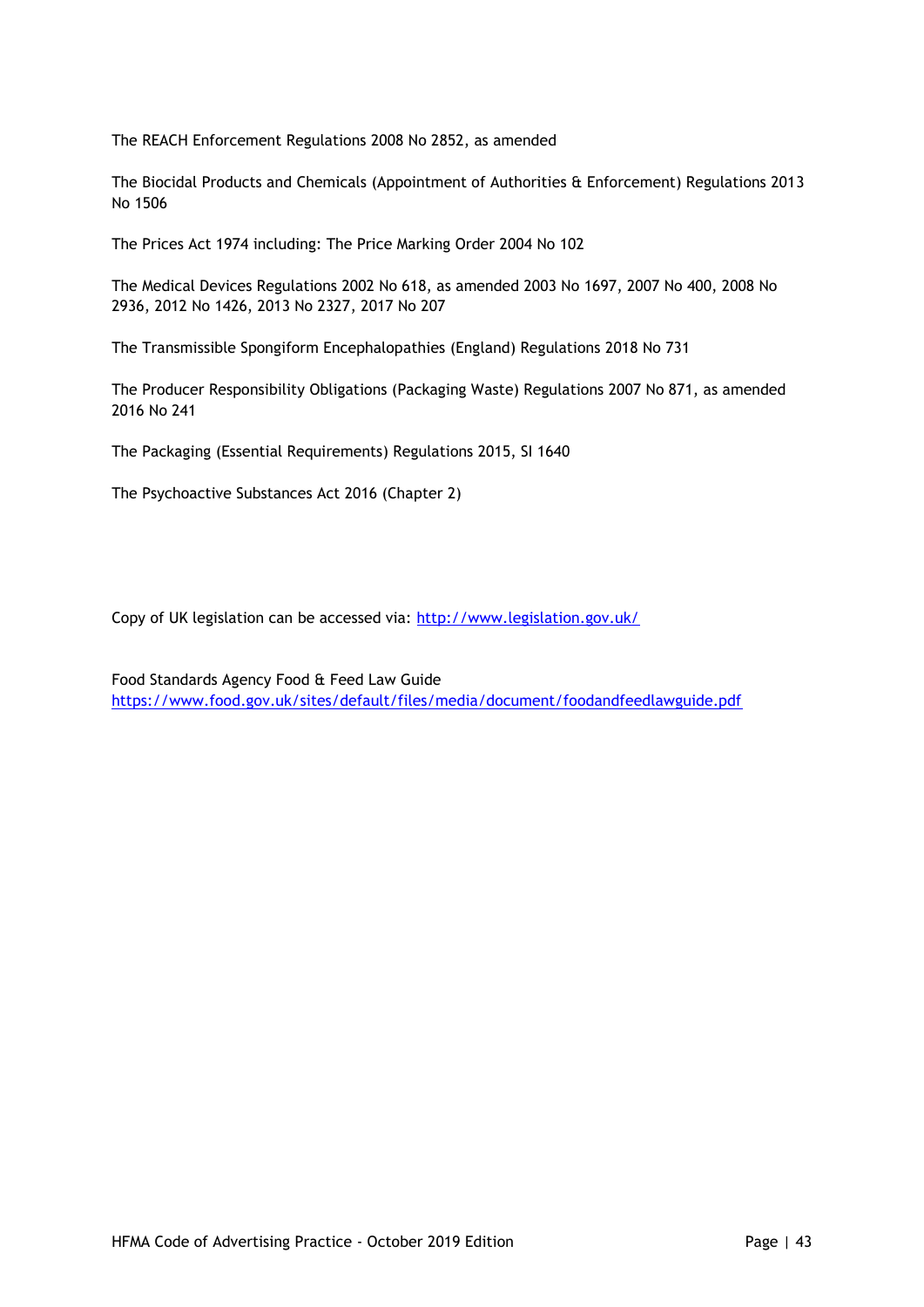# **EU LEGISLATION**

*Those listed represent a selection only*

*These principally represent the primary directive/regulation; for the majority amendments have been issued at a later date*

| Food<br>Regulation 178/2002             | General principles and requirements for food law                                                                                                            |
|-----------------------------------------|-------------------------------------------------------------------------------------------------------------------------------------------------------------|
| Regulation 1169/2011                    | Provision of Food Information to Consumers                                                                                                                  |
| Implementing<br>Regulation 828/2014     | Provision of information to consumers on the absence or reduced<br>presence of gluten in food                                                               |
| Implementing Regulation<br>2018/775     | Country of origin of primary ingredient (applies from 1 April 2020)                                                                                         |
| Directive 2002/46                       | <b>Food Supplements</b>                                                                                                                                     |
| Regulation 1924/2006                    | Nutrition and Health Claims Regulation (NHCR)                                                                                                               |
| Regulation 432/2012                     | Establishing list of permitted health claims other than those<br>referring to reduction of disease risk and to children's development<br>and health         |
| <b>Implementing Decision</b><br>2013/63 | Guidelines for implementing Article 10 of Regulation 1924/2006                                                                                              |
| Regulation 2019/343                     | Generic descriptors derogation under NHCR                                                                                                                   |
| Regulation 1332/2008                    | Food Enzymes                                                                                                                                                |
| Regulation 1333/2008                    | <b>Food Additives</b>                                                                                                                                       |
| Regulation 1334/2008                    | <b>Food Flavourings</b>                                                                                                                                     |
| Regulation 1129/2011                    | Annex II to Regulation 1333/2008 establishing a Union list of<br>food additives                                                                             |
| Regulation 1130/2011                    | Annex III to Regulation 1333/2008 establishing a Union list of food<br>additives for use in food additives, food enzymes, food flavourings<br>and nutrients |
| Regulation 872/2012                     | List of approved flavouring substances (Annex 1 to Regulation<br>1334/2008)                                                                                 |
| Regulation 873/2012                     | Transitional measure in regards to the list of flavourings                                                                                                  |
| Regulation 231/2012                     | Specifications for food additives listed in Annexes II and III to<br>Regulation 1333/2008                                                                   |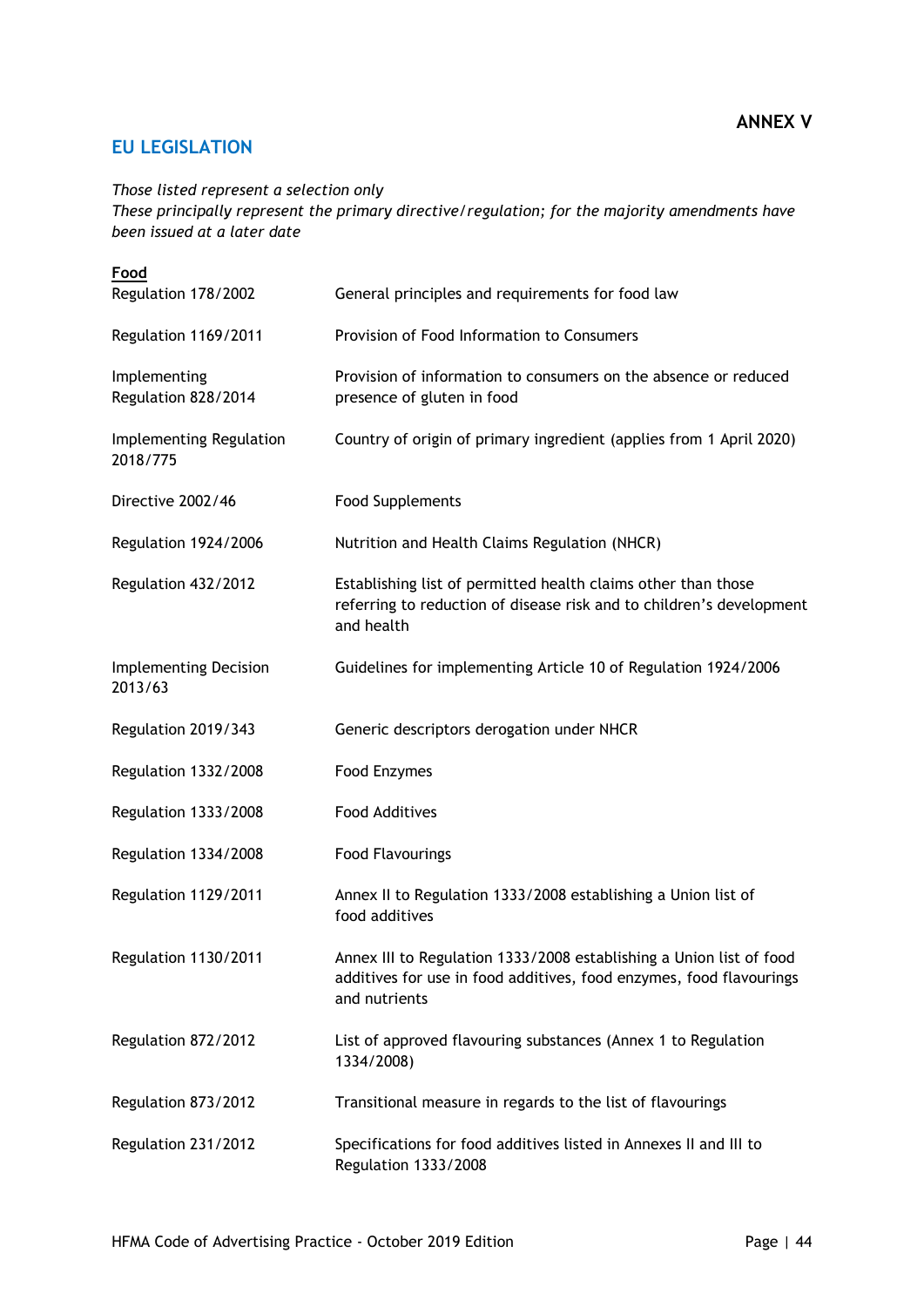| Regulation 1925/2006                         | Addition of Vitamins, Minerals and Other Substances                                                                                                                                                                              |
|----------------------------------------------|----------------------------------------------------------------------------------------------------------------------------------------------------------------------------------------------------------------------------------|
| Regulation 307/2012                          | Establishing implementing rules for the application of Article 8 of<br>Regulation 1925/2006 [substances under scrutiny/for restriction]                                                                                          |
| Regulation 609/2013                          | Specific Foods Groups Regulation (on food intended for infants &<br>young children, food for special medical purposes, and total diet<br>replacement for weight control)                                                         |
| Delegated Regulation<br>2016/128             | Supplementing Regulation 609/2013 re compositional & information<br>requirements for foods for special medical purposes [applies from<br>22.02.2019, except in respect to FSMP for infants for which applies<br>from 22.02.2020] |
| Regulation 2015/2283                         | <b>Novel Foods</b>                                                                                                                                                                                                               |
| Regulation 2017/2470                         | Establishing Union list of novel foods                                                                                                                                                                                           |
| Regulation 2017/2468                         | Traditional foods from third countries requirements                                                                                                                                                                              |
| Regulation 2018/456                          | Procedural steps to determine novel food status                                                                                                                                                                                  |
| Regulation 1829/2003                         | Regulation on GM Food and Feed (incl. labelling of finished product)                                                                                                                                                             |
| Regulation 1830/2003                         | Traceability and labelling of GMOs                                                                                                                                                                                               |
| Regulation 834/2007                          | Organic production and labelling of organic products                                                                                                                                                                             |
| Regulation 889/2008                          | Rules for implementation of Regulation 834/2007                                                                                                                                                                                  |
| Regulation 710/2009                          | Rules on organic aquaculture animal & seaweed production                                                                                                                                                                         |
| Regulation 1235/2008                         | Arrangements for imports of organic products from third countries                                                                                                                                                                |
| Directive 2009/32                            | Extraction solvents in production of foods/food ingredients                                                                                                                                                                      |
| Directive 2011/91                            | Lot marking                                                                                                                                                                                                                      |
| Regulation 852/2004                          | Hygiene of foodstuffs                                                                                                                                                                                                            |
| Regulation 882/2004<br>& Regulation 2017/625 | Official controls on food and feed law compliance<br>Replacing Regulation 882/2004; transition<br>arrangements apply - main application date 14 December 2019                                                                    |
| Regulation 2073/2005                         | Microbiological criteria for foodstuffs                                                                                                                                                                                          |
| Regulation 396/2005<br>& Regulation 2018/62  | Pesticides [setting maximum residue levels]<br>Replacing Annex I to Regulation 396/2005                                                                                                                                          |
| Regulation 1881/2006                         | Contaminants [maximum levels in certain foods]                                                                                                                                                                                   |
| Regulation 931/2011                          | Traceability requirements under Regulation 178/2002 for food of<br>animal origin                                                                                                                                                 |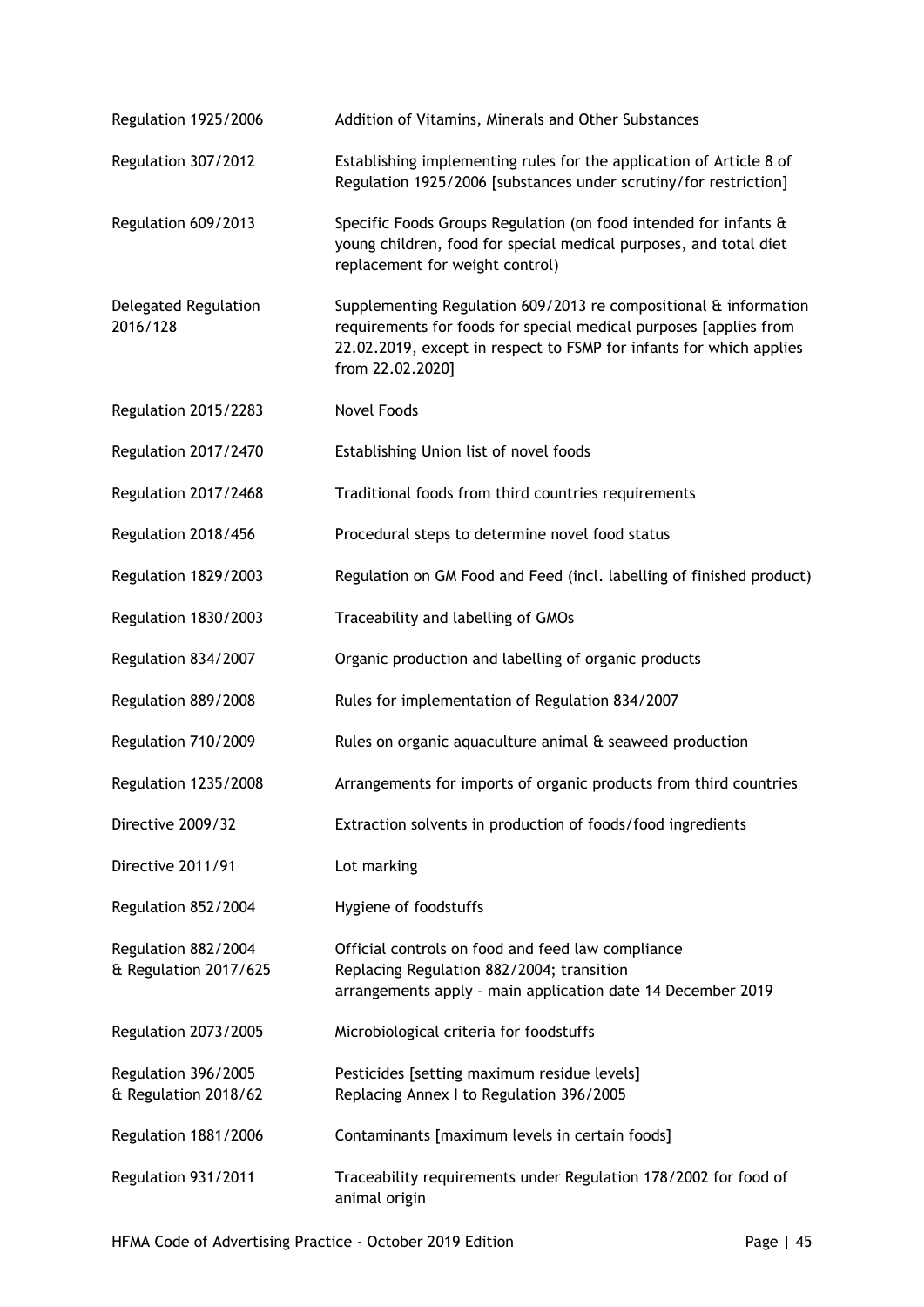| Regulation 1935/2004 | Materials & articles intended to come into contact with foods            |
|----------------------|--------------------------------------------------------------------------|
| Regulation 282/2008  | Recycled plastics & articles intended to come into contact with<br>foods |
| Regulation 10/2011   | Plastic materials & articles intended to come into contact with<br>foods |

### **Medicines**

| Directive 2001/83                 | Community Code relating to medicinal products for human use                                                                                    |
|-----------------------------------|------------------------------------------------------------------------------------------------------------------------------------------------|
| Directive 2004/27                 | Amendment to Directive 2001/83                                                                                                                 |
| Directive 2003/94                 | Good Manufacturing Practice Principles and Guidelines                                                                                          |
| Directive 92/25                   | <b>Good Distribution Practices</b>                                                                                                             |
| Delegated Regulation<br>1252/2014 | <b>GMP</b> for active substances                                                                                                               |
| Delegated Regulation<br>2016/161  | Rules for safety features appearing on packaging of medicines                                                                                  |
| Directive 2004/24                 | <b>Traditional Herbal Medicinal Products</b>                                                                                                   |
| Decision 2008/911                 | Establishing a list of herbal substances, preparations and<br>combinations for use in traditional herbal medicinal products                    |
| Regulation 726/2004               | Pharmacovigilance rules & establishment of European Medicines<br>Agency                                                                        |
| Regulation 1235/2010              | Amending Regulation 726/2004                                                                                                                   |
| Directive 2010/84                 | Amending Directive 2001/83 as regards pharmacovigilance                                                                                        |
| Regulation 1027/2012              | Amending Regulation 726/2004 as regards pharmacovigilance                                                                                      |
| Directive 2011/62                 | Falsified Medicines Directive [amending Directive 2001/83;<br>Including requirements relating to Active Pharmaceutical<br>Ingredients (API's)] |

| General            |                                        |
|--------------------|----------------------------------------|
| Directive 2011/83  | <b>Consumer Rights</b>                 |
| Directive 2005/29  | Unfair Commercial Practices            |
| Directive 2006/114 | Misleading and comparative advertising |
| Directive 2001/95  | <b>General Product Safety</b>          |

HFMA Code of Advertising Practice - October 2019 Edition Page | 46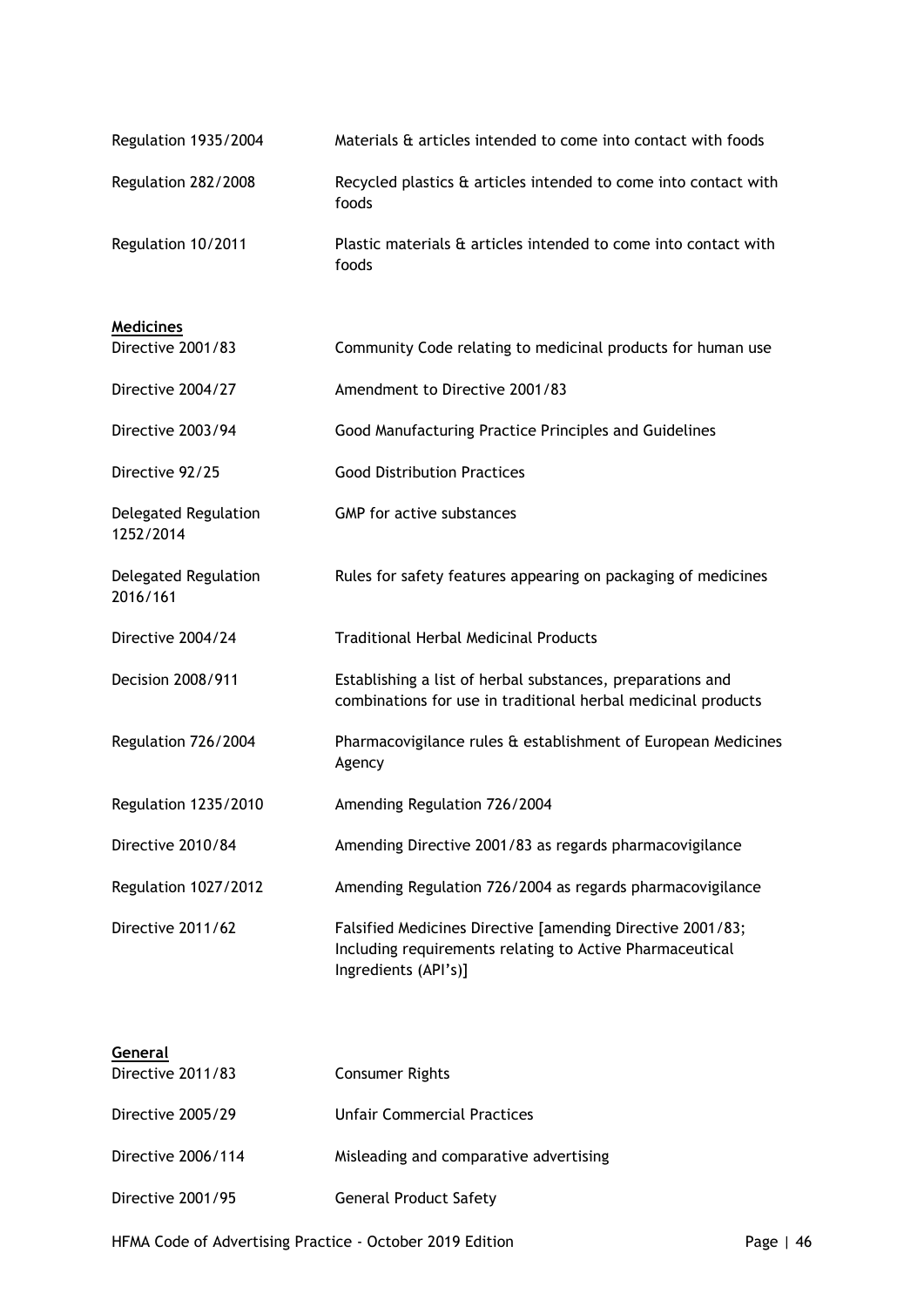| Regulation 528/2012  | <b>Biocidal products</b>                                                                                                                           |
|----------------------|----------------------------------------------------------------------------------------------------------------------------------------------------|
| Regulation 1907/2006 | REACH [Registration, Evaluation, Authorisation and Restriction of<br>Chemicals]                                                                    |
| Regulation 764/2008  | Mutual Recognition Principles [relating to movement of goods<br>between Member States]<br>To be replaced by Regulation 2019/515 from 19 April 2020 |
| Directive 93/42      | Medical Devices (repealed from 5.04.2017 by Regulation 2017/745<br>which will fully enter into force on 26.05.2020)                                |
| Directive 94/62      | Packaging and packaging waste                                                                                                                      |
| Regulation 1272/2008 | Classification, labelling & packaging of substances & mixtures                                                                                     |
| <b>Cosmetics</b>     |                                                                                                                                                    |
| Regulation 1223/2009 | Cosmetic products                                                                                                                                  |
| Regulation 655/2013  | Establishing common criteria for the justification of claims in<br>relation to cosmetic products                                                   |
| Regulation 2019/701  | Establishing a glossary of common ingredient names for use in the<br>labelling of cosmetic products                                                |

European Legislation can be accessed via:<http://eur-lex.europa.eu/en/index.htm> In some instances, a 'consolidated' version of applicable legislation is available.